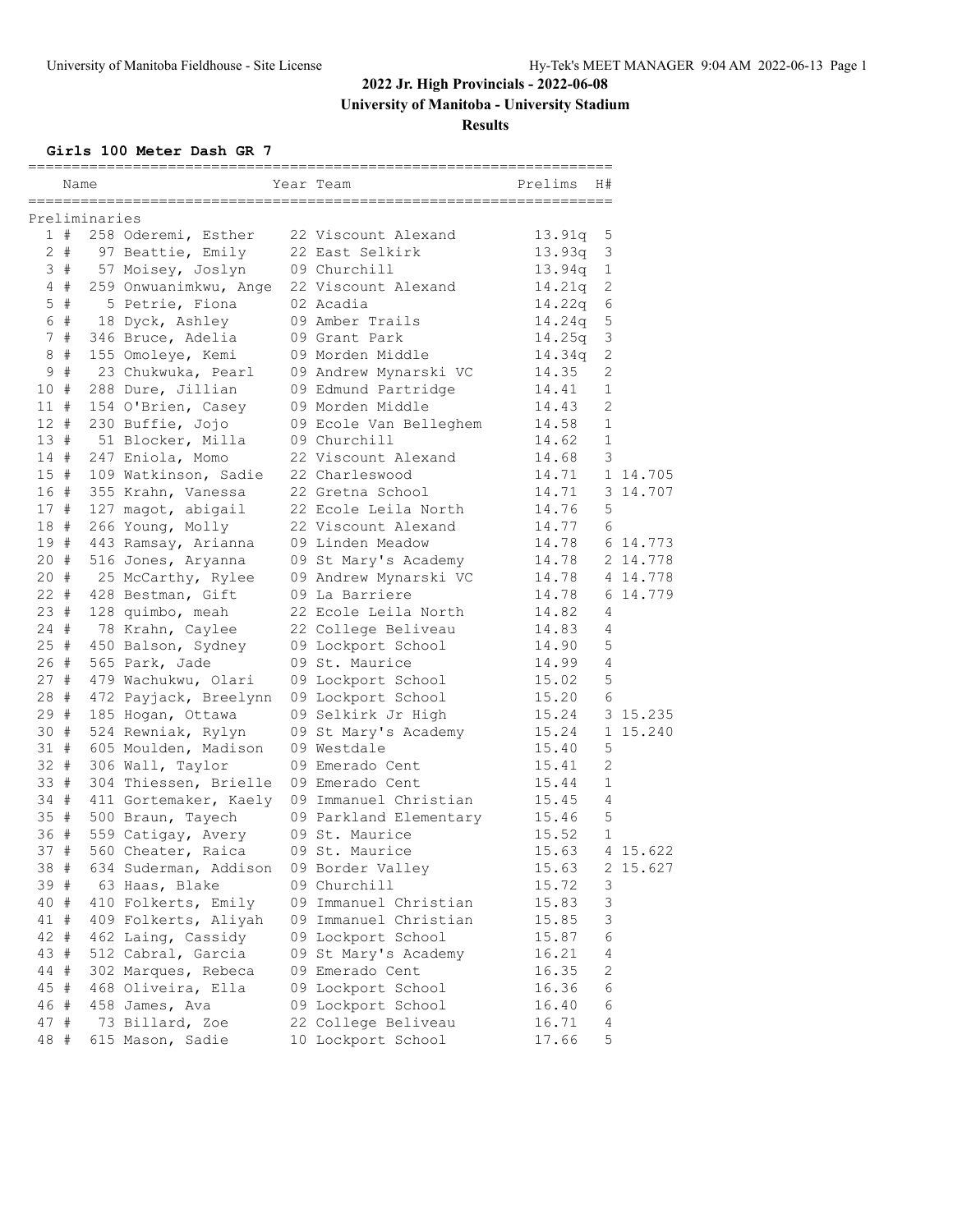**University of Manitoba - University Stadium**

**Results**

#### **Girls 100 Meter Dash GR 7**

|        | Name  |                       | Year Team           | Finals |
|--------|-------|-----------------------|---------------------|--------|
|        |       |                       |                     |        |
| Finals |       |                       |                     |        |
|        | #     | 258 Oderemi, Esther   | 22 Viscount Alexand | 13.76  |
|        | $2 +$ | 57 Moisey, Joslyn     | 09 Churchill        | 13.79  |
|        | 3#    | 5 Petrie, Fiona       | 02 Acadia           | 13.82  |
| 4      | #     | 97 Beattie, Emily     | 22 East Selkirk     | 14.18  |
| 5      | #     | 259 Onwuanimkwu, Ange | 22 Viscount Alexand | 14.24  |
|        | 6 #   | 18 Dyck, Ashley       | 09 Amber Trails     | 14.25  |
| 7      | #     | 155 Omoleve, Kemi     | 09 Morden Middle    | 14.30  |
| 8      | #     | 346 Bruce, Adelia     | 09 Grant Park       | 15.29  |

#### **Girls 300 Meter Dash GR 7**

| Name  | :=================         | Year Team                                            | Finals H# |                |
|-------|----------------------------|------------------------------------------------------|-----------|----------------|
|       |                            | ;============================                        |           |                |
|       |                            | 1 # 441 Hendrickson, Clai 09 Linden Meadow 47.92     |           | 2              |
|       |                            | 2 # 154 O'Brien, Casey 09 Morden Middle 48.39        |           | $\mathbf{1}$   |
|       |                            | 3 # 370 Arkova-Tough, Nin 09 Henry G Izat 48.50      |           | $\overline{c}$ |
|       | 4 # 18 Dyck, Ashley        | 09 Amber Trails 49.47 2                              |           |                |
|       |                            | 5 # 247 Eniola, Momo 22 Viscount Alexand 49.64       |           | $\mathbf{1}$   |
|       |                            | 6 # 428 Bestman, Gift 09 La Barriere 50.80           |           | 3              |
|       |                            | 7 # 57 Moisey, Joslyn 09 Churchill 51.04             |           | 3              |
| $8$ # |                            | 594 Avelyne, Correia 09 West St Paul 51.11           |           | $\mathbf{1}$   |
| 9 #   |                            | 128 quimbo, meah 22 Ecole Leila North 51.33          |           | 3              |
|       |                            | 10 # 347 Chaloupka, Ava 09 Grant Park 51.67          |           | $\overline{2}$ |
|       |                            | 11 # 510 Winter, Candela 09 St George School 52.38   |           | 3              |
|       | 12 # 442 Miller, Makayla   | 09 Linden Meadow 52.43                               |           | $\overline{2}$ |
|       |                            | 13 # 500 Braun, Tayech 09 Parkland Elementary 52.61  |           | $\mathcal{E}$  |
|       | 14 # 430 Lasu, Elizabeth   | 09 La Barriere 52.72                                 |           | $\overline{c}$ |
| 15#   | 185 Hogan, Ottawa          | 09 Selkirk Jr High 52.83                             |           | 3              |
|       | 16 # 344 Ige-Adefala, Emma | 09 Glenwood School 53.06                             |           | 3              |
|       | 17 # 23 Chukwuka, Pearl    | 09 Andrew Mynarski VC 53.81                          |           | $\overline{2}$ |
|       |                            | 18 # 127 magot, abigail 22 Ecole Leila North 53.87   |           | $\overline{2}$ |
|       | 19 # 174 Rempel, Abby      | 22 Parkside 55.02                                    |           | $\mathbf{1}$   |
|       |                            | 20 # 410 Folkerts, Emily 09 Immanuel Christian 55.54 |           | $\mathbf{1}$   |
|       | 21 # 413 van Delden, Deann | 09 Immanuel Christian 56.07 1 56.063                 |           |                |
|       | 22 # 473 Prokoppa, Faith   | 09 Lockport School 56.07 1 56.065                    |           |                |
|       |                            | 23 # 449 Anderson, Tegan 09 Lockport School 56.22    |           | $\mathbf{1}$   |
| 24#   | 306 Wall, Taylor           | 09 Emerado Cent                                      | 57.28     | 3              |

#### **Girls 800 Meter Run GR 7**

=================================================================== Name **Name Communist State Team** Primals H<sup>#</sup> =================================================================== 1 # 441 Hendrickson, Clai 09 Linden Meadow 2:40.73 1 2 # 370 Arkova-Tough, Nin 09 Henry G Izat 2:41.23 1 3 # 266 Young, Molly 22 Viscount Alexand 2:48.82 2 4 # 596 Cali, Lavalee 09 West St Paul 2:50.22 1 5 # 455 Czarnecki, Madiga 09 Lockport School 2:51.08 2 6 # 594 Avelyne, Correia 09 West St Paul 2:52.78 1 7 # 595 Avery, Azaransky 09 West St Paul 2:56.72 1 8 # 287 Baranski, Kira 09 Edmund Partridge 2:56.88 2 9 # 171 Falk, Mya 22 Parkside 2:58.26 1 10 # 174 Rempel, Abby 22 Parkside 2:58.85 1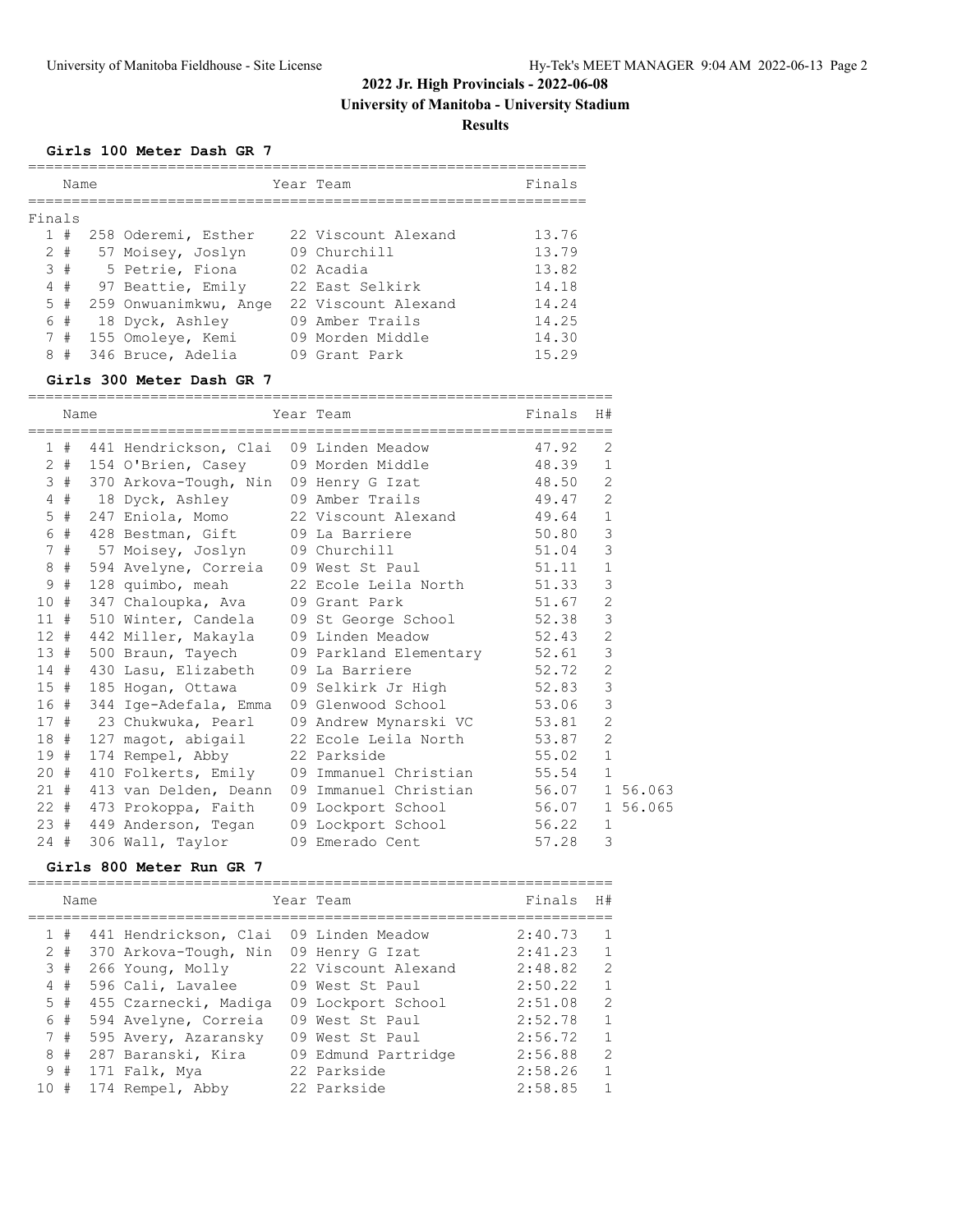# **....Girls 800 Meter Run GR 7**

| 11#    |  | 347 Chaloupka, Ava     | 09 Grant Park       | 3:00.30 | 2              |
|--------|--|------------------------|---------------------|---------|----------------|
|        |  | 12 # 57 Moisey, Joslyn | 09 Churchill        | 3:03.41 | $\mathbf{1}$   |
| 13#    |  | 119 Krakalovich, Reag  | 09 Ecole Guyot      | 3:03.64 | 2              |
| 14#    |  | 150 Hildebrand, Kali   | 09 Morden Middle    | 3:04.50 | $\overline{2}$ |
| 15#    |  | 302 Marques, Rebeca    | 09 Emerado Cent     | 3:06.37 | $\overline{2}$ |
| 16#    |  | 247 Eniola, Momo       | 22 Viscount Alexand | 3:06.68 | $\overline{2}$ |
| 17#    |  | 63 Haas, Blake         | 09 Churchill        | 3:09.84 | $\mathbf{1}$   |
| 18 #   |  | 183 Abrams, Zoie       | 09 Selkirk Jr High  | 3:15.90 | $\mathbf{1}$   |
| 19#    |  | 563 Noel, Annae        | 09 St. Maurice      | 3:16.43 | $\overline{2}$ |
| $20 +$ |  | 76 Grijalva, Cassie    | 22 College Beliveau | 3:28.04 | 2              |
| 21#    |  | 558 Anselm Nerio, Ang  | 22 St. Maurice      | 3:28.14 | $\overline{2}$ |
| 22#    |  | 560 Cheater, Raica     | 09 St. Maurice      | 3:28.18 | $\overline{2}$ |
| 23#    |  | 535 Patek, Frankie     | 09 St. Emile School | 3:41.26 | $\mathbf{1}$   |

#### **Girls 1200 Meter Run GR 7**

|                      | Name |  |                       |    | Year Team             | Finals  |  |
|----------------------|------|--|-----------------------|----|-----------------------|---------|--|
| $\mathbf{1}$         | #    |  | 596 Cali, Lavalee     |    | 09 West St Paul       | 4:19.97 |  |
| $\mathbf{2}^{\circ}$ | #    |  | 455 Czarnecki, Madiga |    | 09 Lockport School    | 4:28.13 |  |
|                      | 3#   |  | 594 Avelyne, Correia  |    | 09 West St Paul       | 4:28.34 |  |
| 4                    | #    |  | 444 Yaftali-Lampert,  |    | 09 Linden Meadow      | 4:39.51 |  |
| 5                    | #    |  | 595 Avery, Azaransky  |    | 09 West St Paul       | 4:44.19 |  |
| 6                    | #    |  | 630 Hilderbrand, Bris |    | 09 Border Valley      | 4:54.48 |  |
| $7^{\circ}$          | #    |  | 106 Ivison, Analee    |    | 22 Charleswood        | 4:54.78 |  |
| 8                    | #    |  | 449 Anderson, Tegan   |    | 09 Lockport School    | 5:01.05 |  |
| 9                    | #    |  | 527 Sigurdson, Abby   |    | 09 St Mary's Academy  | 5:02.84 |  |
| 10 <sup>°</sup>      | #    |  | 413 van Delden, Deann |    | 09 Immanuel Christian | 5:07.01 |  |
| 11                   | #    |  | 411 Gortemaker, Kaely | 09 | Immanuel Christian    | 5:09.93 |  |
| 12 <sup>7</sup>      | #    |  | 107 Macqregor, Lily   |    | 22 Charleswood        | 5:16.86 |  |
| 13#                  |      |  | 74 Cammaert, Rylee    |    | 22 College Beliveau   | 5:21.84 |  |
| 14                   | #    |  | 535 Patek, Frankie    |    | 09 St. Emile School   | 5:53.47 |  |

#### **Girls 80 Meter Hurdles GR 7**

|     | Name  |                       | Year Team            | Finals | H#             |          |
|-----|-------|-----------------------|----------------------|--------|----------------|----------|
|     | 1#    | 258 Oderemi, Esther   | 22 Viscount Alexand  | 14.71  |                | 1 14.706 |
|     | $2 +$ | 516 Jones, Aryanna    | 09 St Mary's Academy | 14.71  |                | 1 14.708 |
|     | 3#    | 109 Watkinson, Sadie  | 22 Charleswood       | 14.75  | $\mathbf{1}$   |          |
|     | 4#    | 512 Cabral, Garcia    | 09 St Mary's Academy | 14.88  | $\overline{2}$ |          |
|     | 5#    | 265 Wolinski, Hannah  | 22 Viscount Alexand  | 15.60  | $\mathbf{1}$   |          |
|     | 6#    | 355 Krahn, Vanessa    | 22 Gretna School     | 15.97  | $\mathcal{L}$  |          |
|     | 7#    | 239 Gerrie, Alexa     | 09 Ecole Varennes    | 16.24  | $\mathbf{1}$   |          |
|     | 8#    | 634 Suderman, Addison | 09 Border Valley     | 16.40  | $\mathcal{L}$  |          |
|     | 9#    | 304 Thiessen, Brielle | 09 Emerado Cent      | 16.84  | 2              |          |
| 10# |       | 347 Chaloupka, Ava    | 09 Grant Park        | 16.90  | $\mathbf{1}$   |          |
| 11# |       | 473 Prokoppa, Faith   | 09 Lockport School   | 18.10  |                |          |
| 12# |       | 262 Peters, Elinor    | 22 Viscount Alexand  | 18.58  | $\overline{2}$ |          |
| 13# |       | 449 Anderson, Tegan   | 09 Lockport School   | 18.74  |                |          |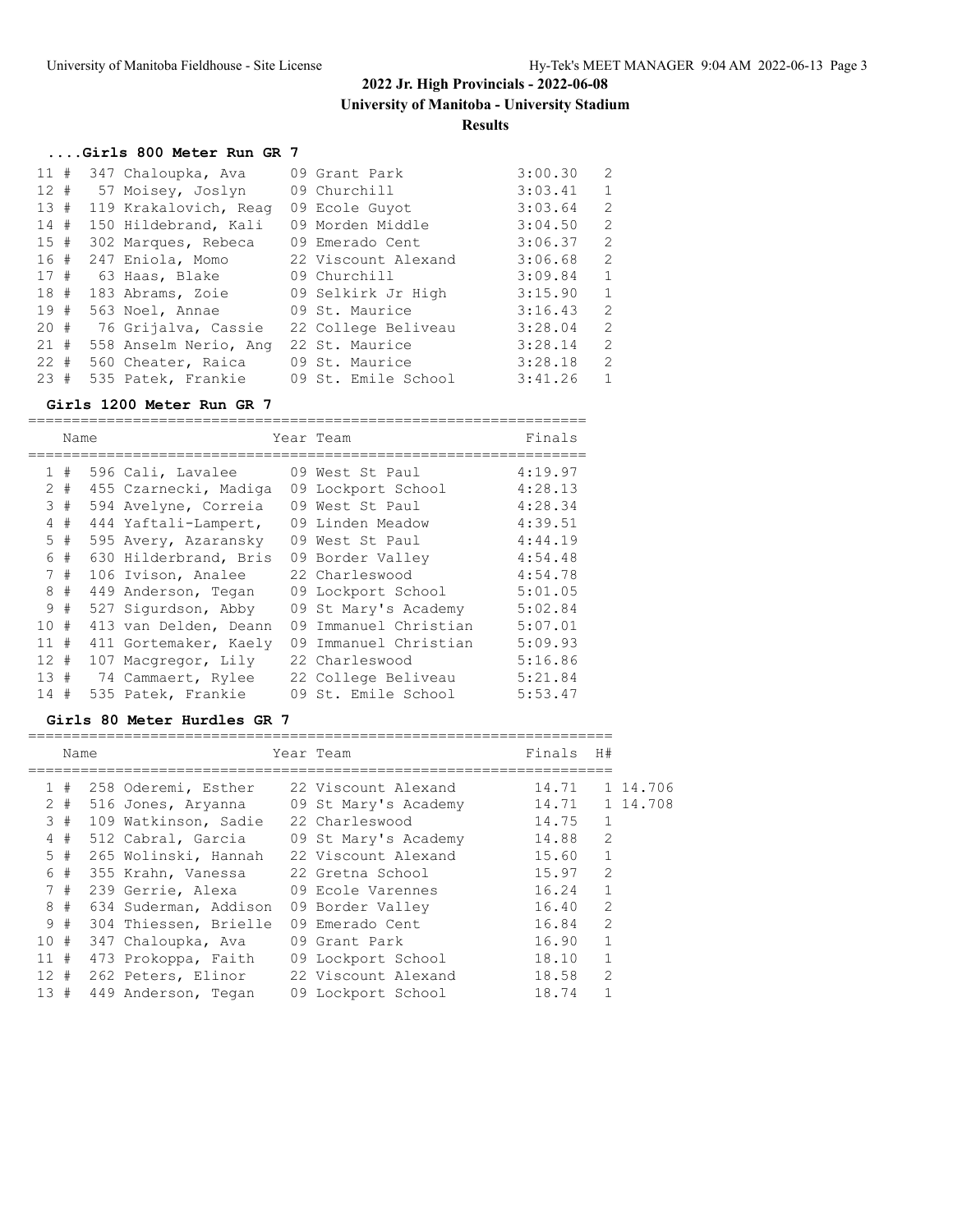# **University of Manitoba - University Stadium**

**Results**

# **Girls 1600 Sprint Medley GR 7**

| Team                                                                                                                                                                                                                                                                                                                                       |                                                                                         | Finals                                                                               |              |
|--------------------------------------------------------------------------------------------------------------------------------------------------------------------------------------------------------------------------------------------------------------------------------------------------------------------------------------------|-----------------------------------------------------------------------------------------|--------------------------------------------------------------------------------------|--------------|
| 1 Ecole Viscount Alexander 'A'<br>2 Henry G Izatt Middle School 'A'<br>1) #370 Arkova-Tough, Nina 09<br>3) #373 Magura, Emma 09<br>3 West St Paul 'A'<br>4 Linden Meadows School 'A'<br>5 Edmund Partridge Community 'A'<br>6 Ecole Selkirk Junior High 'A'<br>7 Immanuel Christian 'A'<br>8 St Mary's Academy 'A'<br>Girls High Jump GR 7 | 2) #374 Nicholls, Mady 09<br>4) #375 Pua, Keyila Aaley 09                               | 5:04.20<br>5:15.80<br>5:18.22<br>5:22.41<br>5:35.76<br>5:46.30<br>5:46.43<br>5:49.20 |              |
| ____________________________________<br>Name                                                                                                                                                                                                                                                                                               | Year Team                                                                               | Finals                                                                               | H#           |
| ======================================<br>1.15 1.20 1.25 1.30 1.35 1.40 1.45 1.47 1.50<br>$\circ$                                                                                                                                                                                                                                          | ________________________________<br>1 # 516 Jones, Aryanna 09 St Mary's Academy 1.47m 1 |                                                                                      |              |
| $\circ$<br>2 # 506 McCammon, Liv 09 River West Park<br>1.15 1.20 1.25 1.30 1.35 1.40<br>O O XO O XO XXX                                                                                                                                                                                                                                    | 0 0 0 0 0 0 XXX                                                                         | $1.35m$ 2                                                                            |              |
| 3 # 184 Dufault, Georgia 09 Selkirk Jr High<br>1.15 1.20 1.25 1.30 1.35 1.40<br>$XO$ 0<br>O XO XO XXX                                                                                                                                                                                                                                      |                                                                                         | $J1.35m$ 1                                                                           |              |
| 4 # 149 Fehr, Tehya     09 Morden Middle<br>1.15 1.20 1.25 1.30 1.35 1.40<br>O O O XO XXO XXX                                                                                                                                                                                                                                              |                                                                                         | J1.35m 1                                                                             |              |
| 5 # 109 Watkinson, Sadie 22 Charleswood<br>1.15 1.20 1.25 1.30 1.35 1.40<br>O O XXO XXO XXX<br>$\circ$                                                                                                                                                                                                                                     |                                                                                         | J1.35m 1                                                                             |              |
| 6 # 343 Courchaine, Addis 09 Glenwood School<br>1.15 1.20 1.25 1.30 1.35<br>O O O XO XXX                                                                                                                                                                                                                                                   |                                                                                         | 1.30m 1                                                                              |              |
| 1.15 1.20 1.25 1.30 1.35<br>$O$ XO<br>O XO XXX                                                                                                                                                                                                                                                                                             | 7 # 524 Rewniak, Rylyn 09 St Mary's Academy J1.30m 1                                    |                                                                                      |              |
| 8 # 480 Weiss, Emma<br>1.15 1.20 1.25 1.30<br>O O O XXX                                                                                                                                                                                                                                                                                    | 09 Lockport School                                                                      | $1.25m$ 1                                                                            |              |
| 1.15 1.20 1.25 1.30<br>XO O O XXX                                                                                                                                                                                                                                                                                                          | 9 # 409 Folkerts, Aliyah 09 Immanuel Christian J1.25m                                   |                                                                                      | $\mathbf{1}$ |
| 10 # 304 Thiessen, Brielle 09 Emerado Cent<br>1.15 1.20 1.25 1.30<br>XO XO XO XXX                                                                                                                                                                                                                                                          |                                                                                         | J1.25m                                                                               | $\mathbf{1}$ |
| 1.20 1.25 1.30<br>XO XXO XXX                                                                                                                                                                                                                                                                                                               |                                                                                         |                                                                                      | $\mathbf{1}$ |
| 12 # 472 Payjack, Breelynn 09 Lockport School<br>1.15 1.20 1.25<br>$\begin{matrix} \mathsf{O} \qquad & \mathsf{O} \qquad \mathsf{XXX} \end{matrix}$                                                                                                                                                                                        |                                                                                         | 1.20m                                                                                | $\mathbf{1}$ |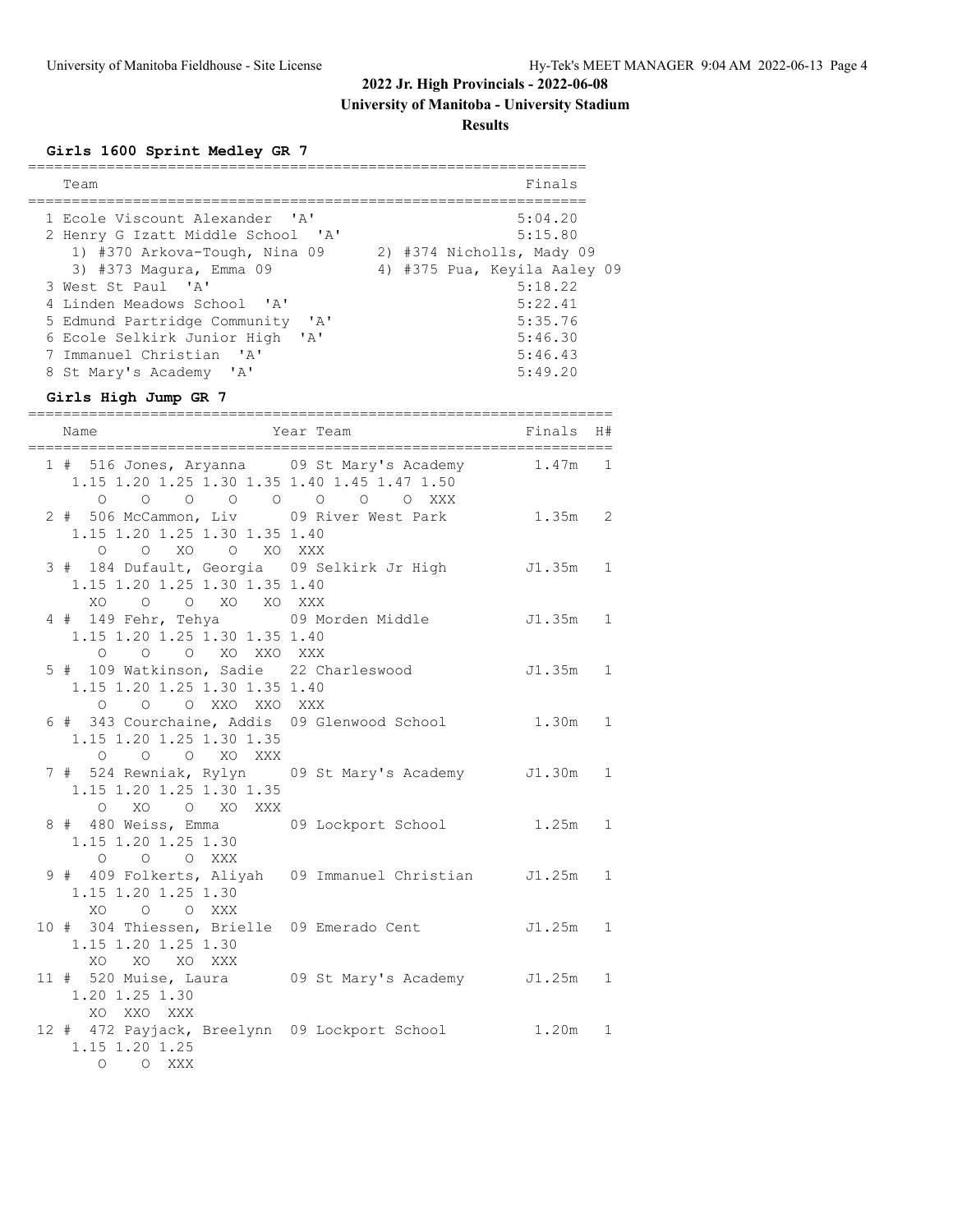# **University of Manitoba - University Stadium**

**Results**

| Girls High Jump GR 7                        |           |                |
|---------------------------------------------|-----------|----------------|
| 13 # 306 Wall, Taylor 09 Emerado Cent       | $1.15m$ 1 |                |
| 1.15 1.20                                   |           |                |
| O XXX                                       |           |                |
| 13 # 468 Oliveira, Ella 09 Lockport School  | 1.15m 1   |                |
| 1.15 1.20<br>O XXX                          |           |                |
| 13 # 156 Victor, Ella 09 Morden Middle      | 1.15m 1   |                |
| 1.15 1.20                                   |           |                |
| O XXX                                       |           |                |
| 13 # 349 Soronow, Janna 09 Grant Park       | $1.15m$ 1 |                |
| 1.15 1.20                                   |           |                |
| O XXX                                       |           |                |
| -- # 602 Teagan, Bragg 09 West St Paul      | NH 1      | $\overline{1}$ |
| 1.15                                        |           |                |
| XXX                                         |           |                |
| -- # 597 Ellie, Meek 09 West St Paul        | NH 1      | $\overline{1}$ |
| 1.15                                        |           |                |
| XXX                                         |           |                |
| -- # 535 Patek, Frankie 09 St. Emile School | NH 1      | $\overline{1}$ |
| 1.15                                        |           |                |
| XXX                                         |           |                |

#### **Girls Long Jump GR 7**

|  | Name                                                      | Year Team                                          | Finals    | H#             |
|--|-----------------------------------------------------------|----------------------------------------------------|-----------|----------------|
|  | 4.19m FOUL                                                | 1 # 287 Baranski, Kira 09 Edmund Partridge 4.19m   |           | 1              |
|  | 2 # 51 Blocker, Milla 09 Churchill<br>$3.92m$ $3.44m$     |                                                    | $3.92m$ 1 |                |
|  | 3 # 109 Watkinson, Sadie 22 Charleswood<br>3.84m 3.78m x  |                                                    | 3.84m     | $\mathbf{1}$   |
|  | 3.75m FOUL                                                | 4 # 265 Wolinski, Hannah 22 Viscount Alexand       | 3.75m     | 2              |
|  | 5 # 262 Peters, Elinor 22 Viscount Alexand<br>3.60m FOUL  |                                                    | 3.60m     | $\overline{2}$ |
|  | $3.42m$ 3.59m                                             | 6 # 506 McCammon, Liv     09 River West Park       | 3.59m     | $\overline{2}$ |
|  | 7 # 430 Lasu, Elizabeth 09 La Barriere<br>$3.57m$ 2.65m x |                                                    | 3.57m     | $\mathbf{1}$   |
|  | 3.53m 2.95m                                               | 8 # 246 Culieton-Koebel, 22 Viscount Alexand       | 3.53m     | $\overline{2}$ |
|  | $3.04m$ 3.49m                                             | 9 # 127 magot, abigail 22 Ecole Leila North        | 3.49m     | 2              |
|  | 10 # 355 Krahn, Vanessa 22 Gretna School<br>3.07m 3.48m   |                                                    | 3.48m     | $\overline{2}$ |
|  | 3.37m 3.47m                                               | 11 # 184 Dufault, Georgia 09 Selkirk Jr High 3.47m |           | 1              |
|  | 3.47m 3.25m x                                             | 12 # 634 Suderman, Addison 09 Border Valley 53.47m |           | $\mathbf{1}$   |
|  | $FOUL$ 3.44m                                              | 13 # 602 Teagan, Bragg 09 West St Paul             | 3.44m     | 2              |
|  | 3.28m 3.37m x                                             | 14 # 128 quimbo, meah 22 Ecole Leila North         | 3.37m     | 2              |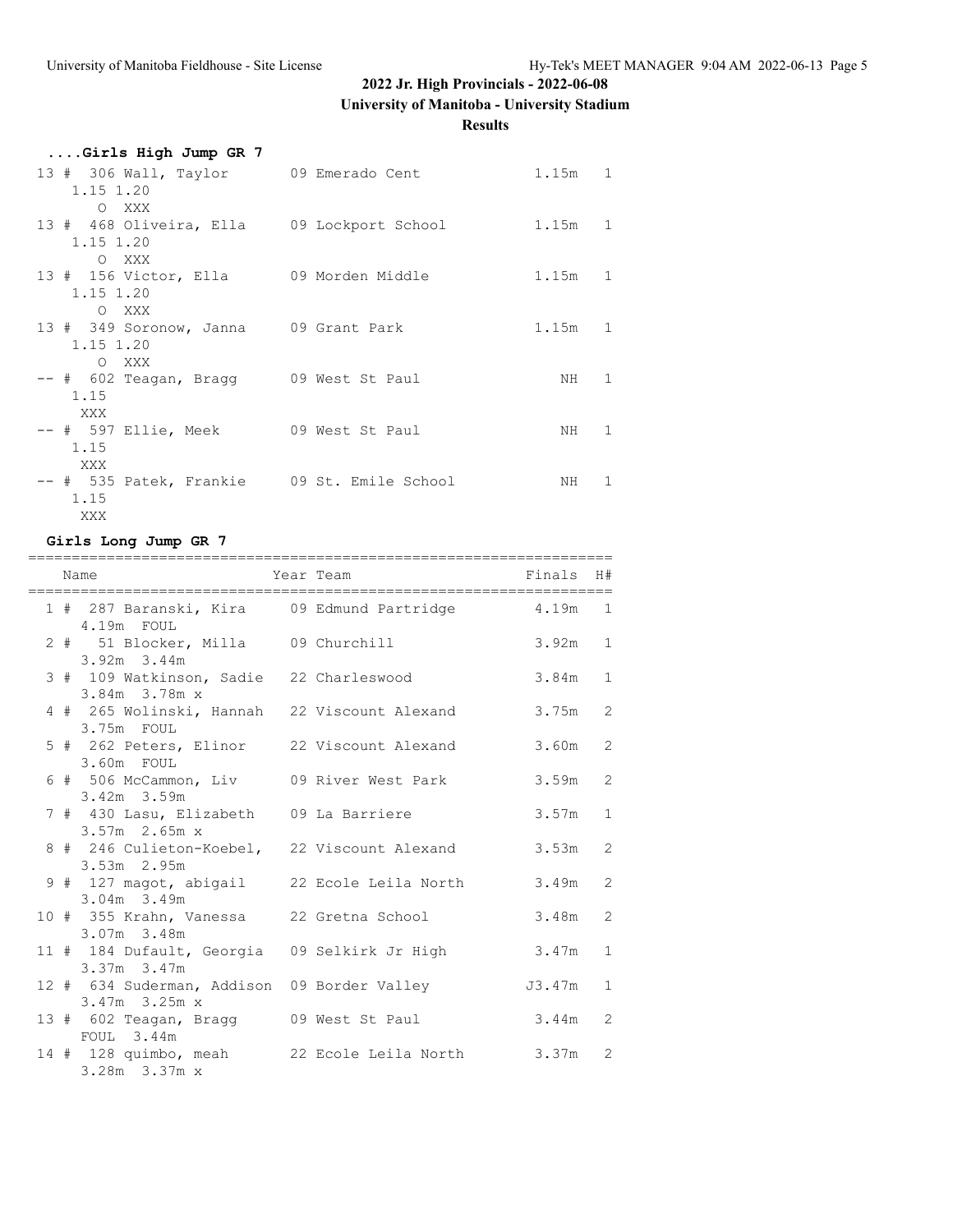**University of Manitoba - University Stadium**

### **Results**

|  | Girls Long Jump GR 7                                  |  |       |              |
|--|-------------------------------------------------------|--|-------|--------------|
|  | 15 # 562 Marykuca, Ella 09 St. Maurice                |  | 3.30m | 1            |
|  | $3.22m$ $3.30m$                                       |  |       |              |
|  | 16 # 171 Falk, Mya <a> 22 Parkside</a>                |  | 3.28m | 2            |
|  | FOUL 3.28m                                            |  |       |              |
|  | 17 # 23 Chukwuka, Pearl 09 Andrew Mynarski VC         |  | 3.20m | 2            |
|  | 3.20m 3.03m                                           |  |       |              |
|  | 18 # 374 Nicholls, Mady 09 Henry G Izat               |  | 3.11m | 2            |
|  | 3.11m FOUL                                            |  |       |              |
|  | 19 # 258 Oderemi, Esther 22 Viscount Alexand 3.09m    |  |       | 2            |
|  | 3.09m 2.72m                                           |  |       |              |
|  | 20 # 78 Krahn, Caylee 22 College Beliveau 53.09m      |  |       | $\mathbf{1}$ |
|  | 3.09m FOUL                                            |  |       |              |
|  | 21 # 472 Payjack, Breelynn 09 Lockport School         |  | 3.04m | $\mathbf{1}$ |
|  | $3.04m$ $3.04m$                                       |  |       |              |
|  | 22 # 559 Catigay, Avery 09 St. Maurice                |  | 3.00m | $\mathbf{1}$ |
|  | 3.00m 3.00m x                                         |  |       |              |
|  | 23 # 343 Courchaine, Addis 09 Glenwood School         |  | 2.96m | 2            |
|  | 2.69m 2.96m                                           |  |       |              |
|  | 24 # 520 Muise, Laura 09 St Mary's Academy 2.91m      |  |       | 2            |
|  | 2.85m 2.91m x                                         |  |       |              |
|  | 25 # 462 Laing, Cassidy 09 Lockport School 2.88m      |  |       | $\mathbf{1}$ |
|  | 2.77m 2.88m x                                         |  |       |              |
|  | 26 # 480 Weiss, Emma 09 Lockport School J2.88m        |  |       | $\mathbf{1}$ |
|  | 2.40m 2.88m                                           |  |       |              |
|  | 27 # 409 Folkerts, Aliyah 09 Immanuel Christian 2.86m |  |       | 2            |
|  | $2.86m$ $2.83m$                                       |  |       |              |
|  | 28 # 580 Feakes, Sara 09 Walter Whyte School J2.86m   |  |       | $\mathbf{1}$ |
|  | 2.86m 2.65m                                           |  |       |              |
|  | 29 # 524 Rewniak, Rylyn 09 St Mary's Academy J2.86m   |  |       | 2            |
|  | 2.86m 2.59m x                                         |  |       |              |
|  | 30 # 217 Gamble, Holly 10 Seven Oaks                  |  | 2.78m | $\mathbf{1}$ |
|  | 2.78m 2.67m                                           |  |       |              |
|  | 31 # 468 Oliveira, Ella 09 Lockport School            |  | 2.75m | 2            |
|  | 2.75m 2.75m                                           |  |       |              |
|  | 32 # 471 Parr, Abby 09 Lockport School                |  | 2.74m | $\mathbf{1}$ |
|  | 2.74m 2.67m                                           |  |       |              |
|  | 33 # 597 Ellie, Meek 09 West St Paul                  |  | 2.70m | $\mathbf{1}$ |
|  | FOUL 2.70m                                            |  |       |              |
|  | 34 # 410 Folkerts, Emily 09 Immanuel Christian 2.59m  |  |       | 2            |
|  | 2.59m FOUL                                            |  |       |              |
|  | 35 # 464 Lazaruk, Hannah 09 Lockport School           |  | 2.45m | 1            |
|  | 2.45m FOUL                                            |  |       |              |
|  | 36 # 185 Hogan, Ottawa 09 Selkirk Jr High             |  | 2.28m | $\mathbf{1}$ |
|  | 2.10m 2.28m                                           |  |       |              |

### **Girls Shot Put GR 7**

| Name                                         | Year Team |                    | Finals H# |  |
|----------------------------------------------|-----------|--------------------|-----------|--|
| 1 # 505 Martin, Ciara<br>8.67m 8.11m 7.89m   |           | 09 River West Park | 8.67m 2   |  |
| 2 # 607 Wright, Maliyah<br>8.47m 7.45m 8.24m |           | 09 Westdale        | 8.47m 1   |  |
| 3 # 442 Miller, Makayla<br>7.46m 7.78m 8.20m |           | 09 Linden Meadow   | 8.20m     |  |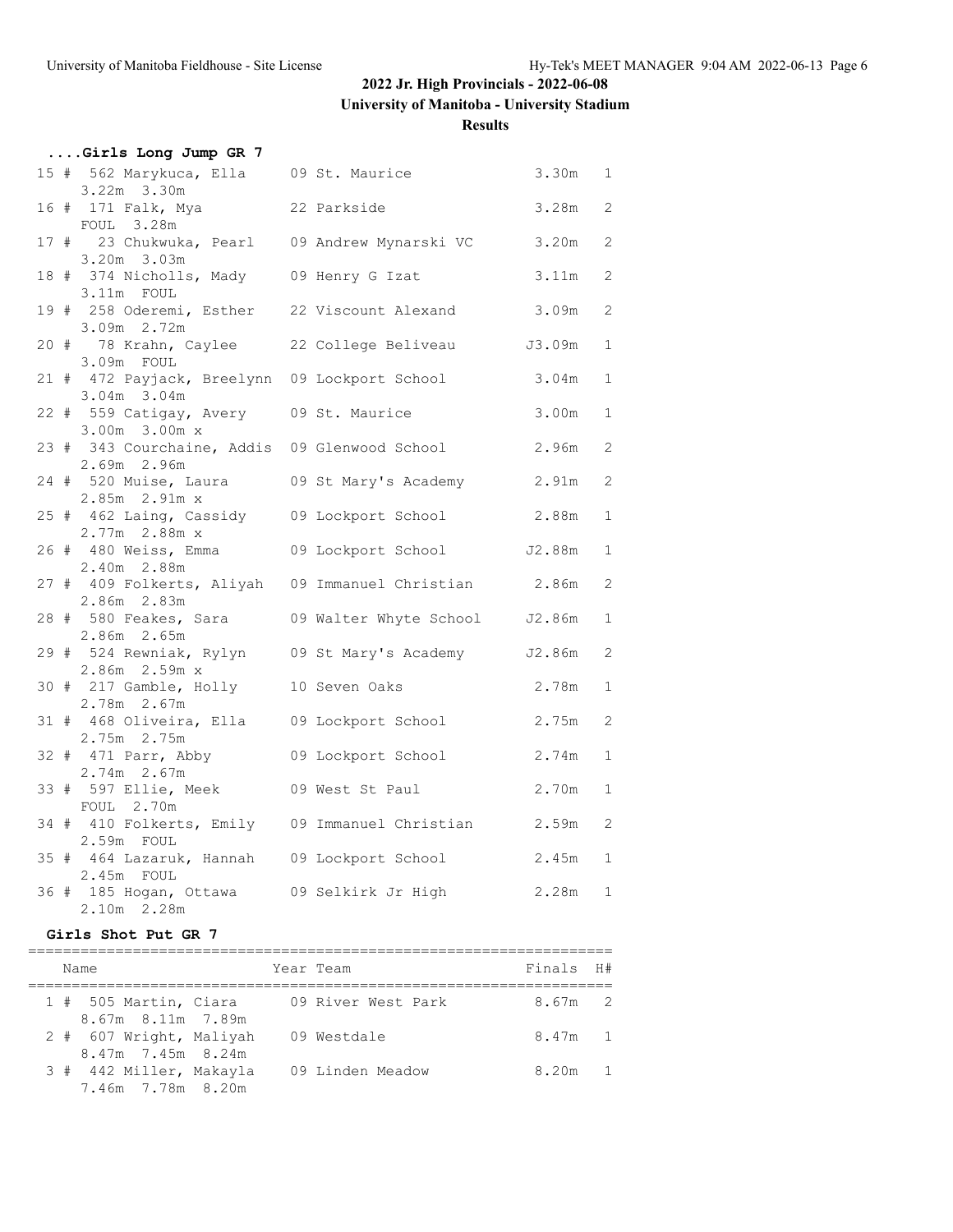**....Girls Shot Put GR 7**

# **2022 Jr. High Provincials - 2022-06-08**

**University of Manitoba - University Stadium**

**Results**

|  | 4 # 580 Feakes, Sara 09 Walter Whyte School 7.60m 1<br>7.56m 7.60m 7.60m           |                         |           |              |
|--|------------------------------------------------------------------------------------|-------------------------|-----------|--------------|
|  | 5 # 303 Roberts, Lenaya 09 Emerado Cent                                            |                         | 7.57m     | 2            |
|  | 6.92m 6.74m 7.57m<br>6 # 562 Marykuca, Ella                                        | 09 St. Maurice          | 7.53m     | $\mathbf{1}$ |
|  | 6.78m 7.15m 7.53m<br>7 # 534 Igbinyemi, Mo                                         | 09 St. Emile School     | 7.45m     | 2            |
|  | FOUL 7.45m 6.39m<br>8 # 530 Wilson, Alianna                                        | 09 St Mary's Academy    | 7.22m     | 1            |
|  | 6.45m 6.82m 7.22m<br>9 # 249 Friesen, Isabella 22 Viscount Alexand                 |                         | 7.01m     | 2            |
|  | 7.01m 6.82m 6.42m<br>10 # 250 Graham, Naomi                                        | 22 Viscount Alexand     | 6.95m     | -2           |
|  | 6.64m 6.44m 6.95m<br>11 # 155 Omoleye, Kemi 09 Morden Middle                       |                         | 6.94m     | 2            |
|  | 6.24m 6.90m 6.94m<br>12 # 523 Piotrowicz, Daria 09 St Mary's Academy               |                         | 6.84m     | $\mathbf{1}$ |
|  | 6.84m 6.80m 6.56m<br>13 # 348 Ferrer-Cabrera, J 09 Grant Park                      |                         | 6.80m     | $\mathbf{1}$ |
|  | 6.69m 6.80m 6.41m<br>14 # 453 Brown, Sophie 09 Lockport School                     |                         | 6.72m     | $\mathbf{1}$ |
|  | 6.72m 6.59m 5.97m<br>15 # 248 Folarin, Kishi 22 Viscount Alexand                   |                         | 6.71m     | 2            |
|  | $6.71m$ FOUL $6.28m$<br>16 # 462 Laing, Cassidy                                    | 09 Lockport School      | 6.65m     | 1            |
|  | 6.65m 5.57m 6.30m<br>17 # 289 Geu, Grace                                           | 09 Edmund Partridge     | 6.61m     | 2            |
|  | FOUL 6.61m 6.09m<br>18 # 25 McCarthy, Rylee 09 Andrew Mynarski VC 6.55m            |                         |           | 2            |
|  | $6.07m$ $6.55m$ $6.20m$<br>19 # 411 Gortemaker, Kaely 09 Immanuel Christian J6.55m |                         |           | 1            |
|  | FOUL 5.62m 6.55m<br>20 # 616 Pchjack, Jaylee 10 Lockport School                    |                         | 6.38m     | $\mathbf{1}$ |
|  | 5.46m 6.15m 6.38m<br>21 # 458 James, Ava                                           | 09 Lockport School      | 6.35m     | $\mathbf{1}$ |
|  | 6.07m 5.48m 6.35m<br>22 # 559 Catigay, Avery 09 St. Maurice                        |                         | $6.32m$ 2 |              |
|  | FOUL 6.21m 6.32m<br>23 # 329 Roulette, Nilanth 09 General Wolfe                    |                         | $6.26m$ 1 |              |
|  | 6.26m FOUL FOUL<br>24 # 597 Ellie, Meek                                            | 09 West St Paul 6.09m 1 |           |              |
|  | FOUL 6.09m 5.81m<br>25 # 76 Grijalva, Cassie 22 College Beliveau                   |                         | 6.03m     | 2            |
|  | 6.03m 5.49m 5.48m<br>26 # 73 Billard, Zoe                                          | 22 College Beliveau     | 5.99m     | 2            |
|  | FOUL 5.99m 5.81m<br>27 # 565 Park, Jade                                            | 09 St. Maurice          | 5.79m     | 1            |
|  | 5.59m FOUL 5.79m<br>28 # 413 van Delden, Deann 09 Immanuel Christian               |                         | 5.52m     | 1            |
|  | 5.44m 5.52m 5.39m<br>29 # 560 Cheater, Raica                                       | 09 St. Maurice          | 5.51m     | 2            |
|  | 5.51m 5.25m 5.32m<br>30 # 78 Krahn, Caylee                                         | 22 College Beliveau     | 5.04m     | 1            |
|  | FOUL 5.04m 4.76m                                                                   |                         |           |              |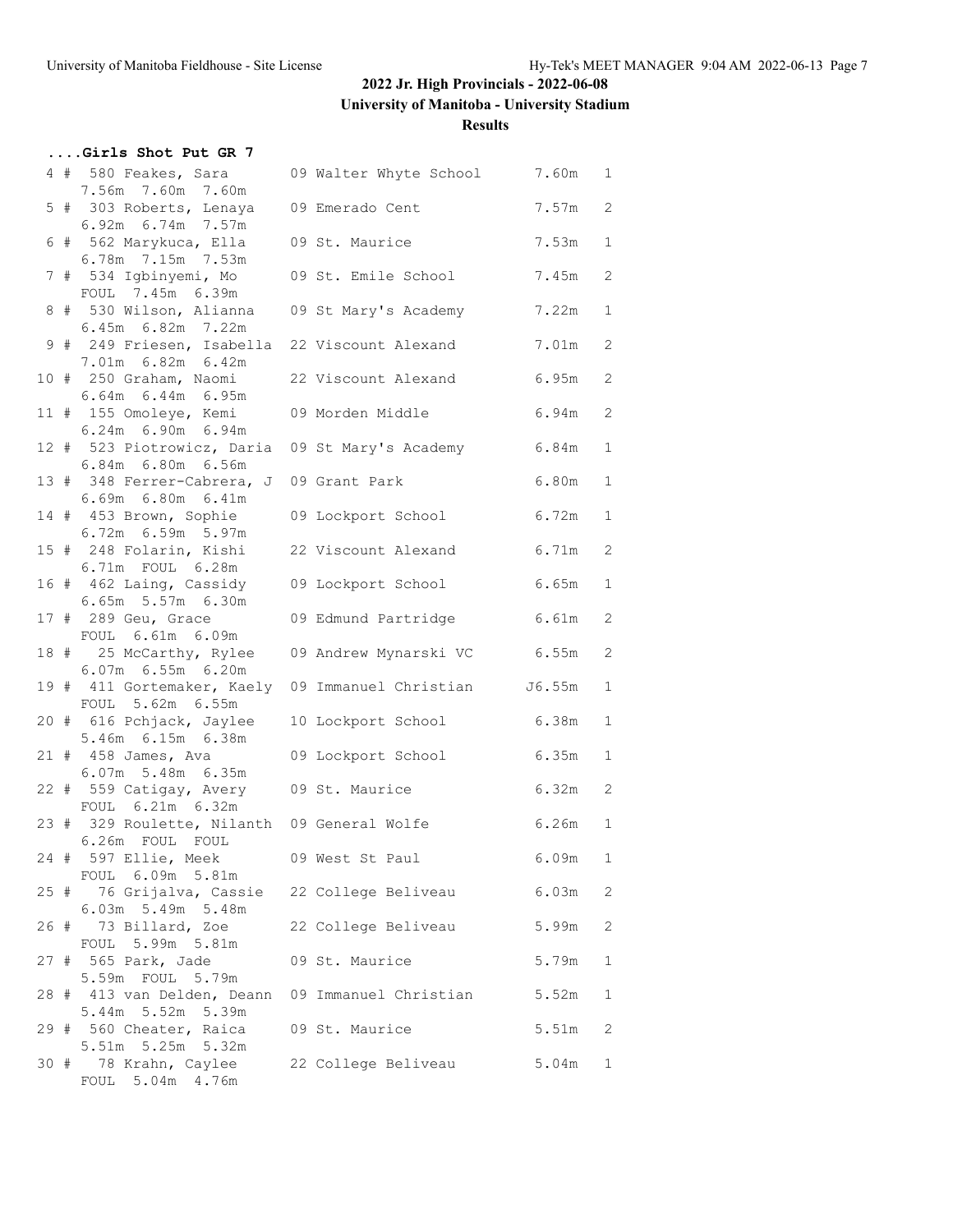**University of Manitoba - University Stadium**

### **Results**

# **....Girls Shot Put GR 7**

|  | -- # 332 Yeni, Akon |                | 09 General Wolfe | FOUL |  |
|--|---------------------|----------------|------------------|------|--|
|  |                     | FOUL FOUL FOUL |                  |      |  |

#### **Girls Discus Throw GR 7**

|  | Name                                                                         | Year Team             | Finals | H#                    |
|--|------------------------------------------------------------------------------|-----------------------|--------|-----------------------|
|  | 1 # 580 Feakes, Sara 69 Walter Whyte School 19.57m<br>19.57m FOUL FOUL       |                       |        | 1                     |
|  | 2 # 248 Folarin, Kishi 22 Viscount Alexand 19.05m<br>FOUL FOUL 19.05m        |                       |        | 2                     |
|  | 3 # 607 Wright, Maliyah 09 Westdale<br>17.38m FOUL 18.80m                    |                       | 18.80m | $\mathbf{1}$          |
|  | 4 # 453 Brown, Sophie<br>FOUL 17.80m FOUL                                    | 09 Lockport School    | 17.80m | $\mathbf{2}^{\prime}$ |
|  | 5 # 97 Beattie, Emily 22 East Selkirk<br>17.59m FOUL FOUL                    |                       | 17.59m | 2                     |
|  | 6 # 534 Igbinyemi, Mo<br>16.52m 15.03m 13.10m                                | 09 St. Emile School   | 16.52m | $\mathbf{1}$          |
|  | 7 # 303 Roberts, Lenaya 09 Emerado Cent<br>FOUL 16.35m FOUL                  |                       | 16.35m | $\mathbf 1$           |
|  | 8 # 155 Omoleye, Kemi<br>FOUL 15.93m FOUL                                    | 09 Morden Middle      | 15.93m | $\mathbf 1$           |
|  | 9 # 171 Falk, Mya<br>FOUL 15.92m FOUL                                        | 22 Parkside           | 15.92m | $\mathbf{1}$          |
|  | 10 # 505 Martin, Ciara<br>15.46m FOUL 15.36m                                 | 09 River West Park    | 15.46m | $\mathbf 1$           |
|  | 11 # 122 MacKendrick, Nata 09 Henri-Bergeron<br>15.27m FOUL FOUL             |                       | 15.27m | $\mathbf 1$           |
|  | 12 # 348 Ferrer-Cabrera, J 09 Grant Park<br>15.17m FOUL FOUL                 |                       | 15.17m | $\mathbf{1}$          |
|  | 13 # 289 Geu, Grace<br>15.12m FOUL FOUL                                      | 09 Edmund Partridge   | 15.12m | $\mathbf 1$           |
|  | 14 # 562 Marykuca, Ella<br>12.42m FOUL 15.01m                                | 09 St. Maurice        | 15.01m | $\mathbf 1$           |
|  | 15 # 530 Wilson, Alianna<br>15.00m FOUL FOUL                                 | 09 St Mary's Academy  | 15.00m | $\mathbf{1}$          |
|  | 16 # 250 Graham, Naomi<br>FOUL FOUL 14.88m                                   | 22 Viscount Alexand   | 14.88m | $\overline{2}$        |
|  | 17 # 479 Wachukwu, Olari<br>FOUL FOUL 14.43m                                 | 09 Lockport School    | 14.43m | 2                     |
|  | 18 # 523 Piotrowicz, Daria 09 St Mary's Academy 14.26m<br>13.24m FOUL 14.26m |                       |        | $\mathbf{1}$          |
|  | 19 # 76 Grijalva, Cassie 22 College Beliveau<br>FOUL 14.05m FOUL             |                       | 14.05m | 2                     |
|  | 20 # 236 Athanaze, Payten 09 Ecole Varennes<br>FOUL 13.60m FOUL              |                       | 13.60m | 2                     |
|  | 21 # 218 Miner, Danica<br>13.33m 13.19m 11.75m                               | 09 Seven Oaks         | 13.33m | $\mathbf 1$           |
|  | 22 # 25 McCarthy, Rylee<br>13.32m FOUL FOUL                                  | 09 Andrew Mynarski VC | 13.32m | 1                     |
|  | 23 # 558 Anselm Nerio, Ang<br>FOUL 11.22m FOUL                               | 22 St. Maurice        | 11.22m | 1                     |
|  | 24 # 259 Onwuanimkwu, Ange 22 Viscount Alexand<br>11.16m  10.99m  9.28m      |                       | 11.16m | 1                     |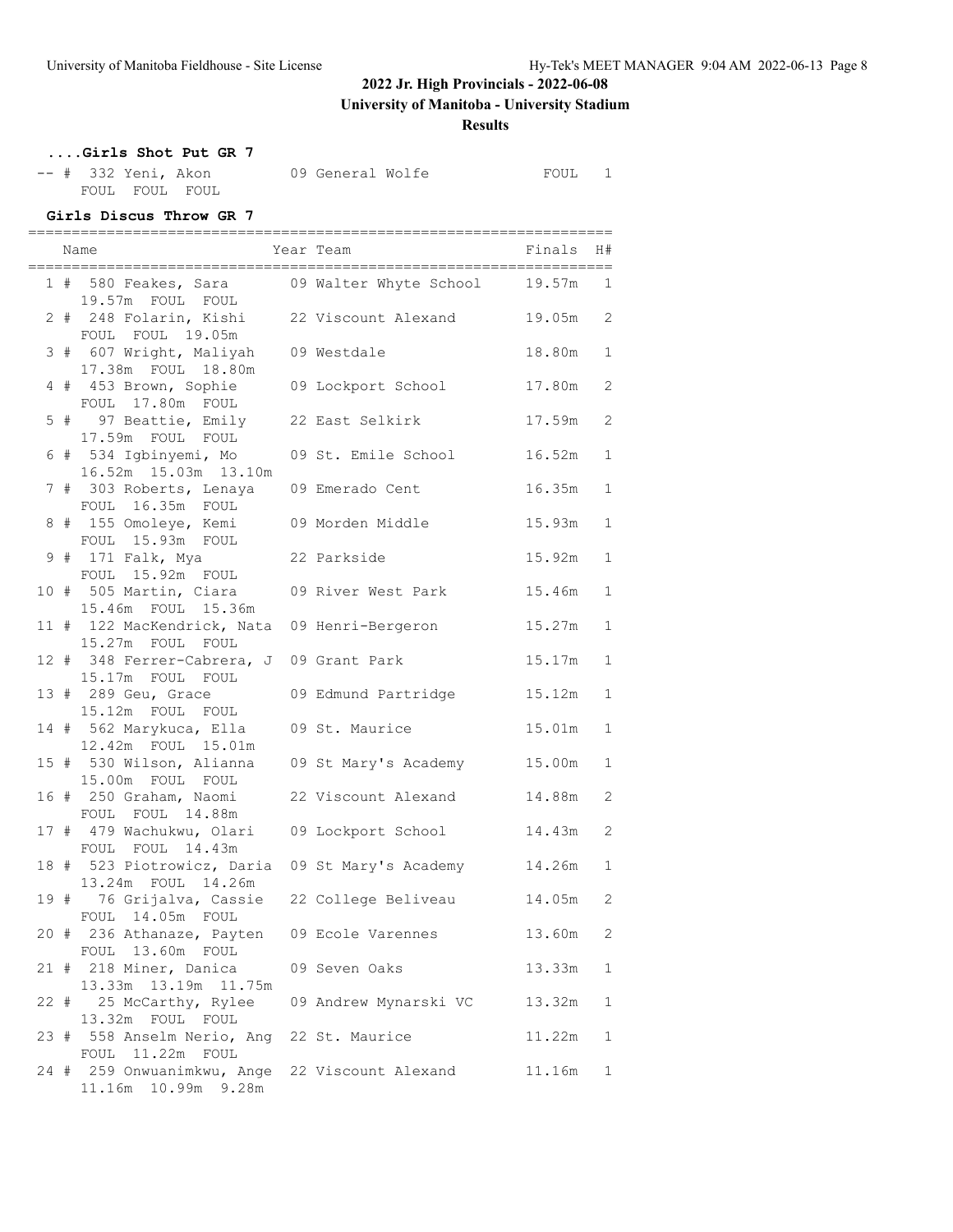**University of Manitoba - University Stadium**

**Results**

### **....Girls Discus Throw GR 7**

 25 # 249 Friesen, Isabella 22 Viscount Alexand 10.89m 1 10.89m FOUL FOUL

#### **Girls 100 Meter Dash GR 8**

|        |       | Name          |                       | Year Team             | Prelims         | H#           |          |
|--------|-------|---------------|-----------------------|-----------------------|-----------------|--------------|----------|
|        |       | Preliminaries |                       |                       |                 |              |          |
|        | 1#    |               | 556 Akinlade, Esther  | 08 St. Maurice        | 13.41q 5        |              |          |
|        | $2 +$ |               | 610 Bankole, Mojola   | 08 Windsor Park       | 13.55q          | 5            |          |
|        | 3#    |               | 141 Chomini, Jahnyssa | 08 Lorette Imm        | 13.73q 2 13.721 |              |          |
|        | 4#    |               | 108 Nero-Mensah, Kama | 22 Charleswood        | 13.73q 3 13.730 |              |          |
|        | $5$ # |               | 173 Peters, Bella     | 22 Parkside           | 13.90q          | 5            |          |
|        | 6 #   |               | 514 Garland, Raina    | 08 St Mary's Academy  | 13.96q 1 13.960 |              |          |
|        | 6 #   |               | 327 Ireland, Rose     | 08 General Wolfe      | 13.96q 3 13.960 |              |          |
|        | $8 +$ |               | 325 Amer, Amey        | 08 General Wolfe      | 14.09q          | 4            |          |
| 9      | #     |               | 151 Jenner, Ky-Lynn   | 08 Morden Middle      | 14.12           | 2            |          |
| 10     | #     |               | 290 Leronowich, Reese | 08 Edmund Partridge   | 14.16           |              | 2 14.151 |
| 11#    |       |               | 598 Hailey, Dunn      | 08 West St Paul       | 14.16           |              | 3 14.159 |
| 12#    |       |               | 252 Isinguzo, Uloma   | 22 Viscount Alexand   | 14.23           |              | 6 14.222 |
| 13#    |       |               | 531 Zeid, Lara        | 08 St Mary's Academy  | 14.23           |              | 1 14.224 |
| 14 #   |       |               | 216 Carvalho, Cassie  | 08 Seven Oaks         | 14.24           | 3            |          |
| 15#    |       |               | 94 Henry, Jencie      | 22 George Johnson     | 14.28           |              | 4 14.272 |
| 16 #   |       |               | 632 Freisen, Brooklyn | 08 Border Valley      | 14.28           |              | 2 14.280 |
| 17#    |       |               | 20 Tang, Jacqueline   | 08 Amber Trails       | 14.31           | 5            |          |
| 18#    |       |               | 52 Carrière, Isabell  | 08 Churchill          | 14.33           |              | 4 14.321 |
| 19#    |       |               | 555 Adebambo, Sarah   | 08 St. Maurice        | 14.33           |              | 4 14.322 |
| 20#    |       |               | 363 Kerr, Holly       | 22 H.S. Paul          | 14.37           | 2            |          |
| 21#    |       |               | 148 Earl, Ava         | 08 Morden Middle      | 14.42           | 2            |          |
| 22 #   |       |               | 256 Motkaluk, Katelyn | 22 Viscount Alexand   | 14.49           | 4            |          |
| 23#    |       |               | 255 Markesteyn, Shayn | 22 Viscount Alexand   | 14.54           | 5            |          |
| $24 +$ |       |               | 251 Hanysh, Olivia    | 22 Viscount Alexand   | 14.70           | 6            |          |
| $25$ # |       |               | 56 Kapusta, Braya     | 08 Churchill          | 14.78           |              | 3 14.774 |
| 26 #   |       |               | 190 Tolpa, Ellie      | 08 Selkirk Jr High    | 14.78           |              | 1 14.776 |
| 27#    |       |               | 361 Cyrenne, Brynn    | 22 H.S. Paul          | 14.80           | $\mathbf{2}$ |          |
| 28 #   |       |               | 561 Hamzic, Asha      | 08 St. Maurice        | 14.82           | 5            |          |
| 29#    |       |               | 497 Petrova, Klassen  | 22 Morweena           | 14.86           | 5            |          |
| 30#    |       |               | 498 Raneisha, Kornese | 22 Morweena           | 14.89           | 6            |          |
| 31#    |       |               | 557 Alli, Fatiah      | 08 St. Maurice        | 15.15           | 6            |          |
| $32 +$ |       |               | 475 Schlosser, Jersi  | 08 Lockport School    | 15.17           | 3            |          |
| 33#    |       |               | 55 Hoeppner, Leah     | 08 Churchill          | 15.18           | $\mathbf 1$  |          |
| 34 #   |       |               | 518 Kochanski, Emily  | 08 St Mary's Academy  | 15.29           | $\mathbf{1}$ |          |
| 35#    |       |               | 414 van Delden, Julie | 08 Immanuel Christian | 15.34           | 4            |          |
| 36#    |       |               | 187 Kiteley, Delaney  | 08 Selkirk Jr High    | 15.37           | 1            |          |
| 37#    |       |               | 457 Hurley, Breanna   | 08 Lockport School    | 15.40           | $\mathsf 3$  |          |
| 38 #   |       |               | 72 Beshada, Lily      | 22 College Beliveau   | 15.41           | 4            |          |
| 39 #   |       |               | 474 Pyner, Sophia     | 08 Lockport School    | 15.80           | 2            |          |
| 40 #   |       |               | 408 Dewitt, Amy       | 08 Immanuel Christian | 16.10           | 4            |          |
| 41 #   |       |               | 463 Larter, Maelyn    | 08 Lockport School    | 16.19           | 1            |          |
| 42 #   |       |               | 469 Ostermann, Laina  | 08 Lockport School    | 16.20           | 1            |          |
| 43 #   |       |               | 494 Lillanie, Klassen | 22 Morweena           | 16.45           | 6            |          |
| 44 #   |       |               | 461 Ladobruk, Shayla  | 08 Lockport School    | 16.55           | 3            |          |
| 45 #   |       |               | 495 Natasha, Reimer   | 22 Morweena           | 16.89           | 5            |          |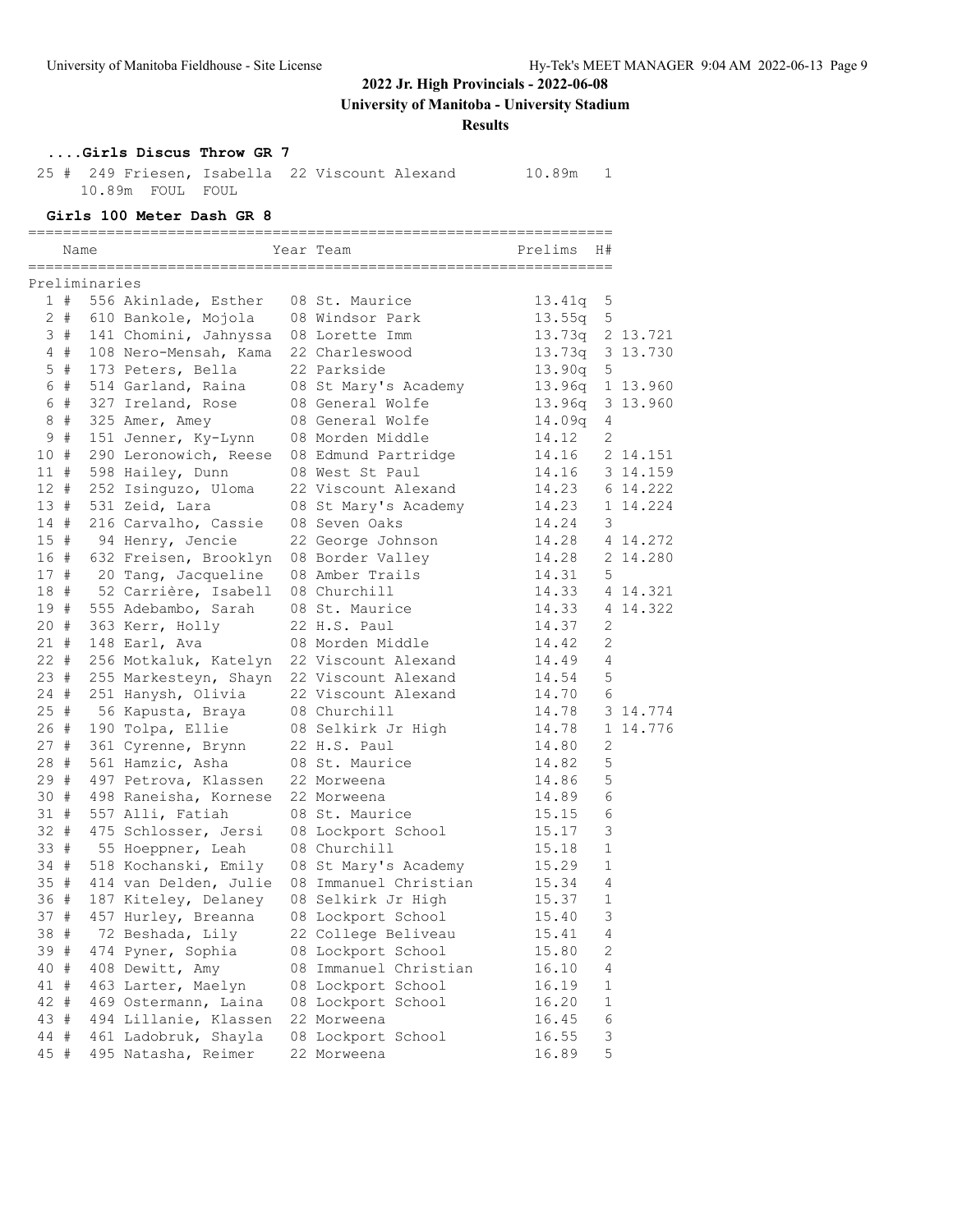**Results**

### **Girls 100 Meter Dash GR 8**

|        | Name  |  |                       | Year Team | Finals               |       |  |  |
|--------|-------|--|-----------------------|-----------|----------------------|-------|--|--|
| Finals |       |  |                       |           |                      |       |  |  |
|        | #     |  | 556 Akinlade, Esther  |           | 08 St. Maurice       | 13.46 |  |  |
|        | $2 +$ |  | 610 Bankole, Mojola   |           | 08 Windsor Park      | 13.51 |  |  |
|        | 3#    |  | 325 Amer, Amey        |           | 08 General Wolfe     | 13.67 |  |  |
|        | 4#    |  | 514 Garland, Raina    |           | 08 St Mary's Academy | 13.74 |  |  |
|        | 5#    |  | 141 Chomini, Jahnyssa |           | 08 Lorette Imm       | 13.81 |  |  |
|        | 6#    |  | 108 Nero-Mensah, Kama |           | 22 Charleswood       | 13.91 |  |  |
|        | #     |  | 327 Ireland, Rose     |           | 08 General Wolfe     | 14.17 |  |  |

#### **Girls 300 Meter Dash GR 8**

|        | Name |  |                                           | Year Team                                  | Finals | H#             |
|--------|------|--|-------------------------------------------|--------------------------------------------|--------|----------------|
|        | 1#   |  | 141 Chomini, Jahnyssa 08 Lorette Imm      |                                            | 47.22  | 2              |
| 2      | #    |  | 427 Adolph, Kennedy 08 Island Lakes       |                                            | 48.02  | 3              |
| 3      | #    |  | 350 Wesa, Carter 08 Grant Park            |                                            | 48.12  | 3              |
| 4      | #    |  | 256 Motkaluk, Katelyn 22 Viscount Alexand |                                            | 48.50  | $\overline{2}$ |
| 5      | #    |  | 363 Kerr, Holly                           | 22 H.S. Paul                               | 48.53  | $\overline{2}$ |
| 6      | #    |  | 598 Hailey, Dunn 08 West St Paul          |                                            | 48.98  | $\overline{2}$ |
| 7      | #    |  | 148 Earl, Ava 68 Morden Middle            |                                            | 49.13  | $\mathbf{1}$   |
| 8      | #    |  | 431 Oyeyode, Mary 08 La Barriere          |                                            | 49.14  | $\mathbf{1}$   |
| 9      | #    |  | 515 Hall, Evie 68 St Mary's Academy       |                                            | 49.34  | $\overline{2}$ |
| 10#    |      |  | 251 Hanysh, Olivia 22 Viscount Alexand    |                                            | 49.38  | $\mathbf{1}$   |
| 11#    |      |  |                                           | 517 Kennedy, Chambers 08 St Mary's Academy | 49.44  | $\overline{2}$ |
| 12#    |      |  | 601 Mya, Dunn                             | 08 West St Paul                            | 49.71  | 3              |
| 13#    |      |  | 257 Oderemi, Elizabet 22 Viscount Alexand |                                            | 49.79  | 3              |
| 14#    |      |  | 327 Ireland, Rose                         | 08 General Wolfe                           | 50.33  | $\overline{2}$ |
| 15#    |      |  | 255 Markesteyn, Shayn 22 Viscount Alexand |                                            | 50.46  | $\mathbf{1}$   |
| 16 #   |      |  | 142 Laluk, Taya                           | 08 Lorette Imm                             | 50.72  | $\overline{2}$ |
| 17#    |      |  | 497 Petrova, Klassen 22 Morweena          |                                            | 51.62  | $\mathbf{1}$   |
| 18#    |      |  | 561 Hamzic, Asha 08 St. Maurice           |                                            | 52.07  | $\mathbf{1}$   |
| 19#    |      |  |                                           | 521 Nora, Hoehn 68 St Mary's Academy       | 52.49  | 3              |
| $20 +$ |      |  | 253 Jiang, Emily 22 Viscount Alexand      |                                            | 53.74  | $\mathbf{1}$   |
| 21#    |      |  | 59 Stibbard, Sydney 08 Churchill          |                                            | 55.03  | 3              |
| $22 +$ |      |  | 263 Sidlowski, Ellie 08 Viscount Alexand  |                                            | 58.82  | $\mathbf 1$    |

### **Girls 800 Meter Run GR 8**

|        | Name  |  |                       | Year Team | Finals                 | H#      |                |  |
|--------|-------|--|-----------------------|-----------|------------------------|---------|----------------|--|
|        |       |  |                       |           |                        |         |                |  |
|        | 1#    |  | 622 De Smet, Annika   |           | 08 Viscount Alexand    | 2:24.94 | 2              |  |
|        | $2 +$ |  | 231 Champagne, Addy   |           | 08 Ecole Van Belleghem | 2:33.19 | $\mathcal{L}$  |  |
|        | 3#    |  | 515 Hall, Evie        |           | 08 St Mary's Academy   | 2:38.64 | $\overline{2}$ |  |
|        | 4#    |  | 517 Kennedy, Chambers |           | 08 St Mary's Academy   | 2:41.39 | $\mathbf{1}$   |  |
|        | 5#    |  | 301 Deleske, Joleen   |           | 08 Emerado Cent        | 2:44.99 | 2              |  |
|        | 6 #   |  | 599 Kaitlyn, Merkel   |           | 08 West St Paul        | 2:45.20 | $\mathbf{1}$   |  |
|        | 7#    |  | 358 Schettler, Kiley  |           | 08 H.C Avery           | 2:45.79 | $\mathcal{L}$  |  |
| 8      | #     |  | 175 Sawatsky, Kate    |           | 22 Parkside            | 2:46.62 | 2              |  |
|        | 9#    |  | 58 Nohlgren, Addilyn  |           | 08 Churchill           | 2:47.89 | $\overline{2}$ |  |
| 10#    |       |  | 219 Waller, Logan     |           | 08 Seven Oaks          | 2:53.21 | $\mathbf{1}$   |  |
| 11     | #     |  | 152 Kaqan, Jessica    |           | 08 Morden Middle       | 2:56.68 | $\mathbf{1}$   |  |
| $12 +$ |       |  | 478 Teixeira, Aliyah  |           | 08 Lockport School     | 2:58.48 | $\mathbf{1}$   |  |
| 13     | #     |  | 525 Schwarz, Laura    |           | 08 St Mary's Academy   | 3:01.98 | $\mathcal{L}$  |  |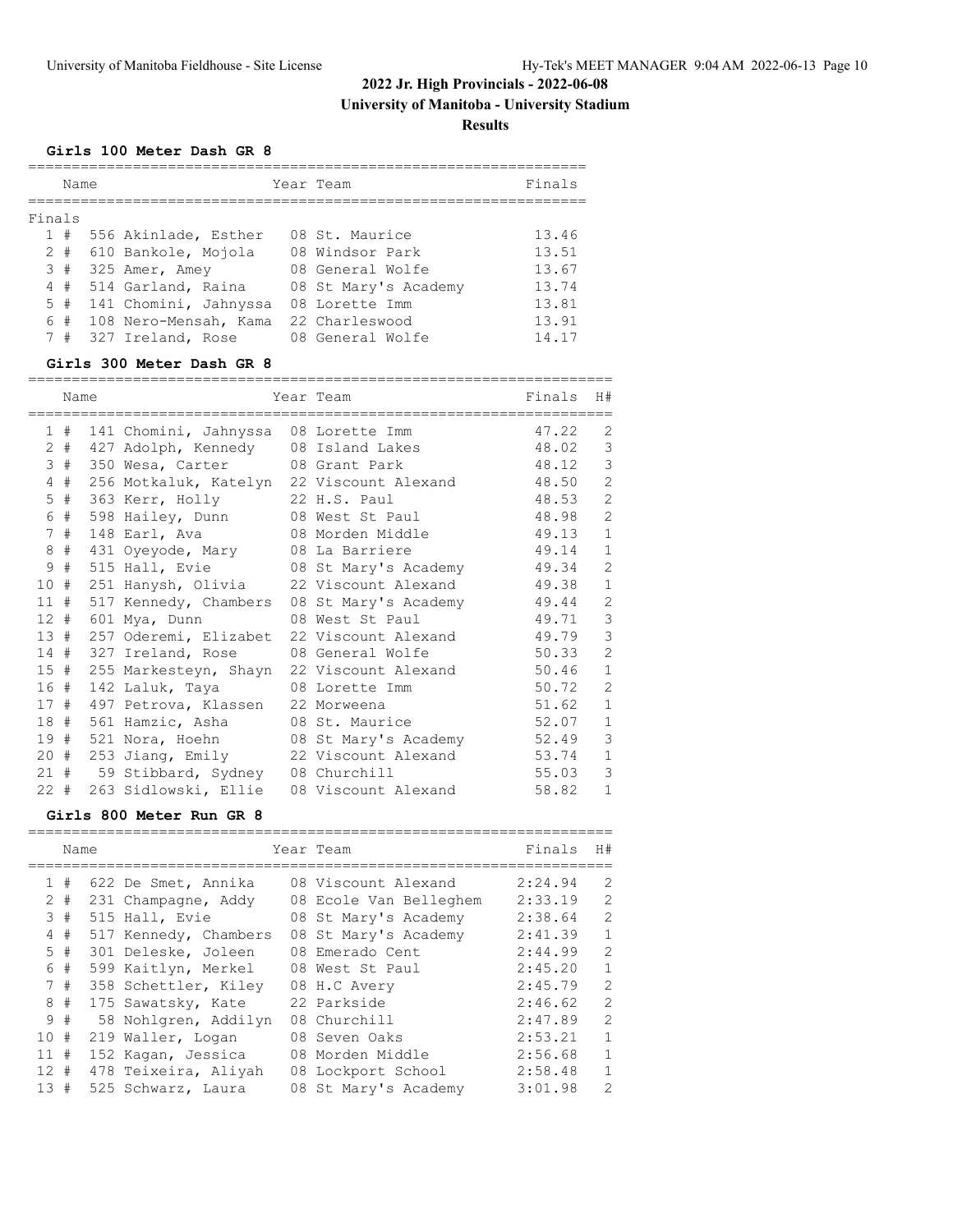# **....Girls 800 Meter Run GR 8**

|  | $14$ # 345 Zhang, Cleo   | 08 Glenwood School    | $3:02.05$ 2 |                |
|--|--------------------------|-----------------------|-------------|----------------|
|  | 15 # 357 Pete, Elayah    | 08 H.C Avery          | 3:07.23     | $\overline{2}$ |
|  | 16 # 325 Amer, Amey      | 08 General Wolfe      | $3:07.55$ 1 |                |
|  | 17 # 407 Deboer, Nadia   | 08 Immanuel Christian | 3:08.66     | $\sim$ 1       |
|  | 18 # 481 Zorniak, Sara   | 08 Lockport School    | 3:09.48     | $\overline{2}$ |
|  | 19 # 532 Calder, Ellie   | 08 St. Emile School   | 3:23.06     | $\sim$ 1       |
|  | 20 # 470 Palsson, Aubrey | 08 Lockport School    | 3:34.01     | $\mathcal{L}$  |

### **Girls 1200 Meter Run GR 8**

|                 | Name  |  |                       |  | Year Team              | Finals  |  |  |
|-----------------|-------|--|-----------------------|--|------------------------|---------|--|--|
| $\mathbf{1}$    | #     |  | 622 De Smet, Annika   |  | 08 Viscount Alexand    | 3:50.65 |  |  |
|                 | $2 +$ |  | 231 Champagne, Addy   |  | 08 Ecole Van Belleghem | 3:58.50 |  |  |
|                 | 3#    |  | 517 Kennedy, Chambers |  | 08 St Mary's Academy   | 4:19.49 |  |  |
| 4               | #     |  | 301 Deleske, Joleen   |  | 08 Emerado Cent        | 4:20.87 |  |  |
|                 | $5$ # |  | 175 Sawatsky, Kate    |  | 22 Parkside            | 4:20.97 |  |  |
| 6               | #     |  | 152 Kagan, Jessica    |  | 08 Morden Middle       | 4:23.88 |  |  |
| $\overline{7}$  | #     |  | 358 Schettler, Kiley  |  | 08 H.C Avery           | 4:27.05 |  |  |
| 8               | #     |  | 600 Mages, Peyton     |  | 08 West St Paul        | 4:32.00 |  |  |
| 9               | #     |  | 146 Convery, Alison   |  | 08 Morden Middle       | 4:35.04 |  |  |
| 10              | #     |  | 521 Nora, Hoehn       |  | 08 St Mary's Academy   | 4:37.82 |  |  |
| 11              | #     |  | 257 Oderemi, Elizabet |  | 22 Viscount Alexand    | 4:45.43 |  |  |
| 12 <sup>°</sup> | #     |  | 104 Findlay, Ayva     |  | 22 Charleswood         | 4:46.98 |  |  |
| 13#             |       |  | 253 Jiang, Emily      |  | 22 Viscount Alexand    | 4:46.99 |  |  |
| 14              | #     |  | 142 Laluk, Taya       |  | 08 Lorette Imm         | 4:49.27 |  |  |
| 15#             |       |  | 519 Moore, Maddy      |  | 08 St Mary's Academy   | 4:55.50 |  |  |
| 16#             |       |  | 407 Deboer, Nadia     |  | 08 Immanuel Christian  | 4:59.90 |  |  |
| 17#             |       |  | 357 Pete, Elayah      |  | 08 H.C Avery           | 5:01.92 |  |  |
| 18#             |       |  | 532 Calder, Ellie     |  | 08 St. Emile School    | 5:27.44 |  |  |

#### **Girls 80 Meter Hurdles GR 8**

|             | Name |                       | Year Team              | Finals | H#             |
|-------------|------|-----------------------|------------------------|--------|----------------|
| 1.          | #    | 237 Beaupre, Alexie   | 08 Ecole Varennes      | 14.57  | 2              |
| 2           | #    | 252 Isinguzo, Uloma   | 22 Viscount Alexand    | 14.61  | 2              |
| 3           | #    | 514 Garland, Raina    | 08 St Mary's Academy   | 15.17  | 1              |
| 4           | #    | 439 Brown, Emerson    | 08 La Salle School     | 15.51  | $\mathbf 1$    |
| 5.          | #    | 151 Jenner, Ky-Lynn   | 08 Morden Middle       | 15.57  | $\mathbf 1$    |
| 6           | #    | 531 Zeid, Lara        | 08 St Mary's Academy   | 15.61  | $\mathbf 1$    |
| $7^{\circ}$ | #    | 148 Earl, Ava         | 08 Morden Middle       | 15.66  | $\mathbf 1$    |
| 8           | #    | 632 Freisen, Brooklyn | 08 Border Valley       | 15.93  | $\mathbf{1}$   |
| 9           | #    | 356 Loewen, Sierra    | 22 Gretna School       | 16.19  | 2              |
| 10          | #    | 501 Paul-Chartrand, H | 08 Parkland Elementary | 16.27  | $\overline{2}$ |
| 11          | #    | 77 Komlenovic, Milen  | 22 College Beliveau    | 16.49  | $\mathbf{1}$   |
| 12#         |      | 519 Moore, Maddy      | 08 St Mary's Academy   | 17.17  | 2              |
| 13#         |      | 345 Zhang, Cleo       | 08 Glenwood School     | 17.21  | 2              |
| 14#         |      | 261 Perry, Lillia     | 22 Viscount Alexand    | 17.77  | 2              |
| 15#         |      | 463 Larter, Maelyn    | 08 Lockport School     | 18.07  | $\mathbf 1$    |
| 16#         |      | 254 Larner, Raven     | 22 Viscount Alexand    | 20.08  | $\overline{2}$ |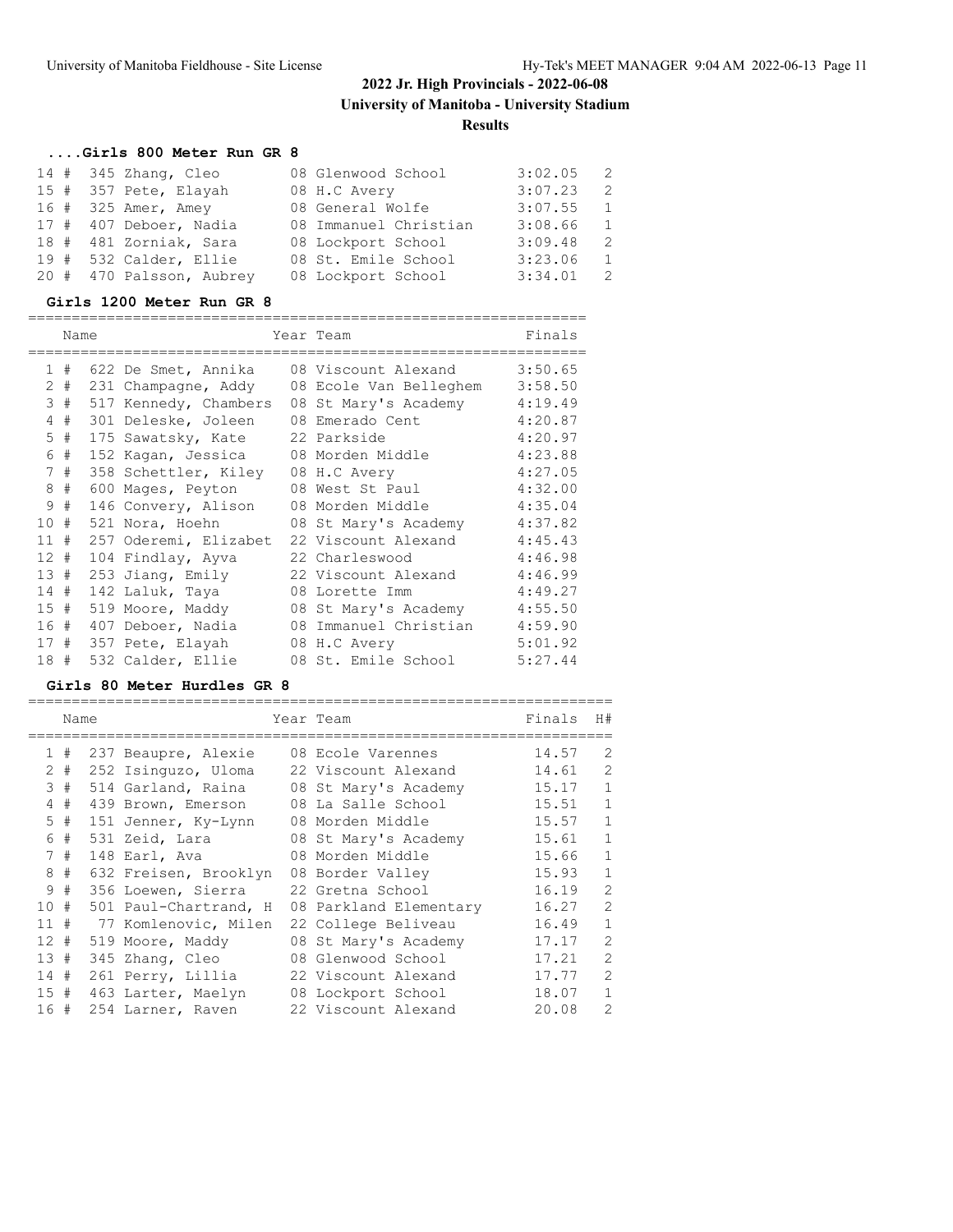**University of Manitoba - University Stadium**

**Results**

# **Girls 1600 Sprint Medley GR 8**

| Team                                                                                                           |                        | Finals                                   |   |
|----------------------------------------------------------------------------------------------------------------|------------------------|------------------------------------------|---|
|                                                                                                                |                        |                                          |   |
| 1 Ecole Viscount Alexander 'A'<br>2 St Mary's Academy 'A'<br>3 West St Paul 'A'<br>4 Ecole Parkside School 'A' |                        | 4:53.57<br>5:00.04<br>5:07.44<br>5:16.89 |   |
| 5 Ecole Varennes 'A'<br>6 Churchill 'A'<br>7 H.S. Paul 'A'<br>Girls High Jump GR 8                             |                        | 5:21.04<br>5:27.65<br>5:47.15            |   |
| Name                                                                                                           | Year Team              | Finals H#                                |   |
| 1 # 305 Wall, Taya 68 Emerado Cent<br>1.20 1.25 1.30 1.35 1.40 1.42 1.44<br>0 0 0 XO XO XO XXX                 |                        | $1.42m$ 1                                |   |
| 2 # 556 Akinlade, Esther 08 St. Maurice<br>1.20 1.25 1.30 1.35 1.40 1.42<br>O O XO XXO O XXX                   |                        | 1.40m 2                                  |   |
| 3 # 16 Udumullage, Kavis 10 Acadia<br>1.20 1.25 1.30 1.35 1.40<br>0 0 0 0 XXX                                  |                        | $1.35m$ 2                                |   |
| 4 # 103 Ferguson, Sadie 22 Charleswood<br>1.20 1.25 1.30 1.35 1.40<br>O O O XO XXX                             |                        | J1.35m 2                                 |   |
| 5 # 429 Bushie, Amanda 08 La Barriere<br>1.20 1.25 1.30 1.35 1.40<br>O O XXO XXO XXX                           |                        | $J1.35m$ 1                               |   |
| 6 # 142 Laluk, Taya 08 Lorette Imm<br>1.20 1.25 1.30 1.35<br>O O XO XXX                                        |                        | 1.30m                                    | 2 |
| 6 # 632 Freisen, Brooklyn 08 Border Valley<br>1.20 1.25 1.30 1.35<br>O O XO XXX                                |                        | 1.30m                                    | 1 |
| 8 # 290 Leronowich, Reese 08 Edmund Partridge<br>1.20 1.25 1.30 1.35<br>O O XXO XXX                            |                        | J1.30m 1                                 |   |
| 8 # 307 Warkentin, Xenia 08 Emerado Cent<br>1.20 1.25 1.30 1.35<br>O O XXO XXX                                 |                        | J1.30m 1                                 |   |
| 8 # 79 Murdock, Mindy<br>1.20 1.25 1.30 1.35<br>O O XXO XXX                                                    | 22 College Beliveau    | J1.30m                                   | 2 |
| 11 # 232 Gervais, Lauren<br>1.20 1.25 1.30 1.35<br>$\circ$<br>XO XXO XXX                                       | 08 Ecole Van Belleghem | J1.30m                                   | 1 |
| 12 # 633 Froese, Alivia<br>1.20 1.25 1.30 1.35<br>O XXO XXO XXX                                                | 08 Border Valley       | J1.30m                                   | 1 |
| 13 # 522 Pelland, Jade<br>1.20 1.25 1.30<br>$O$ $O$ XXX                                                        | 08 St Mary's Academy   | 1.25m                                    | 1 |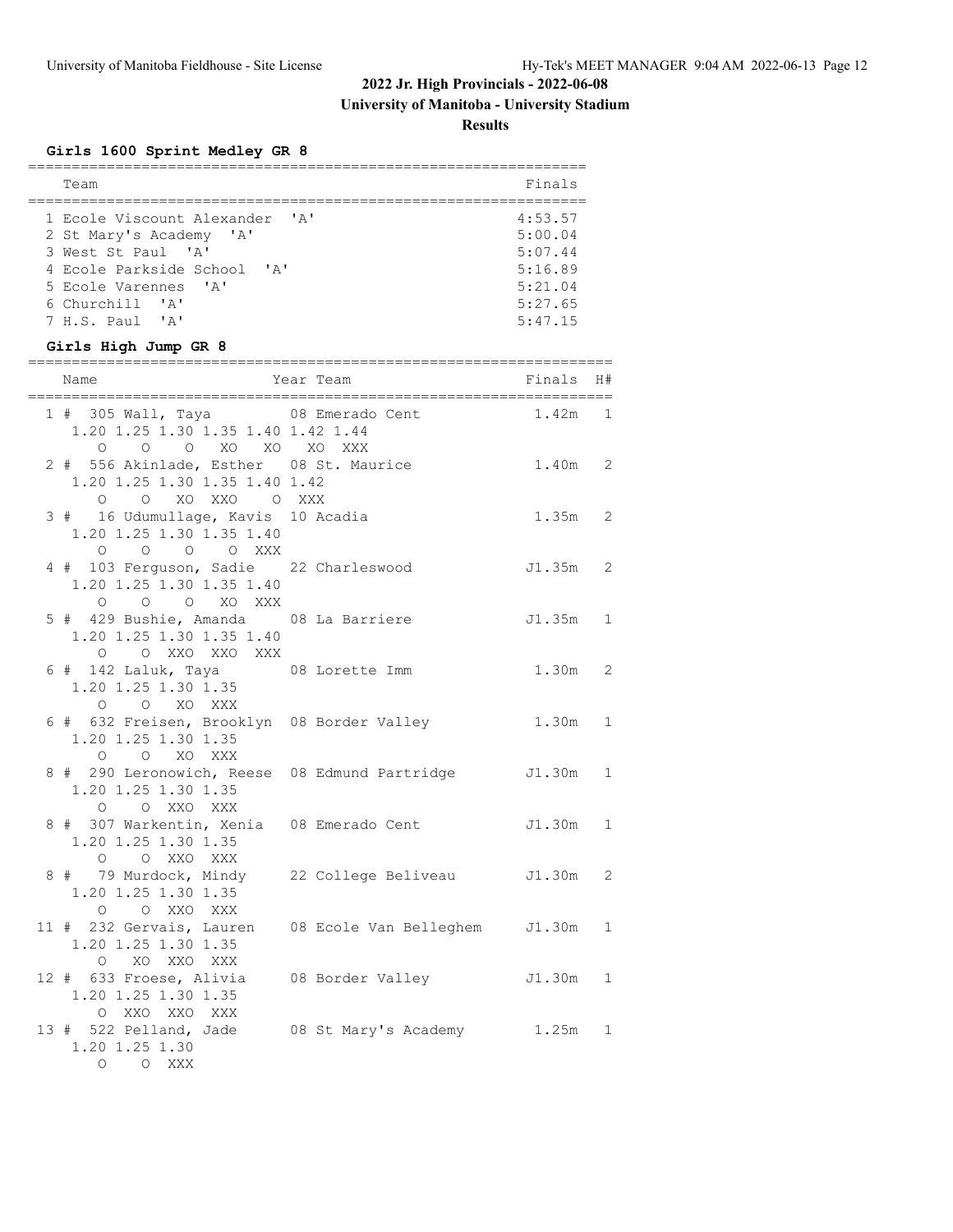**University of Manitoba - University Stadium**

**Results**

| Girls High Jump GR 8                                                                 |           |  |
|--------------------------------------------------------------------------------------|-----------|--|
| 13 # 147 Cowan, Molly 08 Morden Middle<br>1.20 1.25 1.30                             | $1.25m$ 1 |  |
| O O XXX<br>13 # 606 Williams, Airylyn 08 Westdale<br>1.20 1.25 1.30                  | $1.25m$ 1 |  |
| O O XXX<br>16 # 470 Palsson, Aubrey 08 Lockport School 1.20m 2<br>1.20 1.25<br>O XXX |           |  |
| 16 # 56 Kapusta, Braya 08 Churchill<br>1.20 1.25<br>O XXX                            | $1.20m$ 2 |  |
| 16 # 459 Korell, Kennedy 08 Lockport School<br>1.20 1.25                             | $1.20m$ 2 |  |
| O XXX<br>16 # 153 King, Keira 68 Morden Middle 1.20m 2<br>1.20 1.25<br>O XXX         |           |  |
| 20 # 501 Paul-Chartrand, H 08 Parkland Elementary J1.20m 2<br>1.20 1.25<br>XO XXX    |           |  |
| 20 # 253 Jiang, Emily 22 Viscount Alexand J1.20m 2<br>1.20 1.25<br>XO XXX            |           |  |
| 20 # 474 Pyner, Sophia 60 Lockport School 51.20m 2<br>1.20 1.25                      |           |  |
| XO XXX<br>20 # 260 Parnes, Allegra 22 Viscount Alexand J1.20m 2<br>1.20 1.25         |           |  |
| XO XXX<br>-- # 263 Sidlowski, Ellie 08 Viscount Alexand MH 2<br>1.20<br>XXX          |           |  |

# **Girls Long Jump GR 8**

| Name                                                         | Year Team |                                              | Finals    | H#             |
|--------------------------------------------------------------|-----------|----------------------------------------------|-----------|----------------|
| 1 # 439 Brown, Emerson 08 La Salle School<br>$4.27m$ $4.05m$ |           |                                              | 4.27m     | 2              |
| 2 # 173 Peters, Bella 22 Parkside<br>4.12m 3.90m             |           |                                              | $4.12m$ 3 |                |
| 4.11m 4.02m                                                  |           | 3 # 75 Fontaine, Tessa 22 College Beliveau   | 4.11m 3   |                |
| $3.84m$ 4.09m                                                |           | 4 # 511 Ajiamah, Nicole 08 St Mary's Academy | $4.09m$ 2 |                |
| 5 # 327 Ireland, Rose 608 General Wolfe<br>4.06m 3.68m       |           |                                              | 4.06m 2   |                |
| 6 # 237 Beaupre, Alexie 08 Ecole Varennes<br>4.05m 3.14m     |           |                                              | 4.05m     | $\mathbf{1}$   |
| 7 # 16 Udumullage, Kavis 10 Acadia<br>3.98m 4.02m            |           |                                              | 4.02m     | 2              |
| 3.98m 3.76m                                                  |           | 8 # 622 De Smet, Annika 08 Viscount Alexand  | 3.98m     | $\overline{4}$ |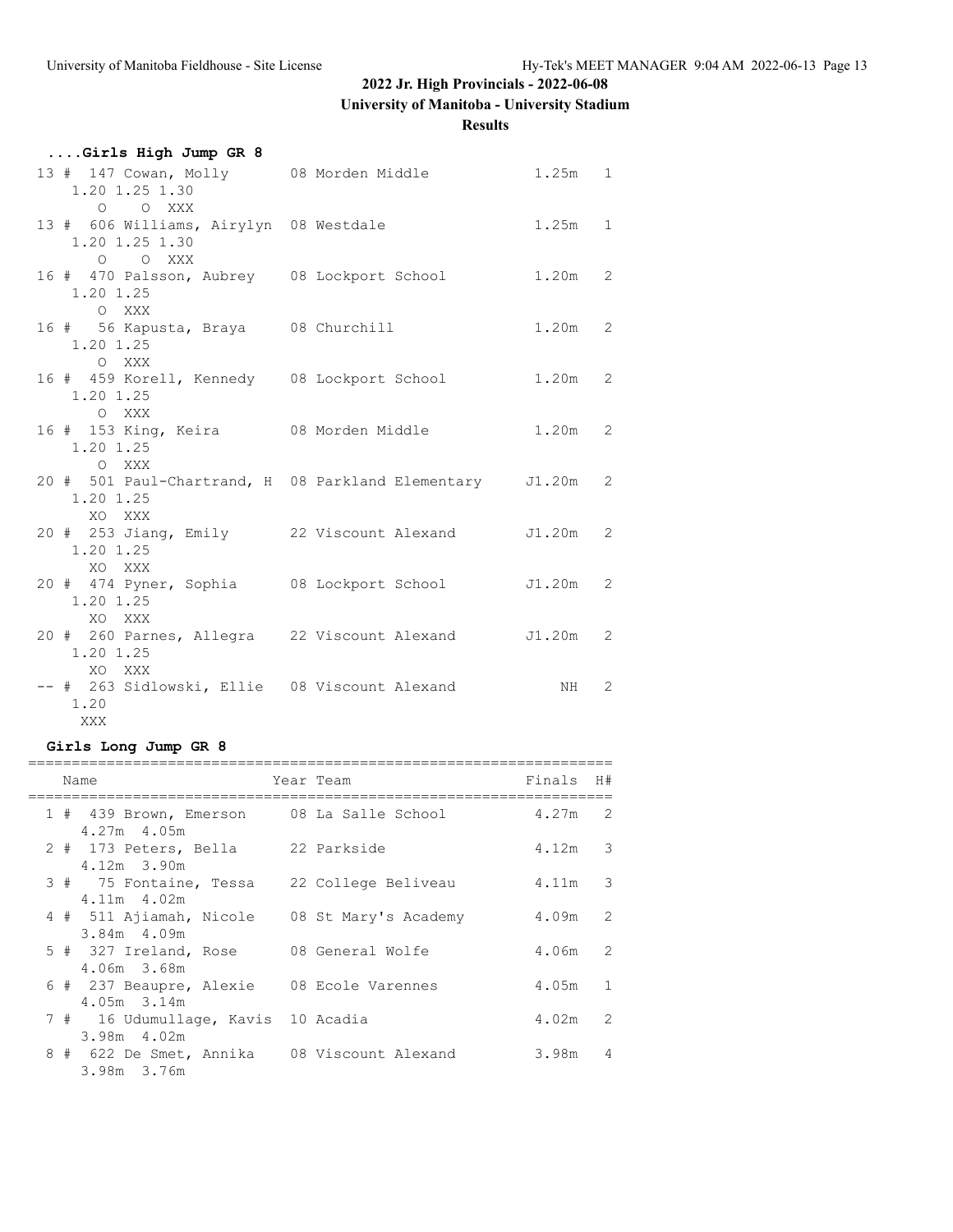**University of Manitoba - University Stadium**

### **Results**

|  | Girls Long Jump GR 8                                                          |  |           |               |
|--|-------------------------------------------------------------------------------|--|-----------|---------------|
|  | 9 # 556 Akinlade, Esther 08 St. Maurice<br>3.87m 3.95m                        |  | 3.95m 4   |               |
|  | 10 # 325 Amer, Amey 08 General Wolfe 3.89m<br>3.81m 3.89m                     |  |           | $\mathbf{3}$  |
|  | 11 # 216 Carvalho, Cassie 08 Seven Oaks<br>3.79m 3.32m                        |  | $3.79m$ 4 |               |
|  | 12 # 305 Wall, Taya 68 Emerado Cent<br>3.71m 3.78m                            |  | 3.78m     | $\mathbf{1}$  |
|  | 13 # 475 Schlosser, Jersi 08 Lockport School<br>3.74m 3.54m                   |  | $3.74m$ 1 |               |
|  | 14 # 176 Smith, Halle 22 Parkside<br>3.59m 3.72m                              |  | $3.72m$ 3 |               |
|  | 15 # 261 Perry, Lillia 22 Viscount Alexand J3.72m 4<br>$3.72m$ $3.41m$        |  |           |               |
|  | 16 # 190 Tolpa, Ellie 08 Selkirk Jr High 3.65m<br>$3.65m$ $3.61m$             |  |           | 3             |
|  | 17 # 525 Schwarz, Laura 08 St Mary's Academy<br>$3.04m$ $3.63m$               |  | 3.63m     | $\mathbf{1}$  |
|  | 18 # 529 Vergara, Sofia 08 St Mary's Academy 3.60m                            |  |           | 1             |
|  | FOUL 3.60m<br>19 # 172 Neufeld, Neveah 22 Parkside<br>3.59m 3.32m             |  | 3.59m     | $\mathcal{S}$ |
|  | 20 # 251 Hanysh, Olivia 22 Viscount Alexand                                   |  | $3.56m$ 4 |               |
|  | 3.04m 3.56m<br>21 # 356 Loewen, Sierra 22 Gretna School                       |  | $3.55m$ 2 |               |
|  | $3.55m$ $3.50m$<br>22 # 331 Tabucol, Arianne 08 General Wolfe                 |  | 3.53m     | 2             |
|  | 3.53m FOUL<br>23 # 94 Henry, Jencie 22 George Johnson                         |  | 3.46m     | $\mathbf{1}$  |
|  | $3.35m$ $3.46m$<br>24 # 80 Simpson, Alice 22 College Beliveau                 |  | 3.39m     | 3             |
|  | 3.39m 3.21m<br>25 # 531 Zeid, Lara 68 St Mary's Academy 3.32m<br>3.32m 3.25m  |  |           | 2             |
|  | 26 # 407 Deboer, Nadia 08 Immanuel Christian 3.30m                            |  |           | 2             |
|  | 3.30m 3.28m<br>27 # 599 Kaitlyn, Merkel 08 West St Paul 3.30m 3<br>FOUL 3.30m |  |           |               |
|  | 28 # 633 Froese, Alivia 08 Border Valley 3.20m 2<br>$3.02m$ $3.20m$           |  |           |               |
|  | 29 # 408 Dewitt, Amy 608 Immanuel Christian<br>3.19m 2.45m                    |  | 3.19m     | 2             |
|  | 30 # 469 Ostermann, Laina 08 Lockport School<br>3.09m 3.17m                   |  | 3.17m     | 1             |
|  | 31 # 467 Nazimek, Natalie 08 Lockport School<br>2.98m 3.14m                   |  | 3.14m     | 1             |
|  | 32 # 463 Larter, Maelyn 08 Lockport School                                    |  | 3.07m     | 1             |
|  | 3.07m 2.91m<br>33 # 260 Parnes, Allegra 22 Viscount Alexand                   |  | J3.07m    | 4             |
|  | 3.07m 2.87m<br>34 # 264 St. Mars, Scarlet 22 Viscount Alexand J3.07m          |  |           | 4             |
|  | FOUL 3.07m<br>35 # 187 Kiteley, Delaney 08 Selkirk Jr High<br>2.94m 2.94m     |  | 2.94m     | 3             |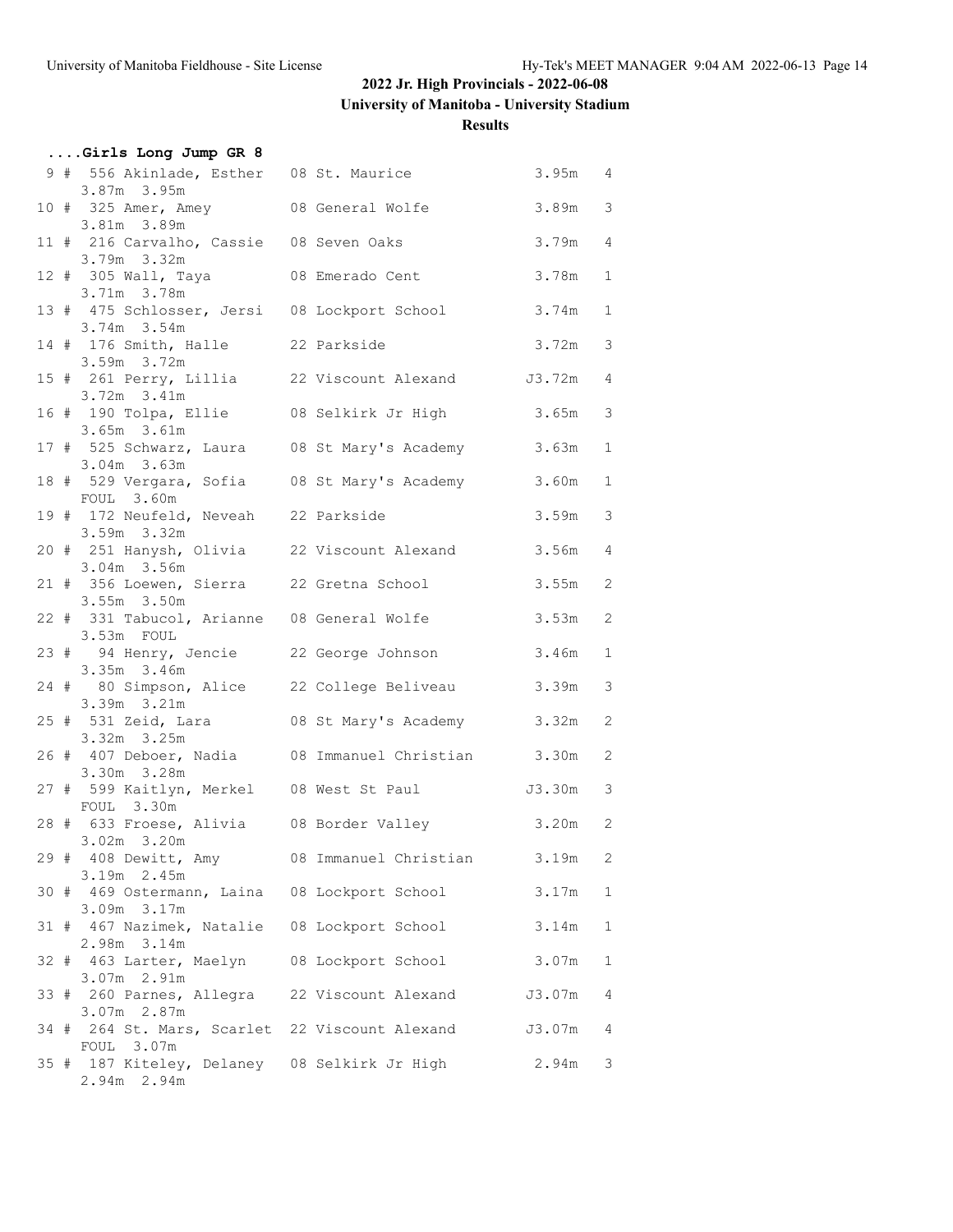**Results**

| Girls Long Jump GR 8     |                     |           |                |
|--------------------------|---------------------|-----------|----------------|
| 36 # 532 Calder, Ellie   | 08 St. Emile School | $2.59m$ 3 |                |
| $2.59m$ $2.42m$          |                     |           |                |
| 37 # 451 Barr, Ava       | 08 Lockport School  | 2.53m 1   |                |
| $2.53m$ $2.31m$          |                     |           |                |
| -- # 555 Adebambo, Sarah | 08 St. Maurice      | FOUL      | $\overline{4}$ |
| FOUL FOUL                |                     |           |                |

# **Girls Triple Jump GR 8**

|    | =============================<br>Name                               | --------------------------<br>Year Team | Finals    | H#             |
|----|---------------------------------------------------------------------|-----------------------------------------|-----------|----------------|
| 1# | 108 Nero-Mensah, Kama<br>8.88m 8.96m 9.19m                          | 22 Charleswood                          | 9.19m     | 2              |
|    | 2 # 514 Garland, Raina 08 St Mary's Academy<br>8.80m 9.14m 8.78m    |                                         | $9.14m$ 3 |                |
|    | 3 # 439 Brown, Emerson<br>8.96m FOUL 9.03m                          | 08 La Salle School                      | 9.03m     | $\mathbf{1}$   |
|    | 4 # 305 Wall, Taya<br>8.21m 8.44m 9.00m                             | 08 Emerado Cent                         | 9.00m     | $\mathbf{1}$   |
|    | 5 # 290 Leronowich, Reese 08 Edmund Partridge<br>8.79m 8.25m 8.89m  |                                         | 8.89m     | 5              |
|    | 6 # 602 Teagan, Bragg<br>8.34m 8.38m 8.75m                          | 09 West St Paul                         | 8.75m     | $\mathbf{2}$   |
|    | 7 # 237 Beaupre, Alexie<br>8.73m 8.29m 8.59m                        | 08 Ecole Varennes                       | 8.73m     | 3              |
|    | 8 # 498 Raneisha, Kornese 22 Morweena<br>8.62m 8.68m 8.69m          |                                         | 8.69m     | 3              |
|    | 9 # 16 Udumullage, Kavis 10 Acadia<br>8.41m 8.56m 8.67m             |                                         | 8.67m     | $\mathbf{1}$   |
|    | 10 # 265 Wolinski, Hannah 22 Viscount Alexand<br>8.56m 8.66m 8.56m  |                                         | 8.66m     | $\overline{4}$ |
|    | 11 # 601 Mya, Dunn<br>8.26m 8.57m 8.35m                             | 08 West St Paul                         | 8.57m     | $\overline{4}$ |
|    | 12 # 262 Peters, Elinor<br>8.30m 7.76m 7.98m                        | 22 Viscount Alexand                     | 8.30m     | $\overline{4}$ |
|    | 13 # 307 Warkentin, Xenia 08 Emerado Cent<br>7.98m 8.23m 8.28m      |                                         | 8.28m     | 1              |
|    | 14 # 598 Hailey, Dunn<br>8.21m 8.08m FOUL                           | 08 West St Paul                         | 8.21m     | 5              |
|    | 15 # 529 Vergara, Sofia<br>FOUL 7.93m 8.16m                         | 08 St Mary's Academy                    | 8.16m     | 3              |
|    | 16 # 256 Motkaluk, Katelyn<br>7.68m 8.07m FOUL                      | 22 Viscount Alexand                     | 8.07m     | $\overline{4}$ |
|    | 17 # 58 Nohlgren, Addilyn 08 Churchill<br>7.66m 7.69m 7.99m         |                                         | 7.99m     | 4              |
|    | 18 # 291 Leydier, Cayla 08 Edmund Partridge<br>7.99m 7.54m 7.64m    |                                         | J7.99m    | 3              |
|    | 19 # 72 Beshada, Lily<br>7.75m 7.24m 7.93m                          | 22 College Beliveau                     | 7.93m     | 5              |
|    | 20 # 52 Carrière, Isabell 08 Churchill<br>7.43m FOUL 7.90m          |                                         | 7.90m     | 4              |
|    | 21 # 75 Fontaine, Tessa 22 College Beliveau<br>6.79m 7.23m 7.90m    |                                         | J7.90m    | 5              |
|    | 22 # 257 Oderemi, Elizabet 22 Viscount Alexand<br>7.53m 7.81m 7.59m |                                         | 7.81m 4   |                |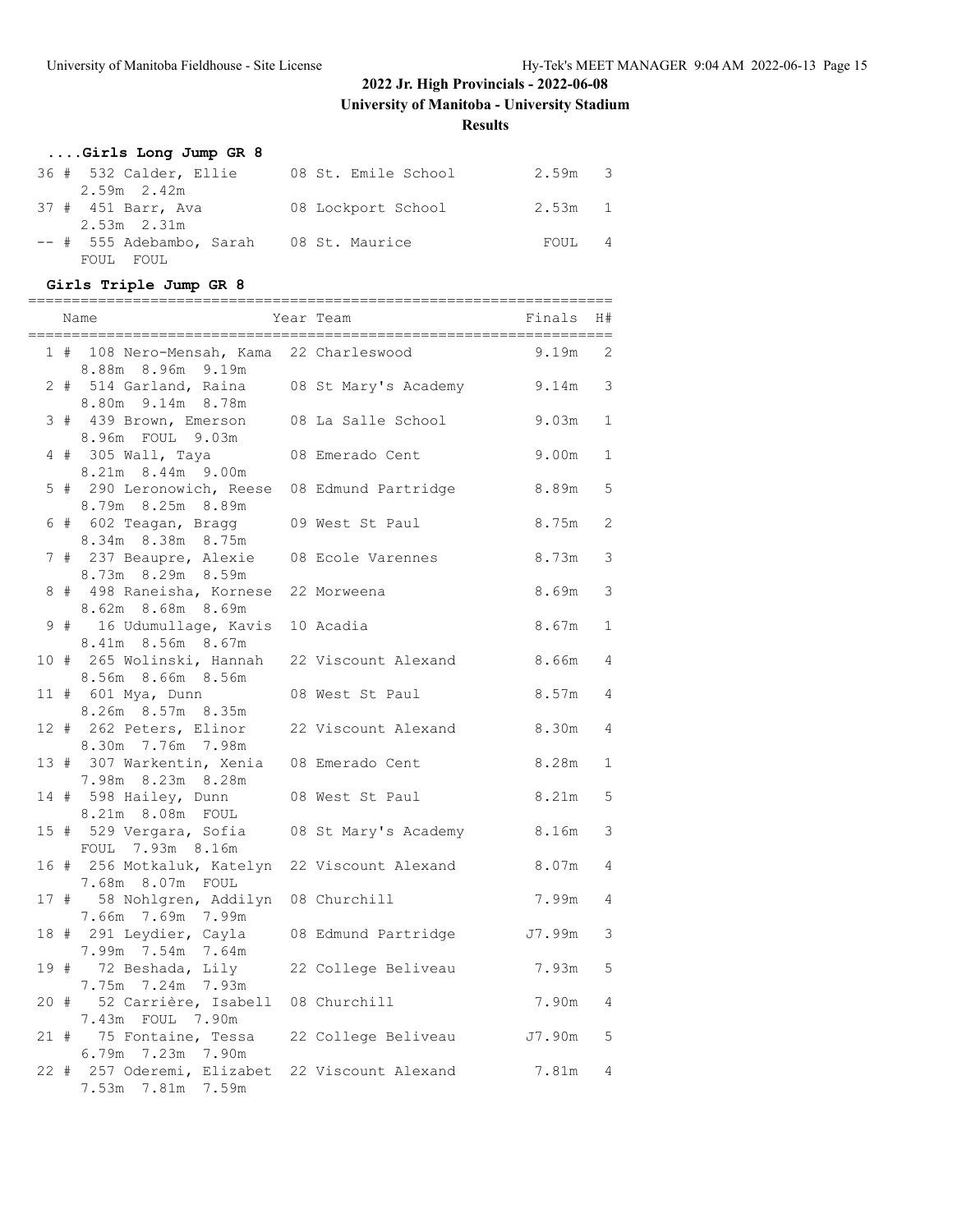**University of Manitoba - University Stadium**

### **Results**

| Girls Triple Jump GR 8                                                   |                       |                   |                |
|--------------------------------------------------------------------------|-----------------------|-------------------|----------------|
| 23 # 315 McPherson-Klimchu 08 Fisher Branch<br>7.31m 7.76m FOUL          |                       | 7.76m             | $\mathbf{1}$   |
| 24 # 59 Stibbard, Sydney 08 Churchill<br>6.90m 7.26m 7.71m               |                       | 7.71m             | $\overline{4}$ |
| 25 # 497 Petrova, Klassen 22 Morweena                                    |                       | 7.68m             | 2              |
| 7.68m 7.54m 7.38m<br>26 # 414 van Delden, Julie 08 Immanuel Christian    |                       | 7.52m             | $\mathbf{2}$   |
| 7.52m 6.97m 7.18m<br>27 # 525 Schwarz, Laura 08 St Mary's Academy        |                       | 7.32m             | 4              |
| 7.25m 7.21m 7.32m<br>28 # 260 Parnes, Allegra 22 Viscount Alexand        |                       | 7.29m             | 3              |
| 6.20m 6.65m 7.29m<br>29 # 494 Lillanie, Klassen 22 Morweena              |                       | 7.16m             | 3              |
| 6.85m 7.16m 6.69m<br>30 # 469 Ostermann, Laina 08 Lockport School J7.16m |                       |                   | 2              |
| 6.48m    6.83m    7.16m<br>31 # 77 Komlenovic, Milen 22 College Beliveau |                       | 7.07m             | 5              |
| FOUL 7.07m FOUL                                                          |                       |                   |                |
| 32 # 238 Coy-Brommell, Sab 08 Ecole Varennes<br>FOUL FOUL 7.04m          |                       | 7.04m             | 2              |
| 33 # 467 Nazimek, Natalie<br>6.59m 6.71m 7.01m                           | 08 Lockport School    | 7.01m             | $\mathbf{1}$   |
| 34 # 187 Kiteley, Delaney 08 Selkirk Jr High<br>FOUL 7.00m FOUL          |                       | 7.00m             | 3              |
| 35 # 240 Loewen, Kristen 08 Ecole Varennes<br>6.95m 6.87m 6.79m          |                       | 6.95m             | 3              |
| 36 # 457 Hurley, Breanna 08 Lockport School<br>FOUL FOUL 6.88m           |                       | 6.88m             | 2              |
| 37 # 496 Nia, Dyck<br>FOUL 5.81m 6.83m                                   | 22 Morweena           | 6.83m             | 3              |
| 38 # 408 Dewitt, Amy<br>6.32m 6.80m 6.81m                                | 08 Immanuel Christian | 6.81m             | $\mathbf{2}$   |
| 39 # 481 Zorniak, Sara                                                   | 08 Lockport School    | 6.80m             | $\mathbf{1}$   |
| 6.80m FOUL 6.80m<br>40 # 316 Stodgell, Breanna 09 Fisher Branch          |                       | 6.72m             | $\mathbf{1}$   |
| 6.72m 6.14m 6.61m<br>41 # 376 Sabitu, Precious 08 Henry G Izat           |                       | 6.67m             | $\mathbf{1}$   |
| FOUL FOUL 6.67m<br>42 # 464 Lazaruk, Hannah 09 Lockport School           |                       | 6.44m             | 2              |
| $6.27m$ 5.86m $6.44m$<br>43 # 451 Barr, Ava                              | 08 Lockport School    | 6.38m             | $\mathbf{1}$   |
| 6.22m  6.38m  FOUL<br>44 # 461 Ladobruk, Shayla 08 Lockport School       |                       | 6.32m             | 2              |
| $6.10m$ $6.11m$ $6.32m$<br>-- # 246 Culieton-Koebel, 22 Viscount Alexand |                       | FOUL <sub>4</sub> |                |
| FOUL FOUL FOUL                                                           |                       |                   |                |

#### **Girls Shot Put GR 8**

| Name                                       | Year Team            | Finals H# |  |
|--------------------------------------------|----------------------|-----------|--|
| 1 # 153 King, Keira<br>FOUL 9.50m 8.38m    | 08 Morden Middle     | $9.50m$ 2 |  |
| 2 # 522 Pelland, Jade<br>9.36m 9.33m 9.18m | 08 St Mary's Academy | $9.36m$ 2 |  |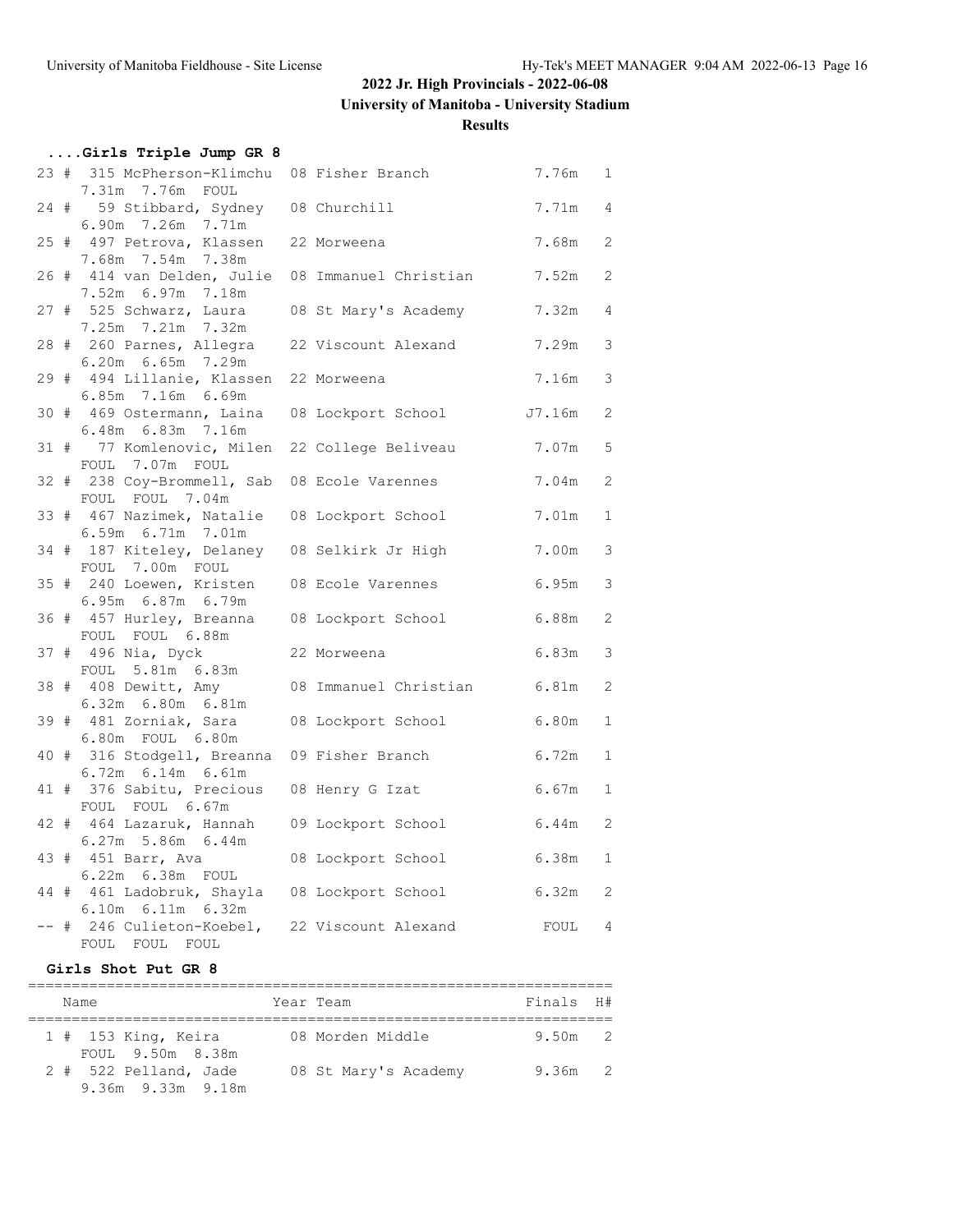**University of Manitoba - University Stadium**

### **Results**

|  | Girls Shot Put GR 8                                              |                                                  |           |              |
|--|------------------------------------------------------------------|--------------------------------------------------|-----------|--------------|
|  | 3 # 95 Bailey, Fiona<br>8.99m 9.01m FOUL                         | 22 East Selkirk                                  | 9.01m 1   |              |
|  | 4 # 621 Sharpe, Mackayla 08 Hastings<br>8.05m 8.78m 8.01m        |                                                  | 8.78m 2   |              |
|  | 5 # 564 Ola, Inioluwa<br>8.57m 8.41m 8.77m                       | 08 St. Maurice                                   | 8.77m     | $\mathbf{1}$ |
|  | 7.92m FOUL 8.74m                                                 | 6 # 254 Larner, Raven 22 Viscount Alexand 8.74m  |           | $\mathbf{1}$ |
|  | 7 # 143 Turski, Addison 08 Lorette Imm<br>7.93m 8.65m 8.09m      |                                                  | 8.65m     | 2            |
|  | 8 # 533 Gates, Eden<br>8.10m 7.84m 6.92m                         | 08 St. Emile School                              | 8.10m     | $\mathbf{1}$ |
|  | 9 # 478 Teixeira, Aliyah 08 Lockport School<br>7.46m 7.90m 7.02m |                                                  | 7.90m     | $\mathbf{1}$ |
|  | 10 # 495 Natasha, Reimer 22 Morweena<br>FOUL FOUL 7.81m          |                                                  | 7.81m     | $\mathbf{1}$ |
|  | 11 # 94 Henry, Jencie 22 George Johnson<br>7.79m 7.69m 7.49m     |                                                  | 7.79m     | $\mathbf{1}$ |
|  | 12 # 19 Ketchen-Tang, Rei 08 Amber Trails<br>7.75m 6.64m 6.83m   |                                                  | 7.75m     | $\mathbf{1}$ |
|  | 13 # 219 Waller, Logan 08 Seven Oaks<br>6.00m FOUL 7.53m         |                                                  | 7.53m     | $\mathbf{1}$ |
|  | 14 # 261 Perry, Lillia<br>7.45m 6.16m 6.60m                      | 22 Viscount Alexand                              | 7.45m     | 2            |
|  | 15 # 105 Holly-Oake, Taylo 22 Charleswood<br>7.37m 7.32m 6.47m   |                                                  | 7.37m     | $\mathbf{1}$ |
|  | FOUL 7.23m 6.33m                                                 | 16 # 414 van Delden, Julie 08 Immanuel Christian | 7.23m     | 1            |
|  | 17 # 17 Castres, Gabriell 08 Amber Trails<br>7.21m 7.16m 6.72m   |                                                  | 7.21m     | $\mathbf{1}$ |
|  | FOUL 7.14m 7.20m                                                 | 18 # 511 Ajiamah, Nicole 08 St Mary's Academy    | 7.20m     | 2            |
|  | 6.88m 7.18m 6.65m                                                | 19 # 513 Chahal, Kudrat 08 St Mary's Academy     | 7.18m     | 2            |
|  | 7.10m 7.17m 6.62m                                                | 20 # 481 Zorniak, Sara 08 Lockport School        | 7.17m     | $\mathbf{1}$ |
|  | 21 # 633 Froese, Alivia 08 Border Valley<br>7.04m 6.01m 6.50m    |                                                  | $7.04m$ 1 |              |
|  | 6.20m FOUL 7.03m                                                 | 22 # 263 Sidlowski, Ellie 08 Viscount Alexand    | $7.03m$ 1 |              |
|  | 6.83m 6.99m 6.47m                                                | 23 # 264 St. Mars, Scarlet 22 Viscount Alexand   | 6.99m     | 2            |
|  | 24 # 314 Malenchak, Alyssa 08 Fisher Branch<br>6.35m 6.95m 6.39m |                                                  | 6.95m     | 2            |
|  | 25 # 429 Bushie, Amanda<br>6.54m 5.81m 5.87m                     | 08 La Barriere                                   | 6.54m     | 2            |
|  | 26 # 190 Tolpa, Ellie<br>5.88m 5.90m 6.49m                       | 08 Selkirk Jr High                               | 6.49m     | 2            |
|  | 27 # 326 Carino, Kaleigh 08 General Wolfe<br>FOUL FOUL 6.36m     |                                                  | 6.36m     | $\mathbf{1}$ |
|  | 28 # 459 Korell, Kennedy 08 Lockport School<br>FOUL 6.07m 6.27m  |                                                  | 6.27m     | 1            |
|  | 29 # 330 Santos, Kayden<br>6.15m 5.46m FOUL                      | 08 General Wolfe                                 | 6.15m     | $\mathbf{1}$ |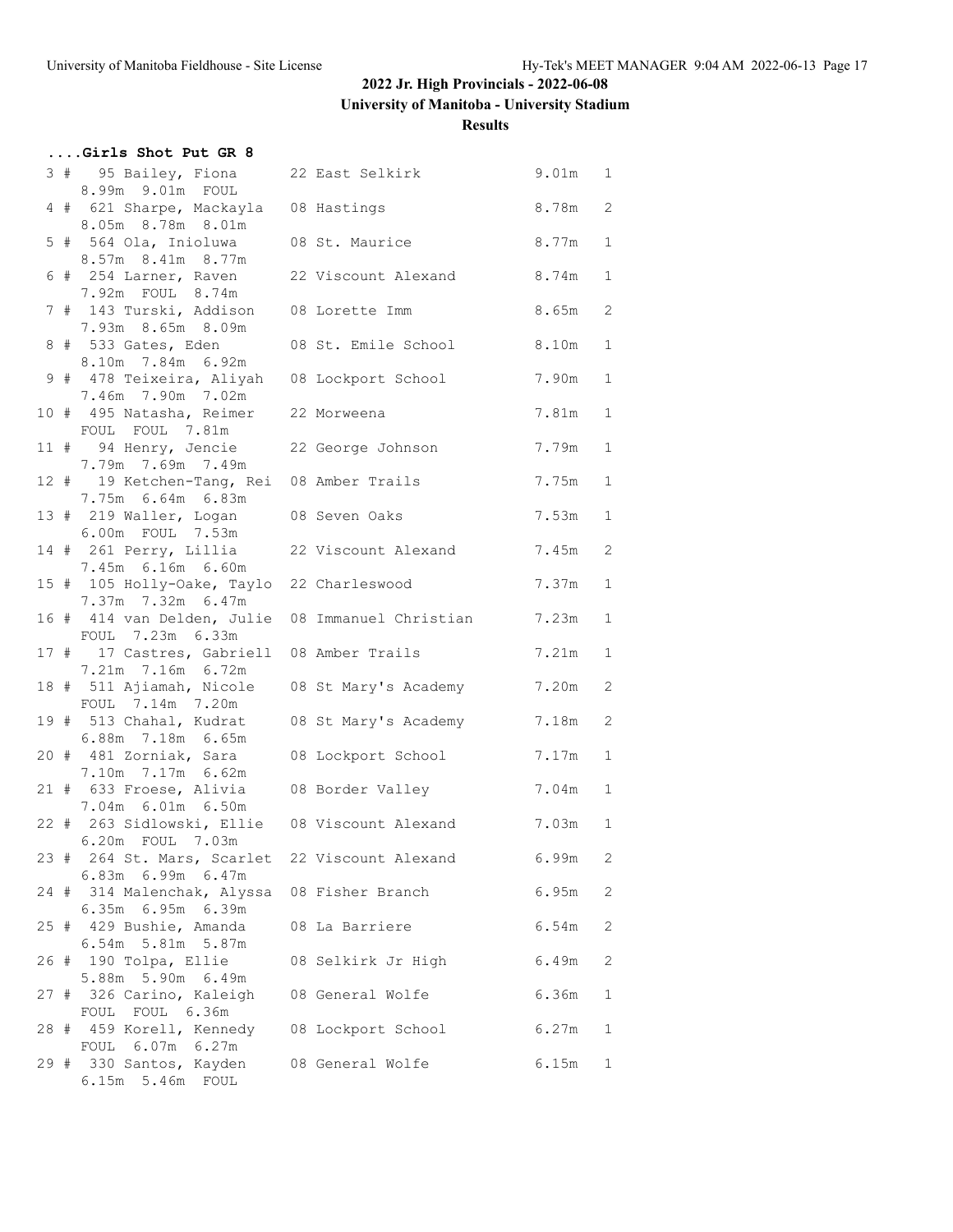**University of Manitoba - University Stadium**

**Results**

# **....Girls Shot Put GR 8**

| 30 # 557 Alli, Fatiah                        | 08 St. Maurice | 5.49m 2 |  |
|----------------------------------------------|----------------|---------|--|
| 5.49m 0.53m FOUL                             |                |         |  |
| 31 # 475 Schlosser, Jersi 08 Lockport School |                | 5.31m 2 |  |
| FOUL 5.31m 4.99m                             |                |         |  |

#### **Girls Discus Throw GR 8**

|      | Name                                                                     | Year Team           | Finals | H#           |
|------|--------------------------------------------------------------------------|---------------------|--------|--------------|
|      | 1 # 522 Pelland, Jade 08 St Mary's Academy<br>22.21m FOUL FOUL           |                     | 22.21m | 1            |
|      | 2 # 121 Logan, Jillian 22 Henri-Bergeron 20.92m<br>20.92m FOUL FOUL      |                     |        | $\mathbf{1}$ |
|      | 3 # 307 Warkentin, Xenia 08 Emerado Cent<br>20.10m FOUL FOUL             |                     | 20.10m | 2            |
|      | 4 # 151 Jenner, Ky-Lynn 08 Morden Middle<br>18.95m FOUL FOUL             |                     | 18.95m | $\mathbf{1}$ |
|      | 5 # 153 King, Keira     08 Morden Middle<br>17.38m FOUL FOUL             |                     | 17.38m | $\mathbf{1}$ |
|      | 6 # 292 Tomes, Addison 08 Edmund Partridge<br>17.02m FOUL FOUL           |                     | 17.02m | $\mathbf{1}$ |
|      | 7 # 95 Bailey, Fiona 22 East Selkirk<br>16.63m FOUL FOUL                 |                     | 16.63m | $\mathbf{1}$ |
|      | 8 # 172 Neufeld, Neveah 22 Parkside<br>16.39m  16.60m  FOUL              |                     | 16.60m | $\mathbf{1}$ |
|      | 9 # 533 Gates, Eden<br>16.28m FOUL FOUL                                  | 08 St. Emile School | 16.28m | $\mathbf{1}$ |
|      | 10 # 564 Ola, Inioluwa 08 St. Maurice<br>16.27m FOUL FOUL                |                     | 16.27m | 2            |
|      | 11 # 143 Turski, Addison 08 Lorette Imm<br>15.67m  15.83m  FOUL          |                     | 15.83m | $\mathbf{1}$ |
|      | 12 # 326 Carino, Kaleigh 08 General Wolfe<br>15.37m FOUL FOUL            |                     | 15.37m | $\mathbf{1}$ |
|      | 13 # 513 Chahal, Kudrat 08 St Mary's Academy<br>15.05m FOUL FOUL         |                     | 15.05m | $\mathbf{1}$ |
|      | 14 # 264 St. Mars, Scarlet 22 Viscount Alexand<br>14.95m FOUL FOUL       |                     | 14.95m | $\mathbf{1}$ |
|      | 15 # 501 Paul-Chartrand, H 08 Parkland Elementary<br>14.72m FOUL FOUL    |                     | 14.72m | 2            |
|      | 16 # 254 Larner, Raven 22 Viscount Alexand<br>FOUL 14.56m FOUL           |                     | 14.56m | $\mathbf{1}$ |
|      | 17 # 173 Peters, Bella 22 Parkside<br>14.05m FOUL FOUL                   |                     | 14.05m | $\mathbf{1}$ |
|      | 18 # 176 Smith, Halle<br>13.50m FOUL FOUL                                | 22 Parkside         | 13.50m | $\mathbf{1}$ |
|      | 19 # 511 Ajiamah, Nicole 08 St Mary's Academy 11.33m<br>11.33m FOUL FOUL |                     |        | $\mathbf{1}$ |
|      | 20 # 470 Palsson, Aubrey 08 Lockport School<br>10.95m FOUL FOUL          |                     | 10.95m | $\mathbf 1$  |
|      | 21 # 557 Alli, Fatiah 08 St. Maurice<br>FOUL 8.78m FOUL                  |                     | 8.78m  | 2            |
| -- # | 19 Ketchen-Tang, Rei 08 Amber Trails<br>FOUL FOUL FOUL                   |                     | FOUL   | $\mathbf{1}$ |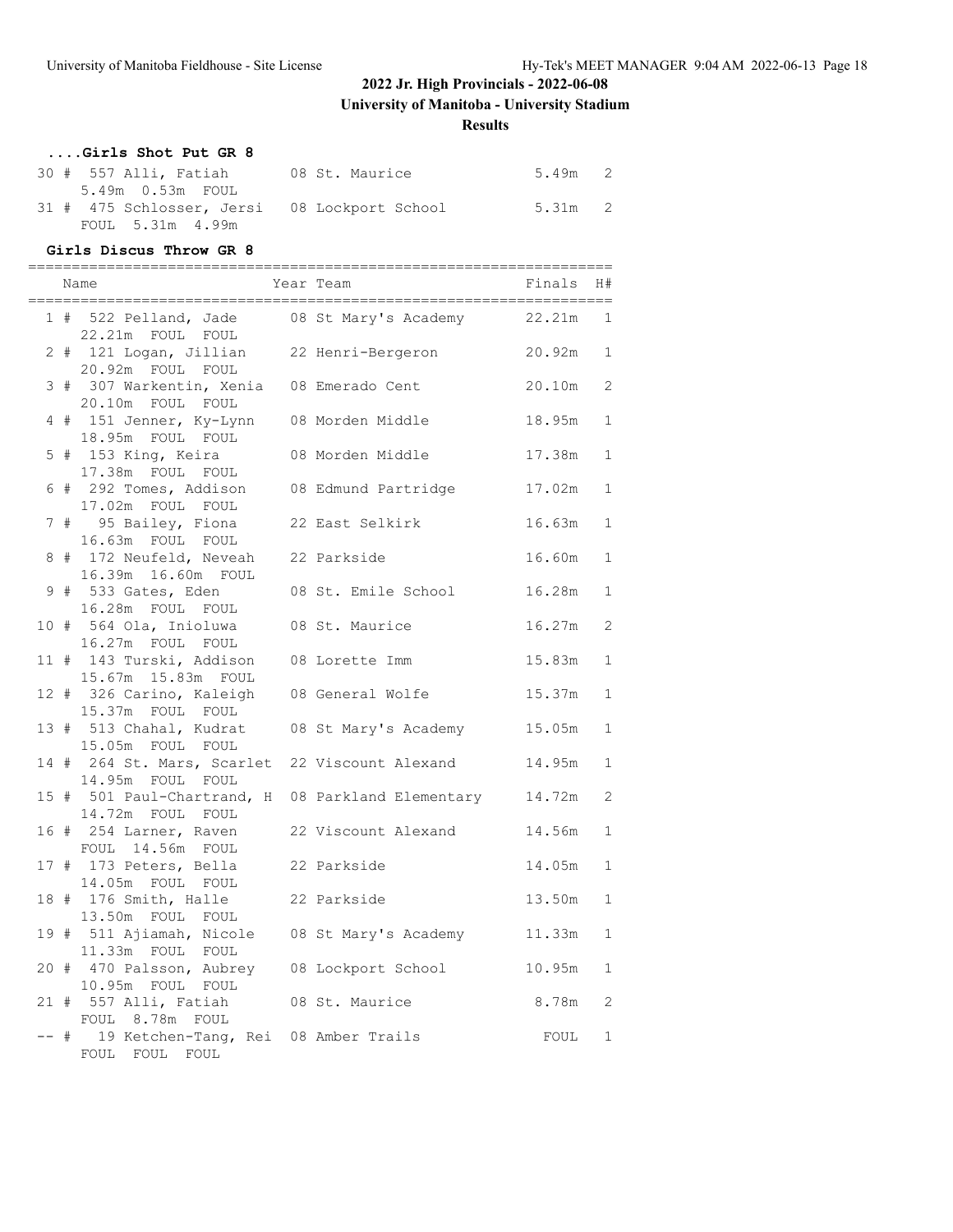**University of Manitoba - University Stadium**

**Results**

# **Girls 100 Meter Dash GR 9**

|               | Name  |  |                       |  | Year Team              | Prelims H#         |                |  |  |  |
|---------------|-------|--|-----------------------|--|------------------------|--------------------|----------------|--|--|--|
| Preliminaries |       |  |                       |  |                        |                    |                |  |  |  |
|               | 1#    |  | 186 Jakabek, Danika   |  | 07 Selkirk Jr High     | $14.02q$ 2         |                |  |  |  |
|               | $2 +$ |  | 526 Sierhuis, Sophia  |  | 07 St Mary's Academy   | 14.27g             |                |  |  |  |
|               | 3#    |  | 1 Banman, Sienna      |  | 09 Acadia              | 14.28g             | $\overline{1}$ |  |  |  |
|               | 4#    |  | 98 Reeb, Serena       |  | 22 East Selkirk        | 14.37q 2 14.367    |                |  |  |  |
|               | 5#    |  | 319 Akinlosotu, Tunmi |  | 07 General Byng School | 14.37q 1 14.368    |                |  |  |  |
|               | 6 #   |  | 328 Ogbiede, Medal    |  | 07 General Wolfe       | $14.87q$ 1         |                |  |  |  |
|               | 7#    |  | 81 Staples, Shelby    |  | 22 College Beliveau    | 14.98a             | $\overline{1}$ |  |  |  |
|               | 8#    |  | 7 Wang, Katherine     |  | 03 Acadia              | 15.09 <sub>q</sub> |                |  |  |  |
|               | 9#    |  | 448 Aime, Liberty     |  | 07 Lockport School     | 15.73              | $\mathcal{L}$  |  |  |  |
| 10#           |       |  | 551 Gatiwan, Danielle |  | 07 St. John's          | 15.92              |                |  |  |  |

#### **Girls 100 Meter Dash GR 9**

| Name   |       |  |                       | Year Team              | Finals |        |
|--------|-------|--|-----------------------|------------------------|--------|--------|
| Finals |       |  |                       |                        |        |        |
|        | 1#    |  | 98 Reeb, Serena       | 22 East Selkirk        | 13.90  | 13.892 |
|        | $2 +$ |  | 526 Sierhuis, Sophia  | 07 St Mary's Academy   | 13.90  | 13.898 |
|        | 3#    |  | 186 Jakabek, Danika   | 07 Selkirk Jr High     | 14.04  |        |
|        | 4#    |  | 1 Banman, Sienna      | 09 Acadia              | 14.27  |        |
|        | 5#    |  | 319 Akinlosotu, Tunmi | 07 General Byng School | 14.29  |        |
|        | 6#    |  | 328 Ogbiede, Medal    | 07 General Wolfe       | 14.79  |        |
|        | 7#    |  | 81 Staples, Shelby    | 22 College Beliveau    | 15.08  |        |

#### **Girls 300 Meter Dash GR 9**

| Name  |  |                      |  | Year Team             | Finals |
|-------|--|----------------------|--|-----------------------|--------|
| 1#    |  | 98 Reeb, Serena      |  | 22 East Selkirk       | 46.54  |
| $2 +$ |  | 526 Sierhuis, Sophia |  | 07 St Mary's Academy  | 48.06  |
| 3#    |  | 456 Dripps, Avery    |  | 07 Lockport School    | 49.19  |
| 4#    |  | 371 Byfield, Arianna |  | 07 Henry G Izat       | 49.78  |
| 5#    |  | 188 Masi, Isabella   |  | 07 Selkirk Jr High    | 51.68  |
| 6 #   |  | 26 Quijano, Julia    |  | 07 Andrew Mynarski VC | 54.28  |
| 7#    |  | 4 Onwudinjo, Karyna  |  | 03 Acadia             | 55.83  |
| 8#    |  | 8 Wang, Sarah        |  | 07 Acadia             | 56.25  |

### **Girls 800 Meter Run GR 9**

| Name |  |                        |                                         |  | Year Team |                    |  |  | Finals  |  |  |
|------|--|------------------------|-----------------------------------------|--|-----------|--------------------|--|--|---------|--|--|
|      |  | 1 # 188 Masi, Isabella |                                         |  |           | 07 Selkirk Jr High |  |  | 2:48.40 |  |  |
|      |  |                        | 2 # 551 Gatiwan, Danielle 07 St. John's |  |           |                    |  |  | 3.1962  |  |  |

#### **Girls 1200 Meter Run GR 9**

| Name |  |  |                                         | Year Team |                     |           |  |
|------|--|--|-----------------------------------------|-----------|---------------------|-----------|--|
|      |  |  | 1 # 551 Gatiwan, Danielle 07 St. John's |           |                     | $4.58$ 11 |  |
|      |  |  | 2 # 82 Waugh, Emily                     |           | 22 College Beliveau | 5:08.41   |  |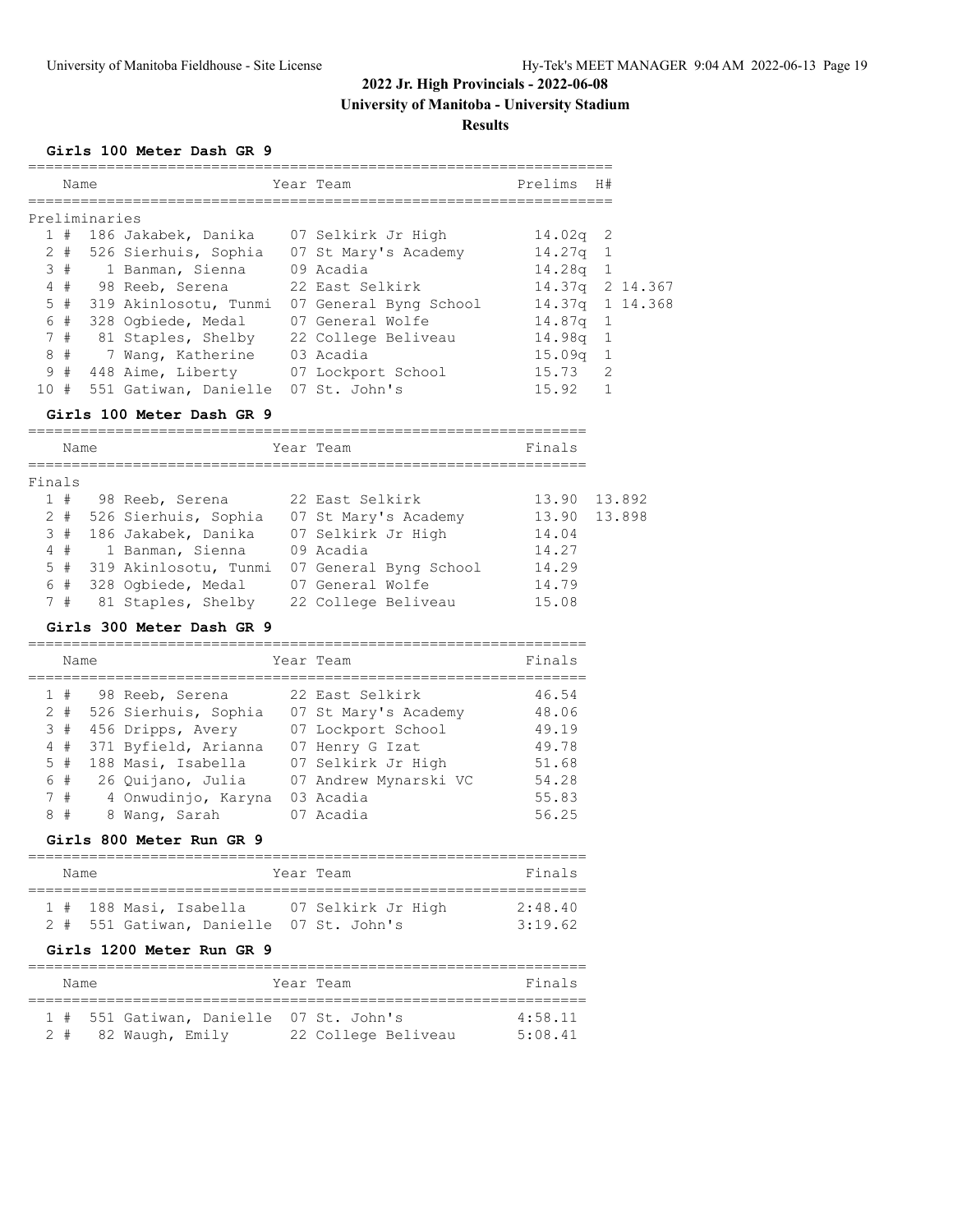**University of Manitoba - University Stadium**

**Results**

#### **Girls 80 Meter Hurdles GR 9**

|       | Name |                    | Year Team           | Finals |
|-------|------|--------------------|---------------------|--------|
|       | 1#   | 1 Banman, Sienna   | 09 Acadia           | 14.89  |
| $2 +$ |      | 7 Wang, Katherine  | 03 Acadia           | 15.39  |
| 3#    |      | 82 Waugh, Emily    | 22 College Beliveau | 17.17  |
|       | 4#   | 81 Staples, Shelby | 22 College Beliveau | 17.83  |

# **Girls 1600 Sprint Medley GR 9**

| Finals  |
|---------|
|         |
| 5:15.92 |
| 5:36.75 |
| 5:50.94 |
|         |

#### **Girls High Jump GR 9**

| Name                                              | Year Team          | Finals |
|---------------------------------------------------|--------------------|--------|
| 1 # 460 Kotula, Kate<br>1.25 1.30 1.35<br>XXO XXX | 07 Lockport School | 1.30m  |

#### **Girls Long Jump GR 9**

|  | Name                                                                       | Year Team | Finals |
|--|----------------------------------------------------------------------------|-----------|--------|
|  | 1 # 186 Jakabek, Danika 07 Selkirk Jr High<br>4.28m 4.18m                  |           | 4.28m  |
|  | 2 # 460 Kotula, Kate 07 Lockport School<br>$3.64m$ $3.59m$                 |           | 3.64m  |
|  | 3 # 96 Beattie, Allison 22 East Selkirk                                    |           | 3.58m  |
|  | FOUL 3.58m<br>4 # 24 Flores-Tipan, Sie 07 Andrew Mynarski VC<br>FOUL 3.56m |           | 3.56m  |
|  | 5 # 371 Byfield, Arianna 07 Henry G Izat<br>$3.43m$ $3.52m$                |           | 3.52m  |
|  | 6 # 320 Huynh, Linsey 07 General Byng School<br>FOUL 3.49m                 |           | 3.49m  |
|  | 7 # 476 Sharples, Kadence 07 Lockport School<br>3.14m 3.36m                |           | 3.36m  |
|  | 8 # 26 Quijano, Julia 07 Andrew Mynarski VC<br>3.27m FOUL                  |           | 3.27m  |
|  | 9 # 7 Wang, Katherine 03 Acadia<br>3.01m FOUL                              |           | 3.01m  |

### **Girls Triple Jump GR 9**

| Name                                               | Year Team          | Finals |
|----------------------------------------------------|--------------------|--------|
| 1 # 186 Jakabek, Danika<br>$9.22m$ $9.32m$ $9.20m$ | 07 Selkirk Jr High | 9.32m  |
| 2 # 377 Zdrill, Kate<br>8.56m 8.80m 8.95m          | 07 Henry G Izat    | 8.95m  |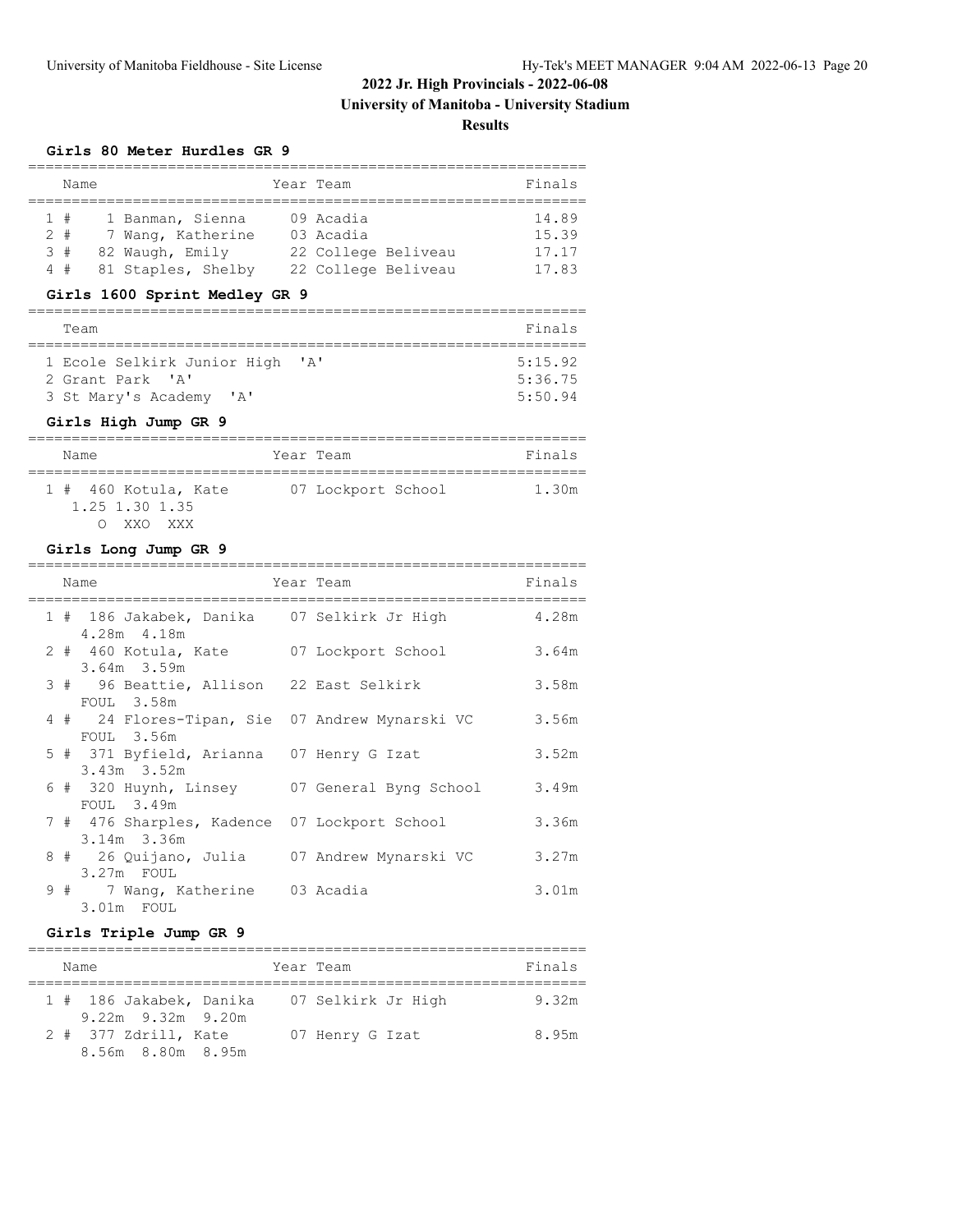**University of Manitoba - University Stadium**

### **Results**

|  | Girls Triple Jump GR 9                         |                       |       |
|--|------------------------------------------------|-----------------------|-------|
|  | 3 # 96 Beattie, Allison 22 East Selkirk        |                       | 7.86m |
|  | 7.66m 7.73m 7.86m                              |                       |       |
|  | 4 # 24 Flores-Tipan, Sie 07 Andrew Mynarski VC |                       | 7.83m |
|  | 7.66m 7.79m 7.83m                              |                       |       |
|  | 5 # 98 Reeb, Serena                            | 22 East Selkirk       | 7.79m |
|  | 7.79m FOUL 7.51m                               |                       |       |
|  | 6 # 82 Waugh, Emily                            | 22 College Beliveau   | 7.59m |
|  | 7.59m 7.58m FOUL                               |                       |       |
|  | 7 # 476 Sharples, Kadence 07 Lockport School   |                       | 7.49m |
|  | 6.93m 7.49m 7.38m                              |                       |       |
|  | 8 # 26 Quijano, Julia                          | 07 Andrew Mynarski VC | 7.44m |
|  | 7.44m FOUL FOUL                                |                       |       |
|  | 9 # 81 Staples, Shelby 22 College Beliveau     |                       | 7.33m |
|  | 7.28m  7.33m  FOUL                             |                       |       |
|  | 10 # 2 Kolade, Antonia 09 Acadia               |                       | 6.49m |
|  | $6.00m$ $6.49m$ $6.39m$                        |                       |       |

#### **Girls Shot Put GR 9**

|  | Name                                                               | Year Team                                               | Finals |
|--|--------------------------------------------------------------------|---------------------------------------------------------|--------|
|  | 1 # 3 Ladele, Dami 03 Acadia<br>8.88m FOUL 8.95m                   |                                                         | 8.95m  |
|  | 2 # 623 Sullman, Regina 07 St. Maurice<br>8.40m 8.92m 8.77m        |                                                         | 8.92m  |
|  | 3 # 377 Zdrill, Kate 07 Henry G Izat<br>7.51m 8.57m 8.16m          |                                                         | 8.57m  |
|  | 4 # 1 Banman, Sienna 09 Acadia<br>7.80m 8.01m 8.10m                |                                                         | 8.10m  |
|  | 5 # 328 Ogbiede, Medal 07 General Wolfe<br>FOUL 7.52m FOUL         |                                                         | 7.52m  |
|  | 6 # 526 Sierhuis, Sophia 07 St Mary's Academy<br>7.44m 7.44m 7.44m |                                                         | 7.44m  |
|  | 7 # 448 Aime, Liberty 07 Lockport School<br>FOUL 6.98m 7.09m       |                                                         | 7.09m  |
|  | 8 # 461 Ladobruk, Shayla 08 Lockport School<br>$6.31m$ 5.97m 7.05m |                                                         | 7.05m  |
|  | FOUL 4.95m 5.51m                                                   | 9 # 24 Flores-Tipan, Sie 07 Andrew Mynarski VC          | 5.51m  |
|  | 3.69m 3.93m 4.25m                                                  | 10 # 319 Akinlosotu, Tunmi 07 General Byng School 4.25m |        |
|  | FOUL 3.97m 3.71m                                                   | 11 # 320 Huynh, Linsey 07 General Byng School           | 3.97m  |

#### **Girls Discus Throw GR 9**

| Name |        |                                   | Year Team            | Finals                                  |        |
|------|--------|-----------------------------------|----------------------|-----------------------------------------|--------|
|      |        |                                   | 25.56m 26.37m 28.32m | 1 # 328 Ogbiede, Medal 07 General Wolfe | 28.32m |
|      |        | FOUL FOUL 16.36m                  |                      | 2 # 96 Beattie, Allison 22 East Selkirk | 16.36m |
|      | FOIIL. | 3 # 3 Ladele, Dami<br>FOUL 15.59m |                      | 03 Acadia                               | 15.59m |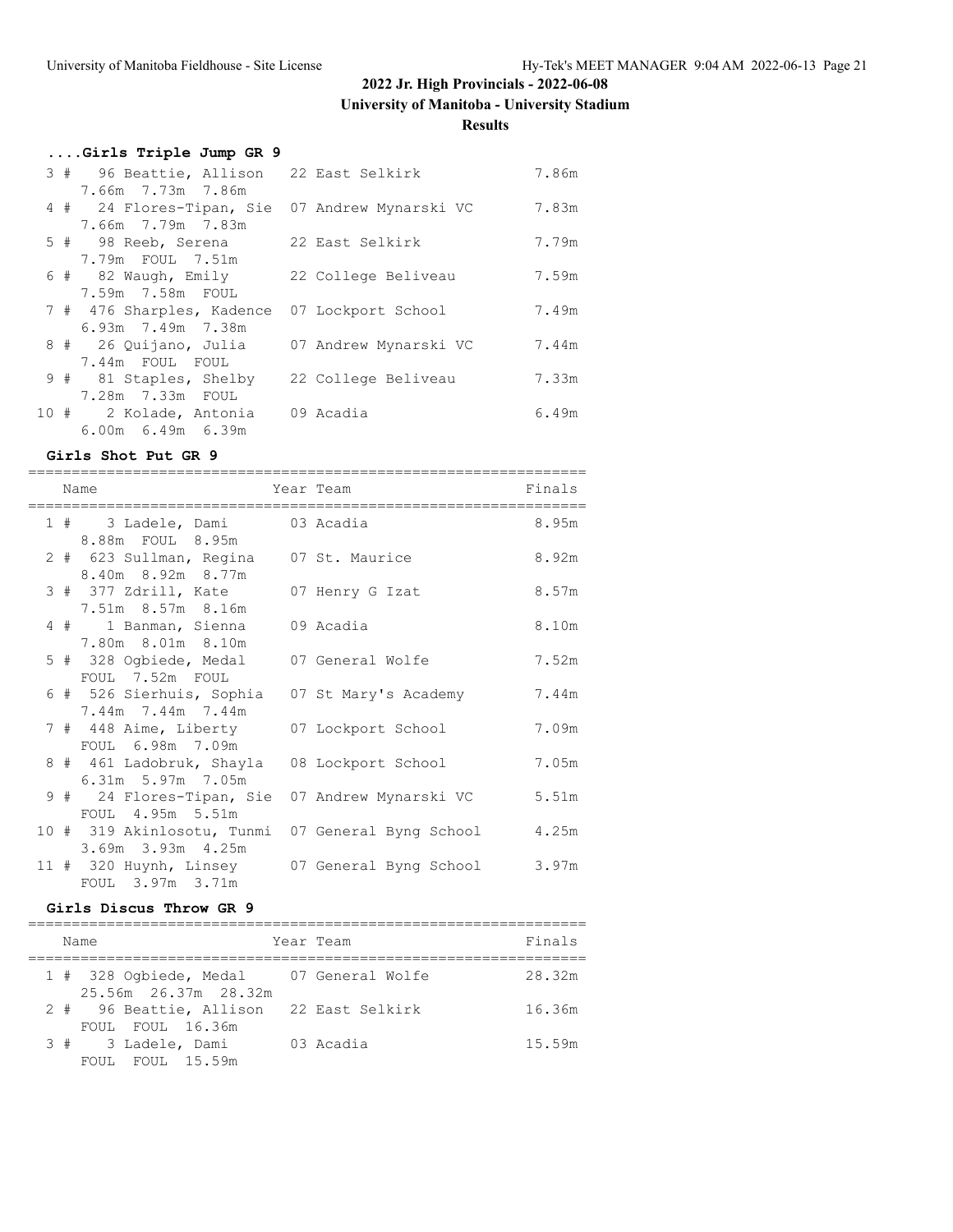**University of Manitoba - University Stadium**

**Results**

| Girls Discus Throw GR 9               |        |
|---------------------------------------|--------|
| 4 # 372 Kaminsky, Ivy 07 Henry G Izat | 15.12m |
| FOUL 15.12m 14.59m                    |        |
| 5 # 6 Ujadughele, Sharo 10 Acadia     | 15.08m |
| 13.56m 15.08m 14.16m                  |        |
| 6 # 4 Onwudinjo, Karyna 03 Acadia     | 15.05m |
| FOUL 15.05m 12.94m                    |        |
| 7 # 377 Zdrill, Kate 67 Henry G Izat  | 14.81m |
| 14.81m 14.56m 12.82m                  |        |

# **Boys 100 Meter Dash GR 7**

|        |       | Name          |                       | Year Team              | Prelims | H#             |          |
|--------|-------|---------------|-----------------------|------------------------|---------|----------------|----------|
|        |       | Preliminaries |                       |                        |         |                |          |
|        | 1#    |               | 278 Motkaluk, Tyler   | 22 Viscount Alexand    | 12.66q  | 4              |          |
|        | 2#    |               | 336 Ogbiede, Terry    | 09 General Wolfe       | 12.69q  | 2              |          |
|        | 3#    |               | 181 Hamam, Karim Abdu | 22 Parkside            | 13.02q  | 6              |          |
|        | 4#    |               | 101 Lundberg, Christi | 22 East Selkirk        | 13.13q  | 3              |          |
|        | $5$ # |               | 435 Njiru, Joseph     | 09 La Barriere         | 13.22q  | 5              |          |
|        | 6#    |               | 300 Dela Cruz, Rainen | 09 Elwick Comm Sch     | 13.36q  | 3              |          |
|        | 7#    |               | 220 Balagtas, Rain    | 09 Seven Oaks          | 13.39q  | 3              |          |
| 8      | #     |               | 138 paley, ethan      | 22 Ecole Leila North   | 13.46q  |                | 3 13.459 |
| 9      | #     |               | 334 Hernandez, Adriel | 09 General Wolfe       | 13.46   |                | 1 13.460 |
| 10     | #     |               | 574 Ladroma, Ben      | 09 St. Maurice         | 13.51   | 5              |          |
| 11#    |       |               | 280 Rajbhandary, Ayan | 22 Viscount Alexand    | 13.56   | 4              |          |
| $12 +$ |       |               | 552 Bhathal, Prabh    | 09 St. John's-Raven    | 13.59   | $\mathbf 1$    |          |
| 13#    |       |               | 299 Vista, Daniel     | 09 Edmund Partridge    | 13.62   | 4              |          |
| 14#    |       |               | 499 Nathanael, Loewen | 22 Morweena            | 13.66   | 2              |          |
| 15#    |       |               | 272 Dyck, Nathan      | 22 Viscount Alexand    | 13.76   | 4              |          |
| 16 #   |       |               | 85 Dooma, Noah        | 22 College Beliveau    | 13.78   | 2              |          |
| 17#    |       |               | 436 Odusose, Bolu     | 09 La Barriere         | 13.80   | 5              |          |
| 18 #   |       |               | 137 paley, christain  | 22 Ecole Leila North   | 13.81   | 4              |          |
| 19#    |       |               | 321 Bowskill, Quinn   | 08 General Byng School | 13.83   | 3              |          |
| 20#    |       |               | 115 Plummer, Kyimani  | 22 Charleswood         | 13.84   | 5              |          |
| 21#    |       |               | 168 Stemkoski, Corby  | 08 Morden Middle       | 13.85   | 2              |          |
| $22 +$ |       |               | 35 San Juan, Brylee   | 09 Andrew Mynarski VC  | 13.94   | $\mathbf 1$    |          |
| 23#    |       |               | 309 Hiebert, Aaron    | 09 Emerado Cent        | 13.96   | 3              |          |
| 24#    |       |               | 30 Boquiron, Aljon    | 09 Andrew Mynarski VC  | 13.97   | $\mathbf 1$    |          |
| 25#    |       |               | 614 Adeyemi, Sam      | 09 Acadia              | 13.99   | $\mathbf{1}$   |          |
| 26#    |       |               | 537 Brana, Elias      | 09 St. Emile School    | 14.01   | 6              |          |
| 27#    |       |               | 92 Rom, Daniel        | 22 College Beliveau    | 14.06   | $\mathbf 1$    |          |
| 28 #   |       |               | 69 Newton, Grant      | 09 Churchill           | 14.19   | 5              |          |
| 29#    |       |               | 579 Conlon, Gregory   | 09 Henry G Izat        | 14.22   | $\mathbf{1}$   |          |
| 30 #   |       |               | 416 Nobel, Adam       | 09 Immanuel Christian  | 14.27   | 5              |          |
| 31 #   |       |               | 178 Fehr, Avery       | 22 Parkside            | 14.37   | $\mathbf{1}$   |          |
| $32 +$ |       |               | 569 Epp, Luthor       | 09 St. Maurice         | 14.41   | $\overline{2}$ |          |
| 33 #   |       |               | 133 laqui, xavier     | 22 Ecole Leila North   | 14.42   | 4              |          |
| 34#    |       |               | 114 Mendez, Nicholas  | 22 Charleswood         | 14.47   | 2              |          |
| 35#    |       |               | 91 Piotrowski, Shaun  | 22 College Beliveau    | 14.56   | 3              |          |
| 36 #   |       |               | 577 Timsina, Ahaan    | 09 St. Maurice         | 14.67   | 4              |          |
| 37 #   |       |               | 540 Elands, Cole      | 09 St. Emile School    | 14.69   | 6              |          |
| 38 #   |       |               | 136 orcollo, jira     | 22 Ecole Leila North   | 14.73   | 5              |          |
| 39#    |       |               | 132 dillabough, evan  | 22 Ecole Leila North   | 14.77   | 4              |          |
| 40     | #     |               | 454 Cisneroz, Brailyn | 09 Lockport School     | 14.84   | 3              |          |
| 41     | #     |               | 415 Deboer, Tyson     | 09 Immanuel Christian  | 15.27   | $\overline{2}$ |          |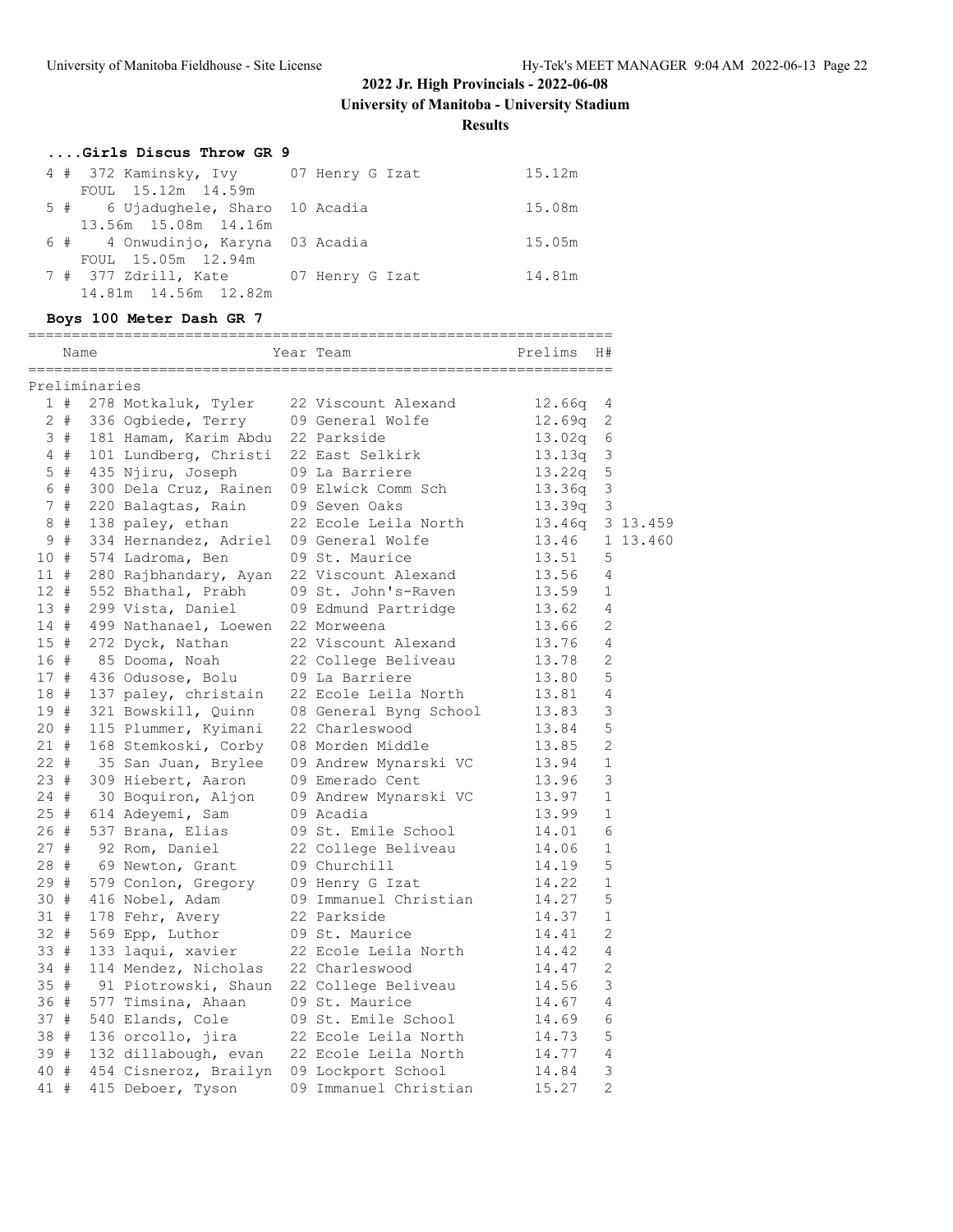**University of Manitoba - University Stadium**

**Results**

|  | Boys 100 Meter Dash GR 7 |  |                    |       |                            |
|--|--------------------------|--|--------------------|-------|----------------------------|
|  | 42 # 65 Hoeppner, Lucas  |  | 09 Churchill       | 15.99 | - 5                        |
|  | 43 # 68 Joss, Miles      |  | 09 Churchill       | 16.33 | - 6                        |
|  | 44 # 487 Palmeiro, Lucas |  | 09 Lockport School | 17.04 | $\overline{\phantom{0}}^2$ |

### **Boys 100 Meter Dash GR 7**

|              | Name |                       | Year Team            | Finals |
|--------------|------|-----------------------|----------------------|--------|
| Finals       |      |                       |                      |        |
| $\mathbf{1}$ | #    | 278 Motkaluk, Tyler   | 22 Viscount Alexand  | 12.48  |
| 2            | #    | 336 Oqbiede, Terry    | 09 General Wolfe     | 12.65  |
|              | 3#   | 181 Hamam, Karim Abdu | 22 Parkside          | 12.92  |
|              | 4#   | 101 Lundberg, Christi | 22 East Selkirk      | 13.15  |
|              | 5#   | 300 Dela Cruz, Rainen | 09 Elwick Comm Sch   | 13.17  |
|              | 6#   | 435 Njiru, Joseph     | 09 La Barriere       | 13.40  |
|              | 7#   | 220 Balagtas, Rain    | 09 Seven Oaks        | 13.55  |
| 8            | #    | 138 paley, ethan      | 22 Ecole Leila North | 13.65  |

#### **Boys 300 Meter Dash GR 7**

|               | Name  |                                          | Year Team              | Finals | H#             |
|---------------|-------|------------------------------------------|------------------------|--------|----------------|
|               |       |                                          |                        |        |                |
|               | 1#    | 396 Yusuff, Yusuff                       | 09 Henry G Izat        | 41.09  | $\mathbf{1}$   |
|               | $2 +$ | 336 Ogbiede, Terry                       | 09 General Wolfe       | 42.81  | 3              |
| $\mathcal{S}$ | #     | 574 Ladroma, Ben                         | 09 St. Maurice         | 44.01  | $\overline{c}$ |
|               | 4#    | 300 Dela Cruz, Rainen 09 Elwick Comm Sch |                        | 44.23  | $\overline{4}$ |
| 5             | $\#$  | 293 Garcia, Jurdan                       | 09 Edmund Partridge    | 44.75  | $\overline{4}$ |
| $\epsilon$    | $\#$  | 71 Subramaniam, Devo 09 Churchill        |                        | 44.91  | $\mathbf{1}$   |
|               | 7#    | 334 Hernandez, Adriel 09 General Wolfe   |                        | 44.99  | $\overline{c}$ |
| 8             | #     | 280 Rajbhandary, Ayan                    | 22 Viscount Alexand    | 45.02  | 3              |
| 9             | $\#$  | 85 Dooma, Noah                           | 22 College Beliveau    | 45.05  | $\overline{c}$ |
| 10#           |       | 553 Wang, Eric                           | 09 St. John's-Raven    | 45.17  | $\mathbf{1}$   |
| $11$ #        |       | 168 Stemkoski, Corby                     | 08 Morden Middle       | 45.32  | $\overline{2}$ |
| 12#           |       | 138 paley, ethan                         | 22 Ecole Leila North   | 45.43  | $\overline{4}$ |
| 13 #          |       | 541 Ibemgbo, Fredric                     | 09 St. Emile School    | 45.56  | 5              |
| 14#           |       | 137 paley, christain                     | 22 Ecole Leila North   | 45.80  | $\overline{4}$ |
| 15#           |       | 391 Smith, Liam                          | 09 Henry G Izat        | 46.21  | $\mathbf{2}$   |
| 16 #          |       | 435 Njiru, Joseph                        | 09 La Barriere         | 46.44  | 3              |
| 17#           |       | 274 Liu, Henry                           | 22 Viscount Alexand    | 46.56  | $\overline{4}$ |
| 18#           |       | 28 Basaran, Justin                       | 09 Andrew Mynarski VC  | 47.05  | 4              |
| 19 #          |       | 502 VandenBerg, Noah                     | 09 Parkland Elementary | 47.33  | 5              |
| $20 +$        |       | 434 Bodzon, Jacob                        | 09 La Barriere         | 47.80  | 3              |
| 21#           |       | 538 Dalke, Edwin                         | 09 St. Emile School    | 47.98  | $\overline{c}$ |
| $22 +$        |       | 135 ofiaza, lester                       | 22 Ecole Leila North   | 48.14  | $\overline{c}$ |
| 23#           |       | 309 Hiebert, Aaron                       | 09 Emerado Cent        | 48.44  | 5              |
| $24 +$        |       | 92 Rom, Daniel                           | 22 College Beliveau    | 48.50  | 3              |
| 25#           |       | 416 Nobel, Adam                          | 09 Immanuel Christian  | 49.05  | $\mathbf{1}$   |
| 26#           |       | 568 Chen, Anson                          | 09 St. Maurice         | 49.07  | $\mathbf{2}$   |
| 27#           |       | 133 laqui, xavier                        | 22 Ecole Leila North   | 50.10  | $1\,$          |
| 28#           |       | 436 Odusose, Bolu                        | 09 La Barriere         | 50.21  | 3              |
| 29#           |       | 136 orcollo, jira                        | 22 Ecole Leila North   | 50.45  | $\overline{4}$ |
| 30 #          |       | 311 Oloyede, Emmanuel                    | 09 Emerado Cent        | 51.74  | 5              |
| 31#           |       | 415 Deboer, Tyson                        | 09 Immanuel Christian  | 52.67  | $\mathbf{1}$   |
| $32 +$        |       | 544 Knutt, Preston                       | 09 St. Emile School    | 52.81  | $\overline{4}$ |
| 33#           |       | 419 Teitsma, Matthew                     | 09 Immanuel Christian  | 53.39  | $\mathbf{1}$   |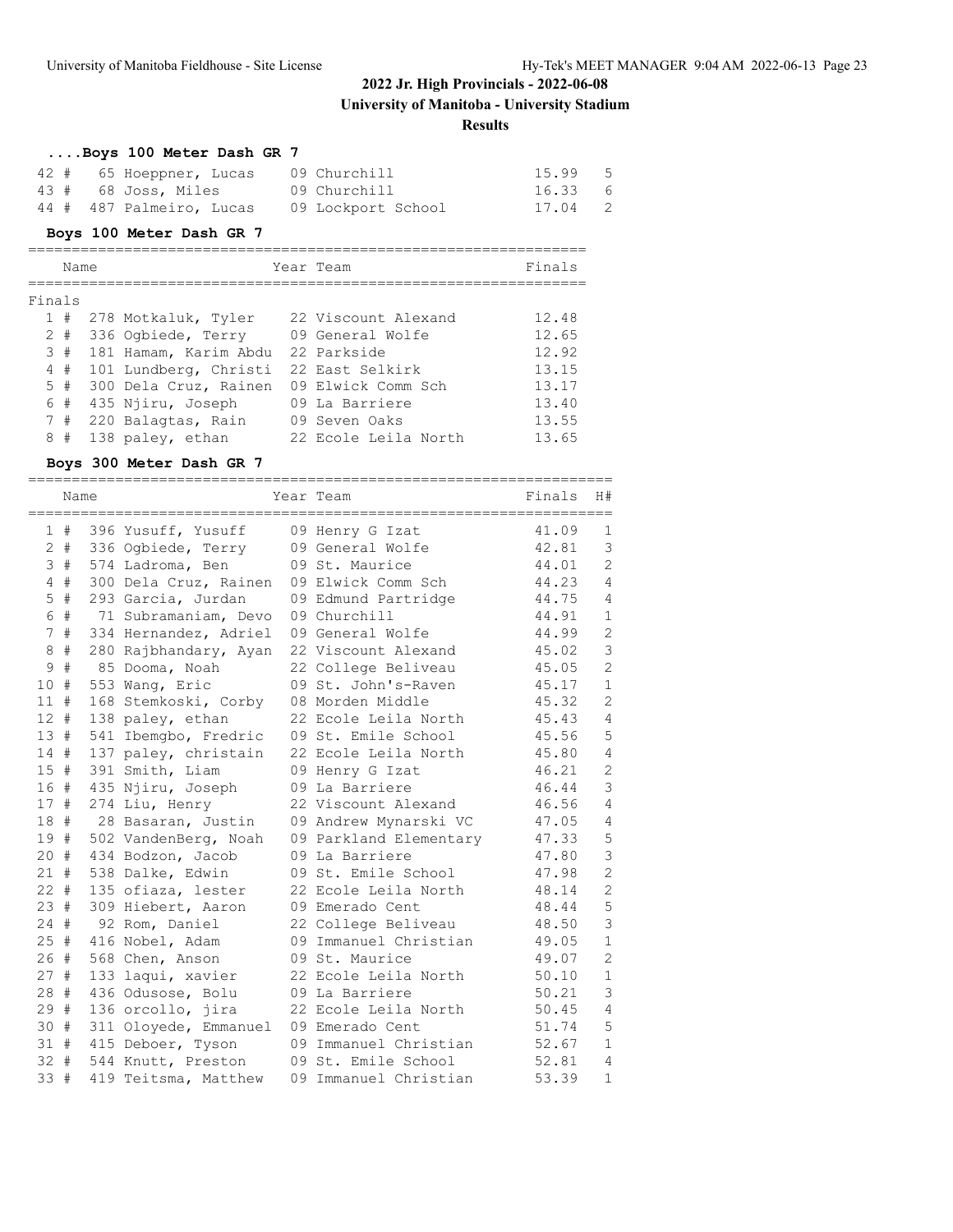#### **Results**

### **....Boys 300 Meter Dash GR 7** 34 # 205 Hurd, Liam 09 Selkirk Jr High 53.87 1 35 # 161 King, Aiden 09 Morden Middle 54.06 5 36 # 503 William, Marwa 09 Parkland Elementary 57.24 5

#### **Boys 800 Meter Run GR 7**

|     | Name  |                                        | Year Team                                       | Finals  |
|-----|-------|----------------------------------------|-------------------------------------------------|---------|
|     |       | 1 # 384 Izokun, Joshua 09 Henry G Izat |                                                 | 2:30.30 |
|     |       |                                        | 2 # 379 Bekele, Brook 09 Henry G Izat           | 2:30.83 |
|     | 3#    | 391 Smith, Liam 09 Henry G Izat        |                                                 | 2:32.50 |
| 4   | #     | 360 Rosa Joachim, Mar 09 H.C Avery     |                                                 | 2:35.35 |
|     | $5$ # | 446 Hallick, Josh 09 Linden Meadow     |                                                 | 2:35.91 |
|     | 6#    | 309 Hiebert, Aaron 09 Emerado Cent     |                                                 | 2:36.13 |
|     | 7#    | 311 Oloyede, Emmanuel 09 Emerado Cent  |                                                 | 2:36.91 |
| 8   | #     | 132 dillabough, evan                   | 22 Ecole Leila North                            | 2:38.64 |
| 9   | #     | 604 Zennon, Chernecki                  | 09 West St Paul                                 | 2:39.88 |
| 10# |       | 178 Fehr, Avery                        | 22 Parkside                                     | 2:41.41 |
|     | 11#   | 579 Conlon, Gregory                    | 09 Henry G Izat                                 | 2:43.25 |
|     | 12#   | 65 Hoeppner, Lucas                     | 09 Churchill                                    | 2:43.82 |
|     | 13#   | 447 Pollack, Shane 09 Linden Meadow    |                                                 | 2:44.19 |
|     | 14#   | 537 Brana, Elias                       | 09 St. Emile School                             | 2:45.52 |
|     | 15#   | 162 Klages, Micah                      | 09 Morden Middle                                | 2:45.95 |
|     | 16 #  |                                        | 205 Hurd, Liam (09 Selkirk Jr High              | 2:49.11 |
|     | 17#   | 359 Lee, Hudson                        | 09 H.C Avery                                    | 3:00.62 |
|     |       |                                        | 18 # 419 Teitsma, Matthew 09 Immanuel Christian | 3:00.76 |
|     | 19#   | 284 Worby, Gabriel                     | 22 Viscount Alexand                             | 3:07.67 |

#### **Boys 1200 Meter Run GR 7**

|    | Name  |  | Year Team             | Finals              |         |
|----|-------|--|-----------------------|---------------------|---------|
|    |       |  |                       |                     |         |
|    | #     |  | 379 Bekele, Brook     | 09 Henry G Izat     | 3:53.43 |
|    | $2 +$ |  | 360 Rosa Joachim, Mar | 09 H.C Avery        | 3:58.18 |
|    | 3#    |  | 311 Olovede, Emmanuel | 09 Emerado Cent     | 4:00.50 |
| 4  | #     |  | 446 Hallick, Josh     | 09 Linden Meadow    | 4:12.12 |
|    | 5#    |  | 447 Pollack, Shane    | 09 Linden Meadow    | 4:14.90 |
|    | 6 #   |  | 161 King, Aiden       | 09 Morden Middle    | 4:25.69 |
|    | 7#    |  | 433 Abolore, Lehaad   | 09 La Barriere      | 4:29.78 |
| 8  | #     |  | 295 Leach, Jaxon      | 09 Edmund Partridge | 4:30.48 |
| 9  | #     |  | 359 Lee, Hudson       | 09 H.C Avery        | 4:31.23 |
| 10 | #     |  | 87 Ham, Will          | 22 College Beliveau | 4:40.86 |
| 11 | #     |  | 64 Hepburn, Avery     | 09 Churchill        | 4:47.10 |

#### **Boys 80 Meter Hurdles GR 7**

| Name |                          | Year Team              | Finals | H#             |
|------|--------------------------|------------------------|--------|----------------|
|      | 1 # 396 Yusuff, Yusuff   | 09 Henry G Izat        | 13.34  | $\overline{1}$ |
|      | 2 # 284 Worby, Gabriel   | 22 Viscount Alexand    | 13.92  | $\overline{2}$ |
|      | 3 # 502 VandenBerg, Noah | 09 Parkland Elementary | 14.03  | $\overline{1}$ |
|      | $4$ # 274 Liu, Henry     | 22 Viscount Alexand    | 14.14  | $\overline{1}$ |
|      | 5 # 541 Ibemgbo, Fredric | 09 St. Emile School    | 14.41  | 2              |
|      | 6 # 28 Basaran, Justin   | 09 Andrew Mynarski VC  | 14.50  | 2              |
|      | 7 # 614 Adeyemi, Sam     | 09 Acadia              | 14.62  | $\overline{1}$ |
|      |                          |                        |        |                |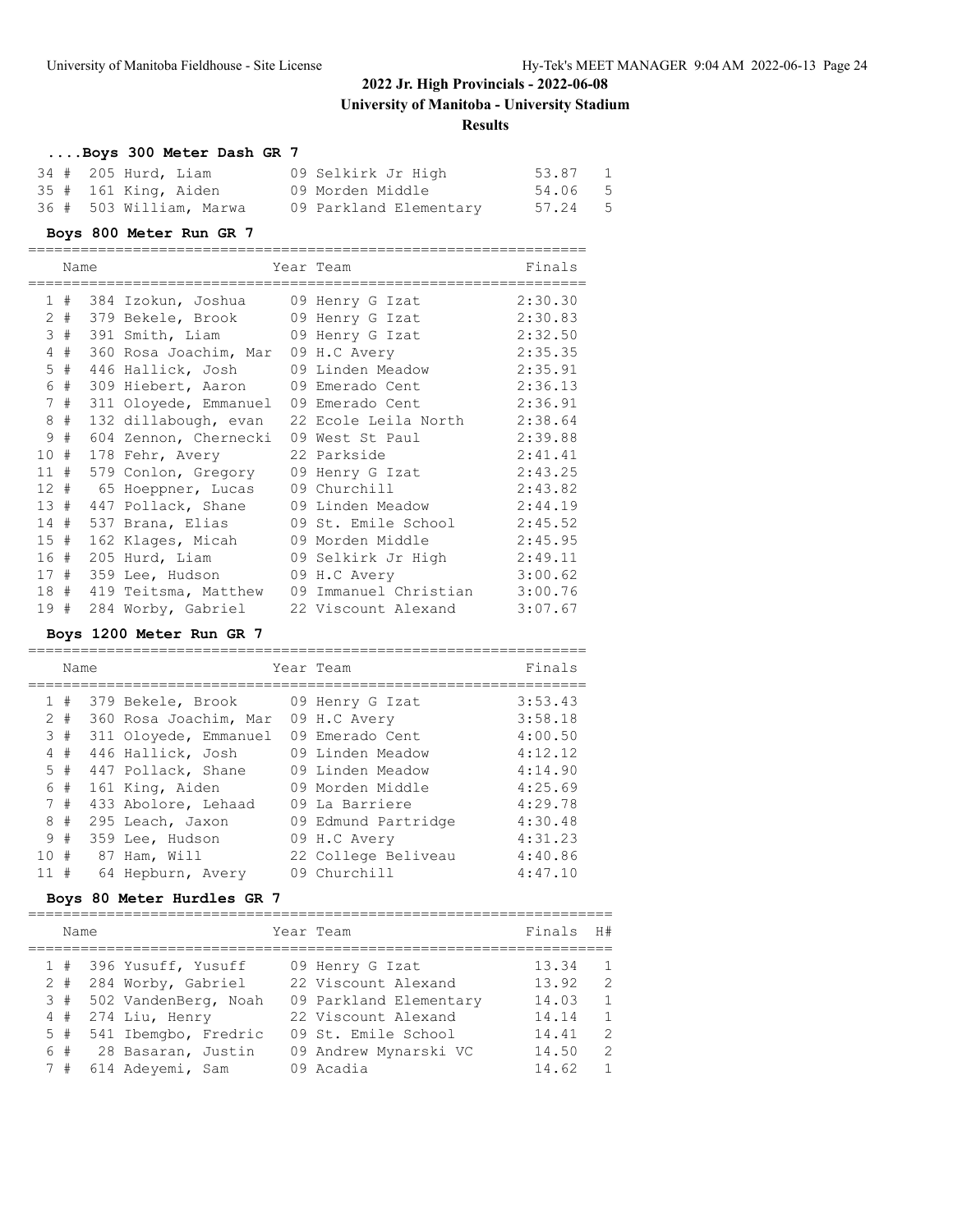================================================================

# **....Boys 80 Meter Hurdles GR 7**

| 8# |    |                                                                                                                                                                        | 14.78                                                                                                                                                           | $\mathbf{1}$ |
|----|----|------------------------------------------------------------------------------------------------------------------------------------------------------------------------|-----------------------------------------------------------------------------------------------------------------------------------------------------------------|--------------|
|    |    |                                                                                                                                                                        | 14.88                                                                                                                                                           | 1            |
|    |    |                                                                                                                                                                        | 14.91                                                                                                                                                           | -2           |
|    |    |                                                                                                                                                                        | 15.05                                                                                                                                                           | 2            |
|    |    |                                                                                                                                                                        | 15.40                                                                                                                                                           | $\mathbf{1}$ |
|    |    |                                                                                                                                                                        | 15.45                                                                                                                                                           | 1            |
|    |    |                                                                                                                                                                        | 16.19                                                                                                                                                           | -2           |
|    | 9# | 92 Rom, Daniel<br>35 San Juan, Brylee<br>10 # 552 Bhathal, Prabh<br>11 # 164 LeGall, Keenan<br>12 # 85 Dooma, Noah<br>13 # 503 William, Marwa<br>14 # 538 Dalke, Edwin | 22 College Beliveau<br>09 Andrew Mynarski VC<br>09 St. John's-Raven<br>09 Morden Middle<br>22 College Beliveau<br>09 Parkland Elementary<br>09 St. Emile School |              |

### **Boys 1600 Sprint Medley GR 7**

| Team                                                                                       |  | Finals                                                         |
|--------------------------------------------------------------------------------------------|--|----------------------------------------------------------------|
| 1 Henry G Izatt Middle School 'A'<br>1) #396 Yusuff, Yusuff 09<br>3) #379 Bekele, Brook 09 |  | 4:34.55<br>2) #391 Smith, Liam 09<br>4) #384 Izokun, Joshua 09 |
| 2 Ecole Viscount Alexander 'A'                                                             |  | 4:42.61                                                        |
| 3 College Beliveau 'A'                                                                     |  | 4:52.94                                                        |
| 4 St. Emile School 'A'                                                                     |  | 4:58.03                                                        |
| 5 Edmund Partridge Community 'A'<br>6 Immanuel Christian 'A'                               |  | 5:23.12<br>5:50.74                                             |

### **Boys High Jump GR 7**

| ===========<br>Name                     | ===========<br>Year Team                                 | Finals H#  |  |
|-----------------------------------------|----------------------------------------------------------|------------|--|
|                                         |                                                          |            |  |
| 1 # 181 Hamam, Karim Abdu 22 Parkside   |                                                          | $1.52m$ 1  |  |
| 1.20 1.25 1.30 1.35 1.40 1.45 1.50 1.52 |                                                          |            |  |
|                                         |                                                          |            |  |
| 2 # 366 Calvert, Tyrin 22 H.S. Paul     |                                                          | $1.50m$ 2  |  |
| 1.20 1.25 1.30 1.35 1.40 1.45 1.50 1.52 |                                                          |            |  |
| 0 0 0 0 0 0 XO XXX                      |                                                          |            |  |
| 3 # 164 LeGall, Keenan 09 Morden Middle |                                                          | 1.45m 1    |  |
| 1.20 1.25 1.30 1.35 1.40 1.45 1.50      |                                                          |            |  |
| 0 0 0 0 XO 0 XXX                        |                                                          |            |  |
|                                         | 4 # 284 Worby, Gabriel 22 Viscount Alexand J1.45m 1      |            |  |
| 1.20 1.25 1.30 1.35 1.40 1.45 1.50      |                                                          |            |  |
| XO O O O XXO XXO XXX                    |                                                          |            |  |
|                                         | 5 # 445 Cruz, Atticus 09 Linden Meadow 1.40m 1           |            |  |
| 1.20 1.25 1.30 1.35 1.40 1.45           |                                                          |            |  |
| P O O O XO XXX                          |                                                          |            |  |
| 6 # 432 Abed, Noah 09 La Barriere       |                                                          | $J1.40m$ 1 |  |
| 1.20 1.25 1.30 1.35 1.40 1.45           |                                                          |            |  |
| P XO O O XO XXX                         |                                                          |            |  |
|                                         | 7 # 416 Nobel, Adam 09 Immanuel Christian 1.35m 1        |            |  |
| 1.20 1.25 1.30 1.35 1.40                |                                                          |            |  |
| O XO O XXX<br>$\mathbf{P}$              |                                                          |            |  |
|                                         | 8 # 425 Versteeg, Jamin 09 Immanuel Christian J1.35m 1   |            |  |
| 1.20 1.25 1.30 1.35 1.40                |                                                          |            |  |
| O O O XXO XXX                           |                                                          |            |  |
|                                         | 9 # 541 Ibemgbo, Fredric 09 St. Emile School 1.30m 1     |            |  |
| 1.20 1.25 1.30 1.35                     |                                                          |            |  |
| P P O X                                 |                                                          |            |  |
|                                         | 10 # 321 Bowskill, Quinn 08 General Byng School J1.30m 1 |            |  |
| 1.20 1.25 1.30 1.35                     |                                                          |            |  |
| P O XO XXX                              |                                                          |            |  |
|                                         |                                                          |            |  |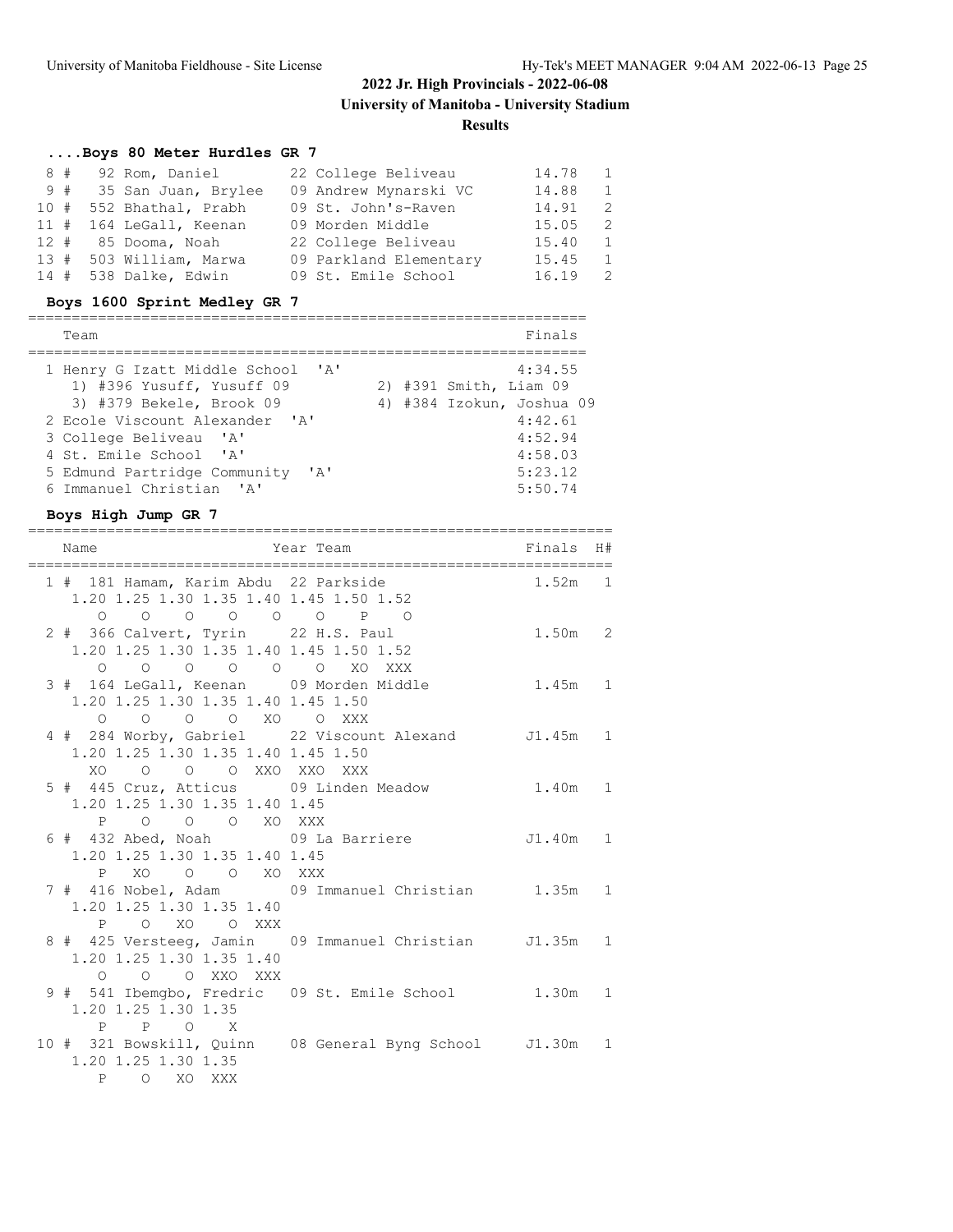# **University of Manitoba - University Stadium**

**Results**

| Boys High Jump GR 7                                                                 |                            |            |  |
|-------------------------------------------------------------------------------------|----------------------------|------------|--|
| 11 # 419 Teitsma, Matthew 09 Immanuel Christian J1.30m 1<br>1.20 1.25 1.30 1.35     |                            |            |  |
| XO XO XXO XXX<br>12 # 397 Froese, Jaxon                                             | 09 Hochfeld School 1.25m 1 |            |  |
| 1.20 1.25 1.30<br>O O XXX<br>13 # 87 Ham, Will 22 College Beliveau J1.25m 2         |                            |            |  |
| 1.20 1.25 1.30<br>XO OXXX                                                           |                            |            |  |
| 13 # 91 Piotrowski, Shaun 22 College Beliveau J1.25m 2<br>1.20 1.25 1.30            |                            |            |  |
| XO OXXX<br>15 # 420 Toet, Cooper 09 Immanuel Christian J1.25m 1<br>1.20 1.25 1.30   |                            |            |  |
| P XO XXX<br>15 # 415 Deboer, Tyson 09 Immanuel Christian J1.25m 1<br>1.20 1.25 1.30 |                            |            |  |
| P XO XXX<br>15 # 384 Izokun, Joshua 09 Henry G Izat<br>1.20 1.25 1.30               |                            | $J1.25m$ 1 |  |
| P XO XXX<br>18 # 568 Chen, Anson 09 St. Maurice<br>1.20 1.25                        |                            | $1.20m$ 1  |  |
| XXO XXX<br>-- # 544 Knutt, Preston 09 St. Emile School<br>1.20 1.25                 |                            | NH 1       |  |
| XXP XXX<br>-- # 421 Van Veen, Gavin 09 Immanuel Christian<br>1.20                   |                            | NH 1       |  |
| XXX<br>-- # 540 Elands, Cole 09 St. Emile School<br>1.30                            |                            | NH 1       |  |
| XXX                                                                                 |                            |            |  |

# **Boys Long Jump GR 7**

|  | Name                                                                      | Year Team              | Finals H# |              |
|--|---------------------------------------------------------------------------|------------------------|-----------|--------------|
|  | 1 # 396 Yusuff, Yusuff 09 Henry G Izat<br>4.66m FOUL                      |                        | 4.66m 3   |              |
|  | 2 # 138 paley, ethan 22 Ecole Leila North<br>FOUL 4.51m                   |                        | 4.51m 3   |              |
|  | 3 # 502 VandenBerg, Noah<br>FOUL $4.50m \times$                           | 09 Parkland Elementary | 4.50m 3   |              |
|  | 4 # 220 Balagtas, Rain                                                    | 09 Seven Oaks          | $4.36m$ 1 |              |
|  | $4.04m$ $4.36m$<br>5 # 537 Brana, Elias 09 St. Emile School<br>FOUL 4.31m |                        | 4.31m 2   |              |
|  | 6 # 310 Klassen, Carter<br>4.18m 4.09m                                    | 09 Emerado Cent        | 4.18m     | $\mathbf{1}$ |
|  | 7 # 336 Ogbiede, Terry 09 General Wolfe<br>4.11m 3.48m                    |                        | 4.11m     | 3            |
|  | 8 # 181 Hamam, Karim Abdu 22 Parkside<br>4.10m 3.88m                      |                        | 4.10m     | $\mathbf{1}$ |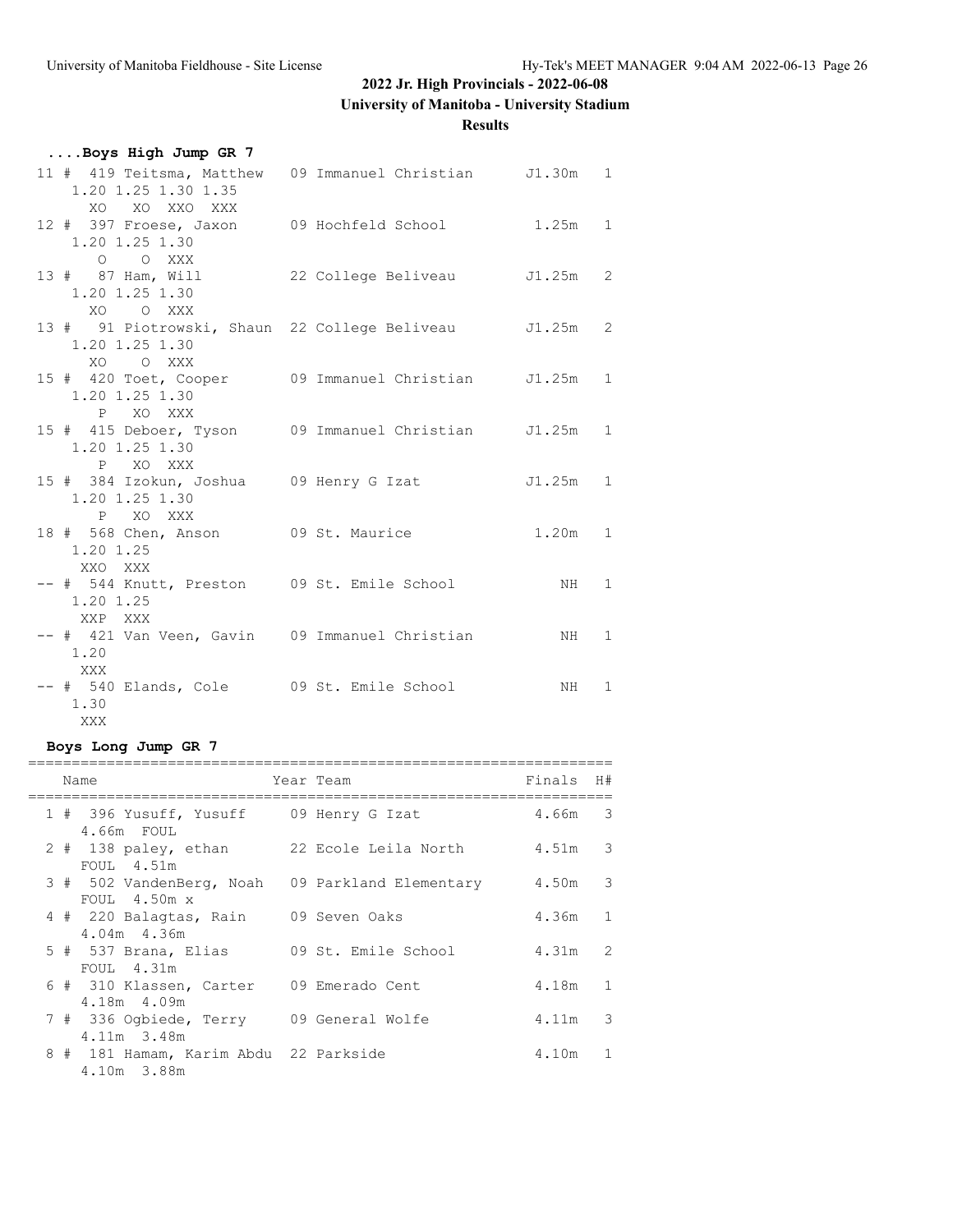**University of Manitoba - University Stadium**

### **Results**

| Boys Long Jump GR 7                                                      |                     |           |                |
|--------------------------------------------------------------------------|---------------------|-----------|----------------|
| 9 # 35 San Juan, Brylee 09 Andrew Mynarski VC 4.09m 3<br>3.90m 4.09m     |                     |           |                |
| 10 # 445 Cruz, Atticus 09 Linden Meadow<br>3.83m 4.09m                   |                     | J4.09m    | 2              |
| 11 # 503 William, Marwa 09 Parkland Elementary 4.06m                     |                     |           | 3              |
| 3.96m 4.06m<br>12 # 137 paley, christain 22 Ecole Leila North            |                     | 4.01m     | 3              |
| 4.01m 3.58m<br>13 # 101 Lundberg, Christi 22 East Selkirk                |                     | 3.99m     | $\overline{2}$ |
| FOUL 3.99m<br>14 # 272 Dyck, Nathan 22 Viscount Alexand                  |                     | 3.98m     | 2              |
| 3.98m 3.78m<br>15 # 43 Thorn, Logan 09 Arthur A Leach                    |                     | 3.94m     | 3              |
| 3.75m 3.94m<br>16 # 334 Hernandez, Adriel 09 General Wolfe 53.94m        |                     |           | 3              |
| 3.94m FOUL<br>17 # 42 Thorn, Connor 09 Arthur A Leach                    |                     | 3.86m     | 2              |
| FOUL 3.86m<br>18 # 164 LeGall, Keenan 09 Morden Middle 3.81m             |                     |           | $\mathbf{1}$   |
| $3.50m$ $3.81m$<br>19 # 425 Versteeg, Jamin 09 Immanuel Christian J3.81m |                     |           | $\mathbf{1}$   |
| 3.81m FOUL<br>20 # 69 Newton, Grant 09 Churchill                         |                     | 3.72m     | $\mathbf{1}$   |
| $3.72m$ $3.51m$                                                          |                     |           |                |
| 21 # 611 Dheilly, Zander 09 Windsor Park<br>3.70m 3.64m                  |                     | 3.70m     | $\mathbf{1}$   |
| 22 # 87 Ham, Will 22 College Beliveau<br>3.64m 3.29m                     |                     | 3.64m     | 2              |
| 23 # 222 Pelayo, Ben 09 Seven Oaks<br>$3.32m$ $3.62m$                    |                     | 3.62m     | 2              |
| 24 # 300 Dela Cruz, Rainen 09 Elwick Comm Sch J3.62m<br>FOUL 3.62m       |                     |           | $\mathbf{1}$   |
| 25 # 276 Long, Mac<br>3.41m 3.60m                                        | 22 Viscount Alexand | 3.60m     | 2              |
| 26 # 91 Piotrowski, Shaun 22 College Beliveau<br>3.42m 3.59m             |                     | 3.59m     | 2              |
| 27 # 544 Knutt, Preston 09 St. Emile School<br>$3.24m$ $3.41m$           |                     | 3.41m     | 3              |
| 28 # 131 dejesus, nathan 22 Ecole Leila North<br>3.36m FOUL              |                     | 3.36m     | 2              |
| 29 # 421 Van Veen, Gavin 09 Immanuel Christian<br>2.91m 2.67m            |                     | 2.91m     | $\mathbf{1}$   |
| 30 # 554 Yu, Oliver 09 St. John's-Raven                                  |                     | 2.85m     | 3              |
| 2.73m 2.85m<br>31 # 68 Joss, Miles 09 Churchill<br>$2.42m$ FOUL          |                     | $2.42m$ 1 |                |
|                                                                          |                     |           |                |

### **Boys Shot Put GR 7**

|  | Name                                                           | Year Team             | Finals H#  |  |
|--|----------------------------------------------------------------|-----------------------|------------|--|
|  | 1 # 120 Bilinski, Nichola 09 Ecole Guyot<br>8.91m 10.54m 9.99m |                       | $10.54m$ 1 |  |
|  | 2 # 30 Boquiron, Aljon<br>9.53m 10.15m 10.06m                  | 09 Andrew Mynarski VC | $10.15m$ 2 |  |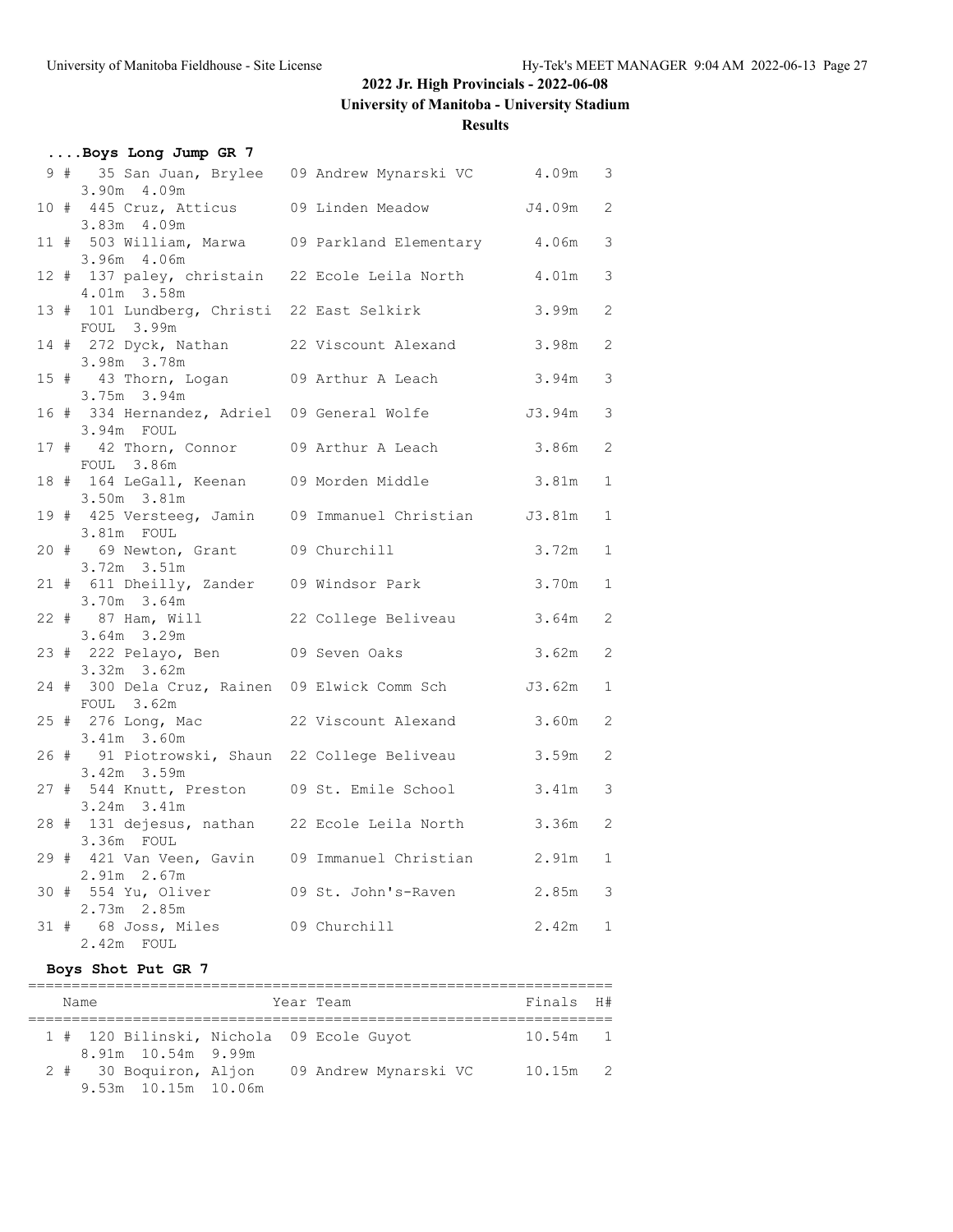**University of Manitoba - University Stadium**

#### **Results**

| Boys Shot Put GR 7                                                   |                                                      |           |               |
|----------------------------------------------------------------------|------------------------------------------------------|-----------|---------------|
| FOUL 9.87m 9.91m                                                     | 3 # 454 Cisneroz, Brailyn 09 Lockport School 9.91m 1 |           |               |
| 4 # 158 Dyck, Colby                                                  | 09 Morden Middle                                     | 9.60m     | $\mathcal{S}$ |
| FOUL 9.60m 9.52m<br>5 # 420 Toet, Cooper                             | 09 Immanuel Christian                                | 9.54m     | $\mathbf{1}$  |
| FOUL 9.16m 9.54m<br>6 # 267 Aarinola, Alex                           | 22 Viscount Alexand                                  | 8.94m     | 2             |
| 8.51m 8.94m FOUL                                                     |                                                      |           |               |
| 7 # 379 Bekele, Brook<br>7.93m 8.28m 8.01m                           | 09 Henry G Izat                                      | 8.28m     | 3             |
| 8 # 432 Abed, Noah<br>FOUL 7.43m 8.15m                               | 09 La Barriere                                       | 8.15m     | 3             |
| 9 # 445 Cruz, Atticus<br>8.03m 6.59m 8.11m                           | 09 Linden Meadow                                     | 8.11m 2   |               |
| 10 # 546 Nolet, Connor                                               | 09 St. Emile School                                  | 8.09m     | 2             |
| 7.02m 7.21m 8.09m<br>11 # 131 dejesus, nathan                        | 22 Ecole Leila North                                 | $8.02m$ 3 |               |
| 7.31m 8.02m 7.51m<br>12 # 570 Grose, Tanner                          | 09 St. Maurice                                       | 7.99m     | 3             |
| 7.25m 7.51m 7.99m<br>13 # 83 Boutet, Evan                            | 22 College Beliveau                                  | 7.87m     | 2             |
| FOUL 7.87m 7.23m<br>14 # 299 Vista, Daniel                           | 09 Edmund Partridge                                  | 7.84m     | $\mathbf{1}$  |
| 7.84m 7.79m FOUL                                                     |                                                      | 7.58m     | $\mathbf{1}$  |
| FOUL 6.53m 7.58m                                                     | 15 # 423 Vanderlinde, Jaco 09 Immanuel Christian     |           |               |
| 16 # 233 Galdos, Franco<br>FOUL 7.49m 7.20m                          | 09 Ecole Van Belleghem                               | 7.49m     | 2             |
| 17 # 425 Versteeg, Jamin 09 Immanuel Christian<br>7.01m 7.33m FOUL   |                                                      | 7.33m     | $\mathbf{1}$  |
| 18 # 101 Lundberg, Christi 22 East Selkirk<br>FOUL 6.50m 7.26m       |                                                      | 7.26m     | 3             |
| 19 # 269 Ampilogov, Donald 22 Viscount Alexand<br>6.78m  7.18m  FOUL |                                                      | 7.18m     | 2             |
| 20 # 272 Dyck, Nathan                                                | 22 Viscount Alexand                                  | 7.16m     | $\mathbf{1}$  |
| 6.77m 7.07m 7.16m<br>21 # 283 Slaney, Nick                           | 22 Viscount Alexand                                  | 7.03m     | $\mathbf{1}$  |
| 5.87m 6.65m 7.03m                                                    | 22 # 548 Pelland, Xavier 09 St. Emile School 6.96m 3 |           |               |
| $6.13m$ $6.96m$ $6.88m$                                              | 23 # 636 Steeves, Matthew 09 Viscount Alexand        | 6.46m     | 2             |
| FOUL FOUL 6.46m<br>24 # 577 Timsina, Ahaan                           | 09 St. Maurice                                       | 6.39m     | 3             |
| 5.34m 6.39m 6.30m                                                    |                                                      |           |               |
| 25 # 321 Bowskill, Quinn<br>6.25m 5.73m 6.28m                        | 08 General Byng School                               | 6.28m     | 2             |
| 26 # 276 Long, Mac<br>5.80m 6.26m 5.59m                              | 22 Viscount Alexand                                  | 6.26m     | 1             |
| 27 # 426 Welch, David<br>6.20m 6.13m 5.79m                           | 09 Immanuel Christian                                | 6.20m     | 1             |
| 28 # 312 Peters, Dylan<br>4.87m 5.12m 5.58m                          | 09 Emerado Cent                                      | 5.58m     | 2             |
|                                                                      |                                                      |           |               |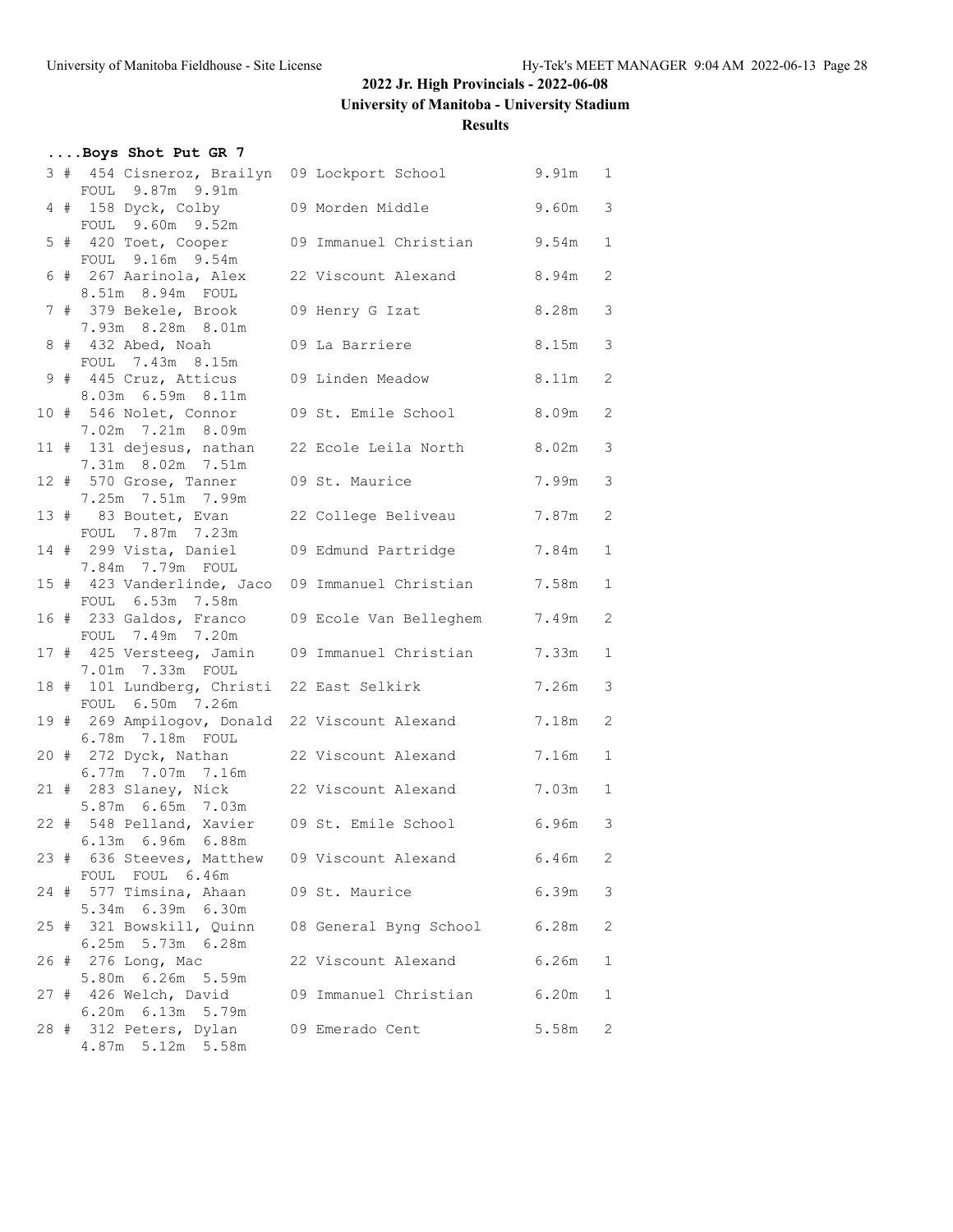**University of Manitoba - University Stadium**

### **Results**

### **Boys Discus Throw GR 7**

|      | Name                                                               | Year Team                     | Finals | H#           |
|------|--------------------------------------------------------------------|-------------------------------|--------|--------------|
|      | 1 # 454 Cisneroz, Brailyn 09 Lockport School<br>FOUL 26.65m 23.19m |                               | 26.65m | $\mathbf{1}$ |
|      | 2 # 420 Toet, Cooper<br>FOUL 23.45m 25.40m                         | 09 Immanuel Christian 25.40m  |        | $\mathbf{1}$ |
|      | 3 # 570 Grose, Tanner<br>20.38m  23.80m  17.58m                    | 09 St. Maurice                | 23.80m | $\mathbf{1}$ |
|      | 4 # 548 Pelland, Xavier<br>18.58m 21.94m FOUL                      | 09 St. Emile School           | 21.94m | $\mathbf{1}$ |
|      | 5 # 30 Boquiron, Aljon<br>FOUL 21.03m FOUL                         | 09 Andrew Mynarski VC         | 21.03m | 2            |
|      | 6 # 158 Dyck, Colby<br>20.75m 18.95m FOUL                          | 09 Morden Middle              | 20.75m | $\mathbf{2}$ |
|      | 7 # 233 Galdos, Franco<br>19.57m 20.09m 19.99m                     | 09 Ecole Van Belleghem 20.09m |        | $\mathbf{1}$ |
|      | 8 # 546 Nolet, Connor<br>16.49m  19.19m  17.38m                    | 09 St. Emile School           | 19.19m | $\mathbf{1}$ |
|      | 9 # 131 dejesus, nathan<br>FOUL 19.08m 18.63m                      | 22 Ecole Leila North          | 19.08m | $\mathbf{1}$ |
|      | 10 # 267 Aarinola, Alex<br>13.88m  17.61m  18.91m                  | 22 Viscount Alexand           | 18.91m | $\mathbf{1}$ |
|      | 11 # 423 Vanderlinde, Jaco<br>18.73m  18.00m  FOUL                 | 09 Immanuel Christian         | 18.73m | $\mathbf{1}$ |
|      | 12 # 426 Welch, David<br>17.08m  17.69m  17.94m                    | 09 Immanuel Christian         | 17.94m | $\mathbf{1}$ |
|      | 13 # 312 Peters, Dylan<br>FOUL 15.24m 17.84m                       | 09 Emerado Cent               | 17.84m | $\mathbf{1}$ |
|      | 14 # 538 Dalke, Edwin<br>17.21m  15.38m  FOUL                      | 09 St. Emile School           | 17.21m | $\mathbf{1}$ |
|      | 15 # 283 Slaney, Nick<br>FOUL 16.25m 15.31m                        | 22 Viscount Alexand           | 16.25m | $\mathbf{1}$ |
|      | 16 # 569 Epp, Luthor<br>FOUL 12.66m 16.04m                         | 09 St. Maurice                | 16.04m | $\mathbf{1}$ |
|      | 17 # 117 Weiss, Ryder<br>FOUL 15.95m 12.84m                        | 22 Charleswood                | 15.95m | $\mathbf{1}$ |
|      | 18 # 636 Steeves, Matthew<br>15.66m 15.00m 15.92m                  | 09 Viscount Alexand           | 15.92m | $\mathbf{1}$ |
|      | 19 # 64 Hepburn, Avery<br>12.25m FOUL 15.29m                       | 09 Churchill                  | 15.29m | -2           |
|      | 20 # 161 King, Aiden<br>12.63m  13.44m  14.47m                     | 09 Morden Middle              | 14.47m | 2            |
|      | 21 # 269 Ampilogov, Donald<br>13.96m 12.43m 13.04m                 | 22 Viscount Alexand           | 13.96m | 1            |
|      | 22 # 421 Van Veen, Gavin<br>FOUL 11.07m<br>FOUL                    | 09 Immanuel Christian         | 11.07m | 1            |
| $--$ | # 577 Timsina, Ahaan<br>FOUL FOUL FOUL                             | 09 St. Maurice                | FOUL   | 2            |

# **Boys 100 Meter Dash GR 8**

| Name |               |                        |  | Year Team      |  | Prelims H# |  |
|------|---------------|------------------------|--|----------------|--|------------|--|
|      | Preliminaries |                        |  |                |  |            |  |
|      |               | $1$ # 368 Owoeye, Tami |  | $22$ H.S. Paul |  | $12.34q$ 1 |  |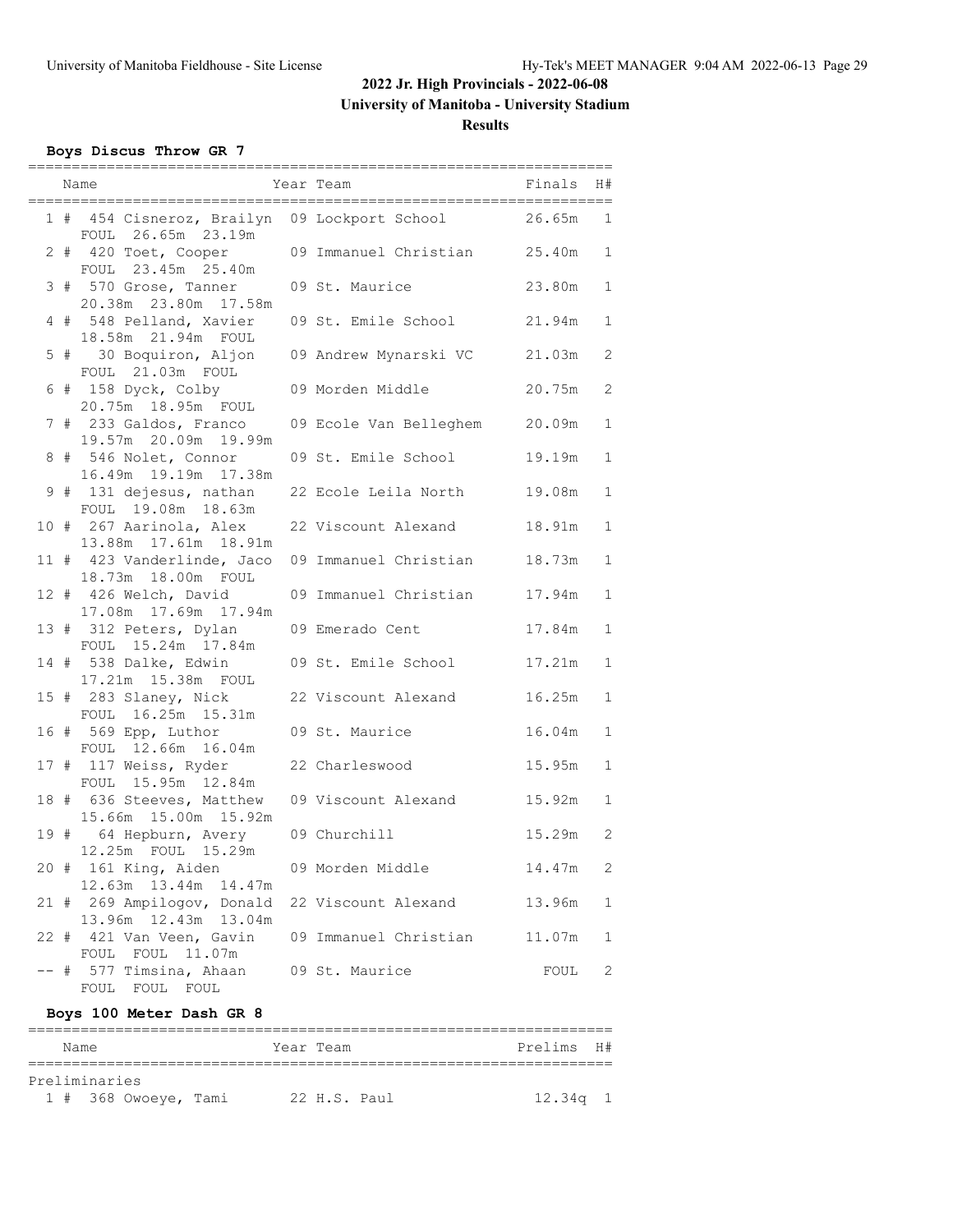**University of Manitoba - University Stadium**

#### **Results**

| Boys 100 Meter Dash GR 8 |  |  |  |  |  |  |
|--------------------------|--|--|--|--|--|--|
|--------------------------|--|--|--|--|--|--|

| $2 +$  |    | 536 Agomuo, Eman          | 08 St. Emile School                             | 12.44q         | 2              |          |
|--------|----|---------------------------|-------------------------------------------------|----------------|----------------|----------|
|        | 3# | 139 tahimic, paolo        | 22 Ecole Leila North                            | $12.49q$ 1     |                |          |
|        | 4# | 166 Nikkel, Hudson        | 08 Morden Middle                                | $12.50q$ 2     |                |          |
| $5$ #  |    | 182 Hassen, Musse         | 22 Parkside                                     | $12.64q$ 3     |                |          |
| 6 #    |    | 21 Opanubi, Sam           | 08 Amber Trails                                 | $12.69q$ 1     |                |          |
| 7#     |    | 163 Kraecker, Gabriel     | 08 Morden Middle                                | 12.77q 2       |                |          |
| 8#     |    | 86 Edmondson, Luke        | 22 College Beliveau                             | $12.84q$ 1     |                |          |
| 9#     |    | 566 Adeloye, John         | 08 St. Maurice                                  | 12.93 3 12.922 |                |          |
| 10#    |    | 140 westwood, treylan     | 22 Ecole Leila North 12.93                      |                |                | 2 12.930 |
| $11$ # |    | 542 James, Max            | 08 St. Emile School 13.00                       |                | 3              |          |
|        |    | 12 # 228 Shead, Logan     | 08 St Norbert Imm                               | 13.10          | $\overline{4}$ |          |
|        |    | 13 # 383 Espinosa, Xavier | 08 Henry G Izat                                 | 13.14          | $\mathcal{S}$  |          |
| 14#    |    | 116 Vallely, Franky       | 22 Charleswood 13.28                            |                | 3              |          |
|        |    | 15 # 89 Leblanc, Wyatt    | 22 College Beliveau                             | 13.34          | 3              |          |
|        |    | 16 # 67 Hunter, Trystan   | 08 Churchill                                    | 13.40 4 13.396 |                |          |
|        |    | 17 # 198 Dear, Nolan      | 08 Selkirk Jr High 13.40                        |                |                | 2 13.397 |
|        |    | 18 # 169 VanWyck, Will    | 08 Morden Middle 13.43                          |                | 2              |          |
|        |    | 19 # 578 Loewen, Kian     | 13.46<br>08 Team Sharks                         |                | 3              |          |
|        |    | 20 # 353 Ming, Jordan     | 08 Grant Park                                   | 13.49          | $\overline{1}$ |          |
|        |    | 21 # 438 Xia, Jerry       | 08 La Barriere                                  | 13.51          | $\overline{4}$ |          |
| $22 +$ |    | 273 Lawless, Jacob        | 22 Viscount Alexand 13.55 1 13.541              |                |                |          |
|        |    | 23 # 440 Zeid, Tamir      | 08 Laidlaw School                               | 13.55          |                | 2 13.547 |
|        |    | 24 # 620 Cabungal, Anton  | 08 Ecole Van Walleghem                          | 13.57          | $\overline{4}$ |          |
|        |    | 25 # 206 Khadayary, Sam   | 08 Selkirk Jr High                              | 13.63          | $\mathbf{1}$   |          |
| 26 #   |    | 567 Akinpelu, Josh        | 08 St. Maurice 13.70                            |                | $\overline{2}$ |          |
|        |    | 27 # 354 Ortega, Sam      | 07 Grant Park                                   | 13.81          | $\mathbf{1}$   |          |
| 28 #   |    | 281 Sarmiento, Matthe     | 22 Viscount Alexand                             | 13.92          | 5              |          |
| 29#    |    | 466 Munroe-Sturgeon,      | 08 Lockport School                              | 14.04          | $\overline{4}$ |          |
| 30#    |    | 285 Zhang, James          | 22 Viscount Alexand                             | 14.06          | 5              |          |
|        |    | 31 # 100 Liebrecht, Mason | 22 East Selkirk                                 | 14.11          | $\overline{4}$ |          |
|        |    | 32 # 571 Gumban, Nic      | 14.23<br>08 St. Maurice                         |                | $\overline{4}$ |          |
|        |    |                           | 33 # 477 Taylor, Kevin 08 Lockport School 15.27 |                | $\overline{4}$ |          |
| 34#    |    | 177 Abukhousha, Aziz      | 22 Parkside                                     | 15.39          | 3              |          |

#### **Boys 100 Meter Dash GR 8**

|              | Name  |                    |                       | Year Team |                      | Finals |
|--------------|-------|--------------------|-----------------------|-----------|----------------------|--------|
|              |       |                    |                       |           |                      |        |
| Finals       |       |                    |                       |           |                      |        |
| $\mathbf{1}$ | #     | 166 Nikkel, Hudson |                       |           | 08 Morden Middle     | 12.29  |
|              | $2 +$ | 536 Agomuo, Eman   |                       |           | 08 St. Emile School  | 12.37  |
|              | 3#    | 368 Owoeye, Tami   |                       |           | $22$ H.S. Paul       | 12.38  |
|              | 4#    | 182 Hassen, Musse  |                       |           | 22 Parkside          | 12.38  |
|              | 5#    | 21 Opanubi, Sam    |                       |           | 08 Amber Trails      | 12.49  |
| 6            | #     | 139 tahimic, paolo |                       |           | 22 Ecole Leila North | 12.71  |
|              | 7#    |                    | 163 Kraecker, Gabriel |           | 08 Morden Middle     | 12.73  |
| 8            | #     | 86 Edmondson, Luke |                       |           | 22 College Beliveau  | 12.82  |

#### **Boys 300 Meter Dash GR 8**

|  | Name |                        |  | Year Team                                        | Finals H#    |               |
|--|------|------------------------|--|--------------------------------------------------|--------------|---------------|
|  |      |                        |  |                                                  |              |               |
|  |      | $1$ # 368 Owoeye, Tami |  | $22$ H.S. Paul                                   | $41.10 \t 2$ |               |
|  |      | 2 # 536 Agomuo, Eman   |  | 08 St. Emile School                              | 42.05        | $\mathcal{R}$ |
|  |      |                        |  | 3 # 582 Parisian-Nault, E 08 Walter Whyte School | $42.17$ 2    |               |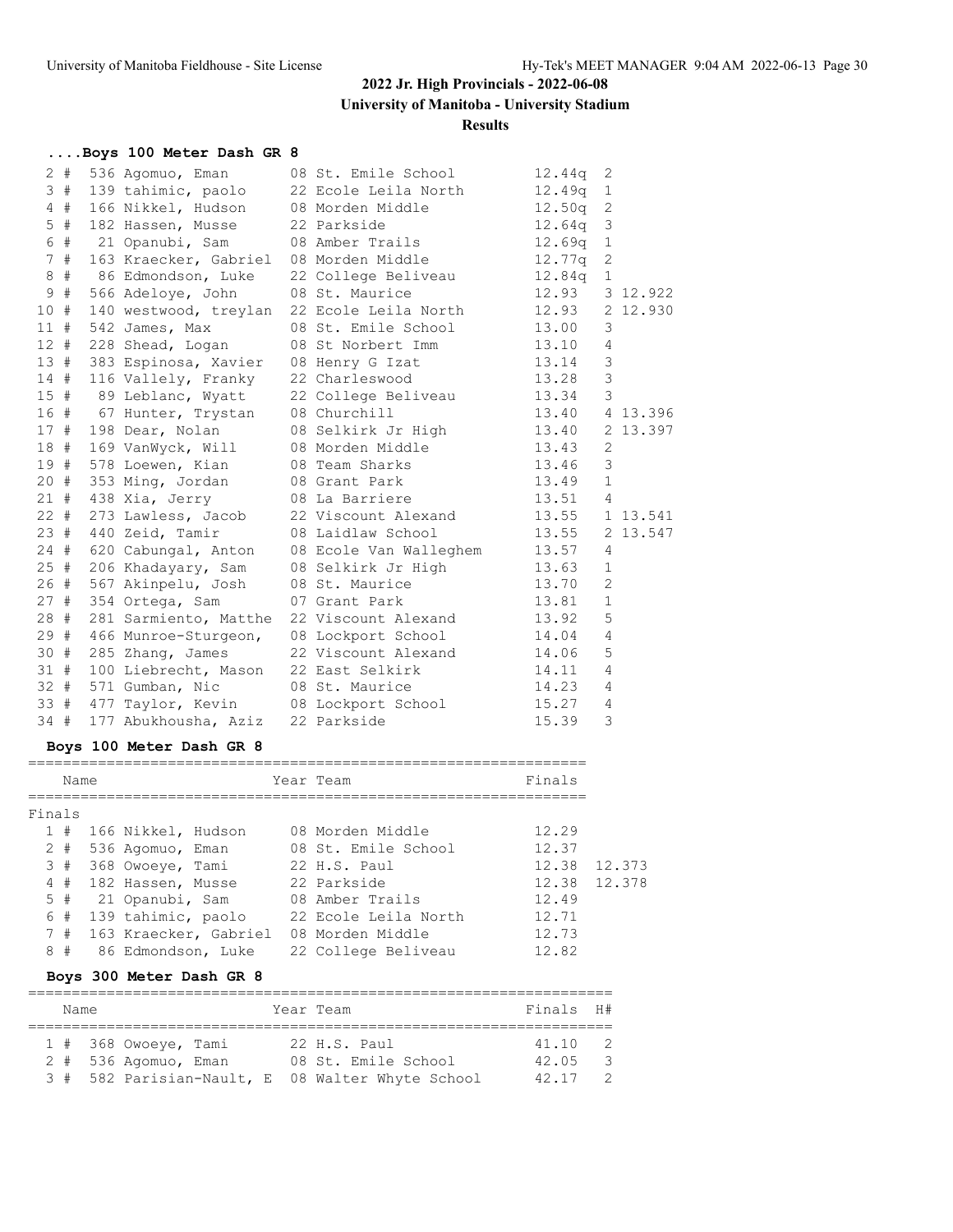#### **Results**

| Boys 300 Meter Dash GR 8 |                                                                                               |       |                |
|--------------------------|-----------------------------------------------------------------------------------------------|-------|----------------|
|                          | 4 # 578 Loewen, Kian 08 Team Sharks 42.21 1                                                   |       |                |
|                          | 5 # 383 Espinosa, Xavier 08 Henry G Izat 42.94                                                |       | 3              |
|                          | 6 # 140 westwood, treylan 22 Ecole Leila North 42.99                                          |       | 2              |
|                          | 7 # 547 Olumide, Tomiwa 08 St. Emile School 43.48                                             |       | $\mathcal{E}$  |
| 8 # 112 Kurtz, Tegan     | 22 Charleswood 43.67                                                                          |       | 2              |
|                          | 9 # 550 Zappitelli, Ty 08 St. Emile School 43.68                                              |       | $\mathbf{3}$   |
|                          | 10 # 21 Opanubi, Sam 08 Amber Trails 44.01                                                    |       | 1              |
|                          | 11 # 199 Douglas, Harrison 08 Selkirk Jr High 44.78                                           |       | 1              |
| 12 # 102 Maclean, Ryan   | 22 East Selkirk 45.25 2 45.248                                                                |       |                |
|                          | 13 # 86 Edmondson, Luke 22 College Beliveau 45.25 1 45.250                                    |       |                |
|                          | 14 # 130 brar, pakhraj 22 Ecole Leila North 45.52                                             |       | 3              |
|                          | 15 # 422 Vanderlinde, Cale 08 Immanuel Christian 45.53                                        |       | 1              |
|                          | 16 # 111 Kilmister, Adam 22 Charleswood 46.06                                                 |       | 2              |
|                          | 17 # 297 Pich, Hayden 08 Edmund Partridge 46.09 2<br>18 # 612 Patel, Rudra 08 Winkler 46.34 2 |       |                |
|                          |                                                                                               |       |                |
|                          | 19 # 424 Veenendaal, Rylan 08 Immanuel Christian 47.09                                        |       | 1              |
|                          | 20 # 159 Francis, Levi 08 Morden Middle 47.17                                                 |       | 2              |
|                          | 21 # 417 Nobel, Brody 08 Immanuel Christian 48.24                                             |       | $\mathbf{1}$   |
|                          | 22 # 13 EisBrenner, Owen 03 Acadia                                                            | 48.78 | $\mathbf{1}$   |
|                          | 23 # 182 Hassen, Musse 22 Parkside 48.81                                                      |       | $\overline{2}$ |
|                          | 24 # 279 Penner, Ben 22 Viscount Alexand 49.40 1                                              |       |                |
|                          | 25 # 281 Sarmiento, Matthe 22 Viscount Alexand 50.35                                          |       | 1              |
|                          | -- # 440 Zeid, Tamir 08 Laidlaw School DNF                                                    |       | 3              |

### **Boys 800 Meter Run GR 8**

|                | Name  | ===========================      | Year Team<br>==========================   | Finals  | H#             |
|----------------|-------|----------------------------------|-------------------------------------------|---------|----------------|
|                | 1#    | 112 Kurtz, Tegan                 | 22 Charleswood                            | 2:21.33 | 2              |
|                | $2 +$ | 550 Zappitelli, Ty               | 08 St. Emile School                       | 2:21.49 | $\mathbf{1}$   |
| $\mathcal{S}$  | #     | 572 Kandie, Dylan 08 St. Maurice |                                           | 2:24.37 | $\overline{2}$ |
| 4              | #     |                                  | 543 Joudrey, Triton 08 St. Emile School   | 2:25.30 | $\mathbf{2}$   |
| 5              | #     |                                  | 129 brar, navjiwan 22 Ecole Leila North   | 2:26.87 | $\mathbf{1}$   |
| 6              | #     |                                  |                                           | 2:27.28 | $\mathbf 1$    |
| 7 <sup>1</sup> | #     | 70 Russo, Noah                   | 08 Churchill                              | 2:28.00 | $\mathbf 1$    |
| 8              | #     |                                  | 235 Kanhai, Elijah 08 Ecole Van Walleghem | 2:28.07 | $\mathbf{2}$   |
| 9              | #     | 165 McPhail, Logan               | 08 Morden Middle                          | 2:28.59 | $\mathbf{1}$   |
| 10             | #     |                                  | 509 Troeller, Kyran 08 River West Park    | 2:28.95 | $\mathbf{1}$   |
| 11             | #     | 504 Neufeld, Jonathan            | 08 Prairie Dale School                    | 2:33.16 | $\mathbf 1$    |
| $12 +$         |       | 199 Douglas, Harrison            | 08 Selkirk Jr High                        | 2:34.36 | $\overline{2}$ |
| 13#            |       | 159 Francis, Levi                | 08 Morden Middle                          | 2:35.15 | $\mathbf{2}$   |
| 14#            |       | 123 Antonov, Mark                | 22 Henri-Bergeron                         | 2:36.49 | $\mathbf{2}$   |
| 15#            |       | 618 Mendoza, Yacine              | 08 Ecole Van Walleghem                    | 2:36.73 | $\overline{2}$ |
| 16#            |       | 200 Fyfe, Quinn                  | 08 Selkirk Jr High                        | 2:37.24 | $\mathbf{2}$   |
| 17#            |       | 234 Olson, William               | 08 Ecole Van Belleghem                    | 2:38.57 | $\mathbf{2}$   |
| 18#            |       | 507 Moir, Ethan                  | 09 River West Park                        | 2:42.27 | $\mathbf{1}$   |
| 19#            |       | 202 Giesbrecht, Vance            | 08 Selkirk Jr High                        | 2:45.19 | $\overline{2}$ |
| 20             | #     | 638 Rollason, Shea               | 09 Churchill                              | 2:45.92 | $\mathbf 1$    |
| 21#            |       | 179 Franz, Nolan                 | 22 Parkside                               | 2:47.99 | $\mathbf{1}$   |

### **Boys 1200 Meter Run GR 8**

| Name |                        | Year Team |  |                     | Finals H# |  |
|------|------------------------|-----------|--|---------------------|-----------|--|
|      | 1 # 550 Zappitelli, Ty |           |  | 08 St. Emile School | 3:43.39   |  |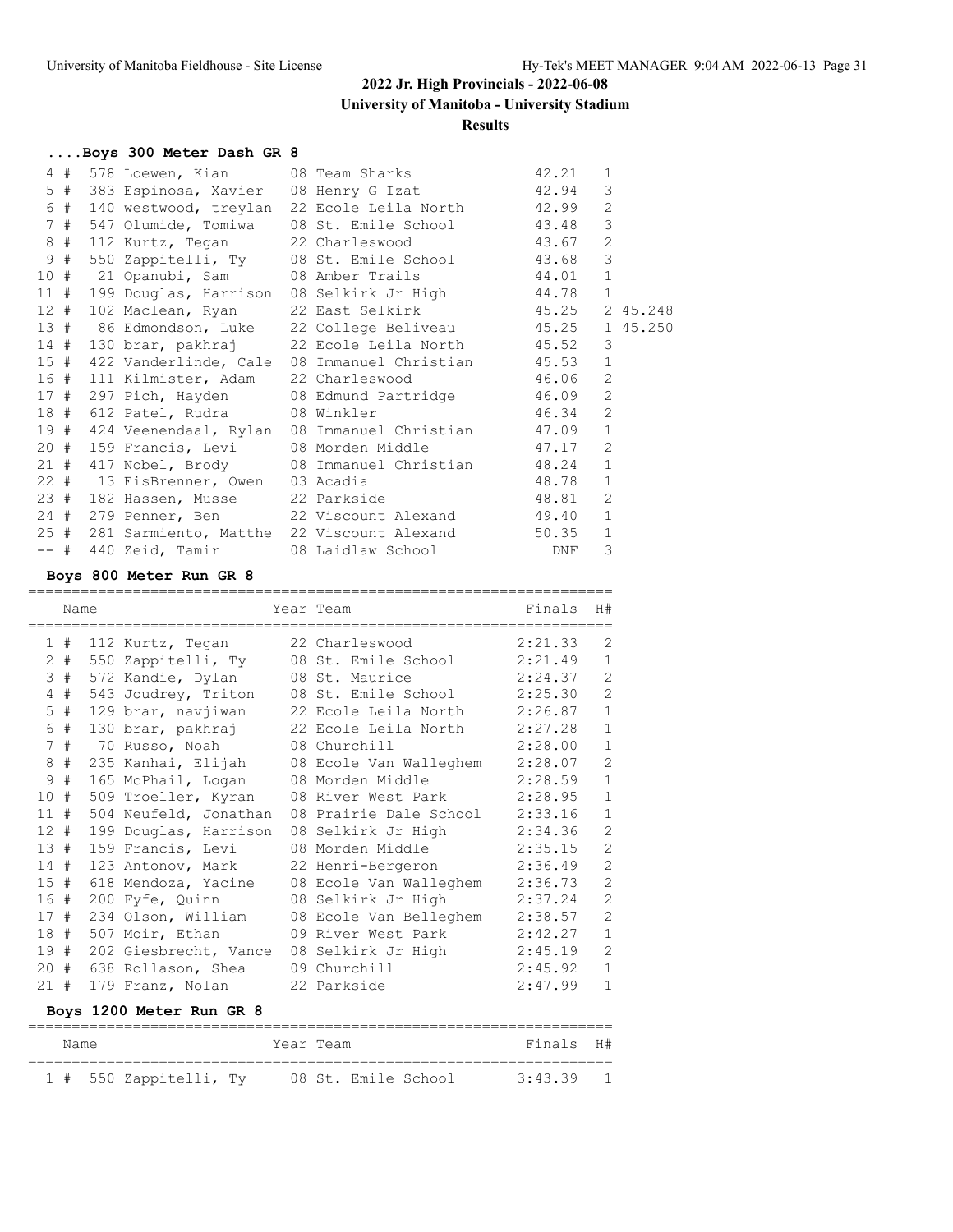#### **Results**

# **....Boys 1200 Meter Run GR 8**

|        | 2#    |                       | 582 Parisian-Nault, E 08 Walter Whyte School | 3:45.53 | $\mathbf{1}$   |
|--------|-------|-----------------------|----------------------------------------------|---------|----------------|
|        | 3#    | 165 McPhail, Logan    | 08 Morden Middle                             | 3:47.70 | $\mathbf{1}$   |
|        | $4$ # |                       | 129 brar, navjiwan 22 Ecole Leila North      | 3:54.11 | $\overline{c}$ |
|        | $5$ # |                       | 235 Kanhai, Elijah 08 Ecole Van Walleghem    | 3:54.31 | $\mathbf{2}$   |
|        | 6#    |                       | 635 De Le Ronde, Huds 08 Ecole Van Belleghem | 3:55.60 | 2              |
|        | 7#    | 70 Russo, Noah        | 08 Churchill                                 | 3:58.29 | $\mathbf{1}$   |
|        | 8#    |                       |                                              | 3:58.95 | 2              |
|        | 9#    | 200 Fyfe, Quinn       | 08 Selkirk Jr High                           | 3:59.09 | $\mathbf{2}$   |
| 10#    |       |                       | 245 Villegas-MacDonal 08 Ecole Varennes      | 3:59.27 | $\mathbf{1}$   |
| 11#    |       |                       | 130 brar, pakhraj 22 Ecole Leila North       | 4:10.94 | 2              |
| 12#    |       |                       | 167 Olson, Vance 08 Morden Middle            | 4:11.71 | $\mathbf{1}$   |
| 13#    |       |                       | 603 Justin, Forest 08 West St Paul           | 4:11.99 | $\mathbf{1}$   |
| 14#    |       |                       | 124 Heroux, Carter 22 Henri-Bergeron         | 4:14.20 | $\mathbf{1}$   |
| 15#    |       |                       | 417 Nobel, Brody 08 Immanuel Christian       | 4:16.29 | 1              |
| 16#    |       |                       | 275 Long, Keaton 22 Viscount Alexand         | 4:17.38 | $\mathbf{1}$   |
| 17#    |       | 437 Theissen, Tribuin | 08 La Barriere                               | 4:20.19 | 2              |
| 18#    |       |                       | 202 Giesbrecht, Vance 08 Selkirk Jr High     | 4:23.01 | 2              |
| 19#    |       |                       | 380 Bru, Colby 08 Henry G Izat               | 4:23.44 | 2              |
| $20 +$ |       |                       | 583 Redekopp, Dietric 08 Walter Whyte School | 4:26.64 | 2              |
| 21#    |       |                       | 271 Cheng, William 22 Viscount Alexand       | 4:34.02 | $\mathbf{1}$   |

#### **Boys 100 Meter Hurdles GR 8**

|                      | Name |                                        | Year Team              | Finals | H#             |
|----------------------|------|----------------------------------------|------------------------|--------|----------------|
|                      |      |                                        |                        |        |                |
| $\mathbf{1}$         | #    | 166 Nikkel, Hudson 08 Morden Middle    |                        | 16.15  | $\mathbf{1}$   |
| $\mathbf{2}^{\circ}$ | #    | 566 Adeloye, John                      | 08 St. Maurice         | 16.20  | 1              |
| 3                    | #    | 273 Lawless, Jacob 22 Viscount Alexand |                        | 16.34  | $\overline{2}$ |
| 4                    | #    | 352 Gonzales, Mikel 08 Grant Park      |                        | 16.95  | $\overline{2}$ |
| 5.                   | #    | 244 Plante, Conner                     | 08 Ecole Varennes      | 17.00  | $\overline{2}$ |
| 6                    | #    | 163 Kraecker, Gabriel                  | 08 Morden Middle       | 17.12  | $\overline{2}$ |
| $7\phantom{0}$       | #    | 102 Maclean, Ryan                      | 22 East Selkirk        | 17.23  | $\mathbf{1}$   |
| 8                    | #    | 243 Monkman, Reid                      | 08 Ecole Varennes      | 17.26  | $\mathbf{1}$   |
| 9                    | #    | 508 Taylor, Trey                       | 08 River West Park     | 17.33  | $\mathbf{1}$   |
| 10#                  |      | 89 Leblanc, Wyatt                      | 22 College Beliveau    | 17.51  | $\overline{2}$ |
| 11                   | #    | 275 Long, Keaton                       | 22 Viscount Alexand    | 18.27  | $\mathfrak{D}$ |
| 12 <sup>7</sup>      | #    | 169 VanWyck, Will                      | 08 Morden Middle       | 18.32  | $\mathbf{1}$   |
| 13#                  |      | 323 Oldcorn, John                      | 08 General Byng School | 19.00  | $\mathbf{1}$   |
| 14#                  |      | 612 Patel, Rudra                       | 08 Winkler             | 19.29  | $\mathcal{L}$  |
| 15#                  |      | 571 Gumban, Nic                        | 08 St. Maurice         | 19.81  | $\mathbf{1}$   |
| 16 #                 |      | 192 Bayle, Alex                        | 08 Selkirk Jr High     | 20.81  | $\mathcal{L}$  |

### **Boys 1600 Sprint Medley GR 8**

| Finals H#<br>Team                                       |                |
|---------------------------------------------------------|----------------|
| 4:18.57<br>1 St. Emile School 'A'                       | $\mathbf{1}$   |
| 2 Ecole Charleswood School 'A'<br>4:25.07               | $\overline{1}$ |
| 4:36.00<br>3 College Beliveau 'A'                       | $\overline{2}$ |
| 4 Churchill 'A'<br>4:38.06                              | 2              |
| 4:39.44<br>$5 H.S.$ Paul 'A'                            | 2              |
| 4:41.15<br>6 Henry G Izatt Middle School 'A'            | $\overline{2}$ |
| 1) #383 Espinosa, Xavier 08<br>2) #390 Singh, Angad 08  |                |
| 4) #382 Dilay, Aiden 08<br>3) #394 Templeton, Bradey 09 |                |
| 4:42.11<br>7 Ecole Van Walleghem 'A'                    | $\overline{1}$ |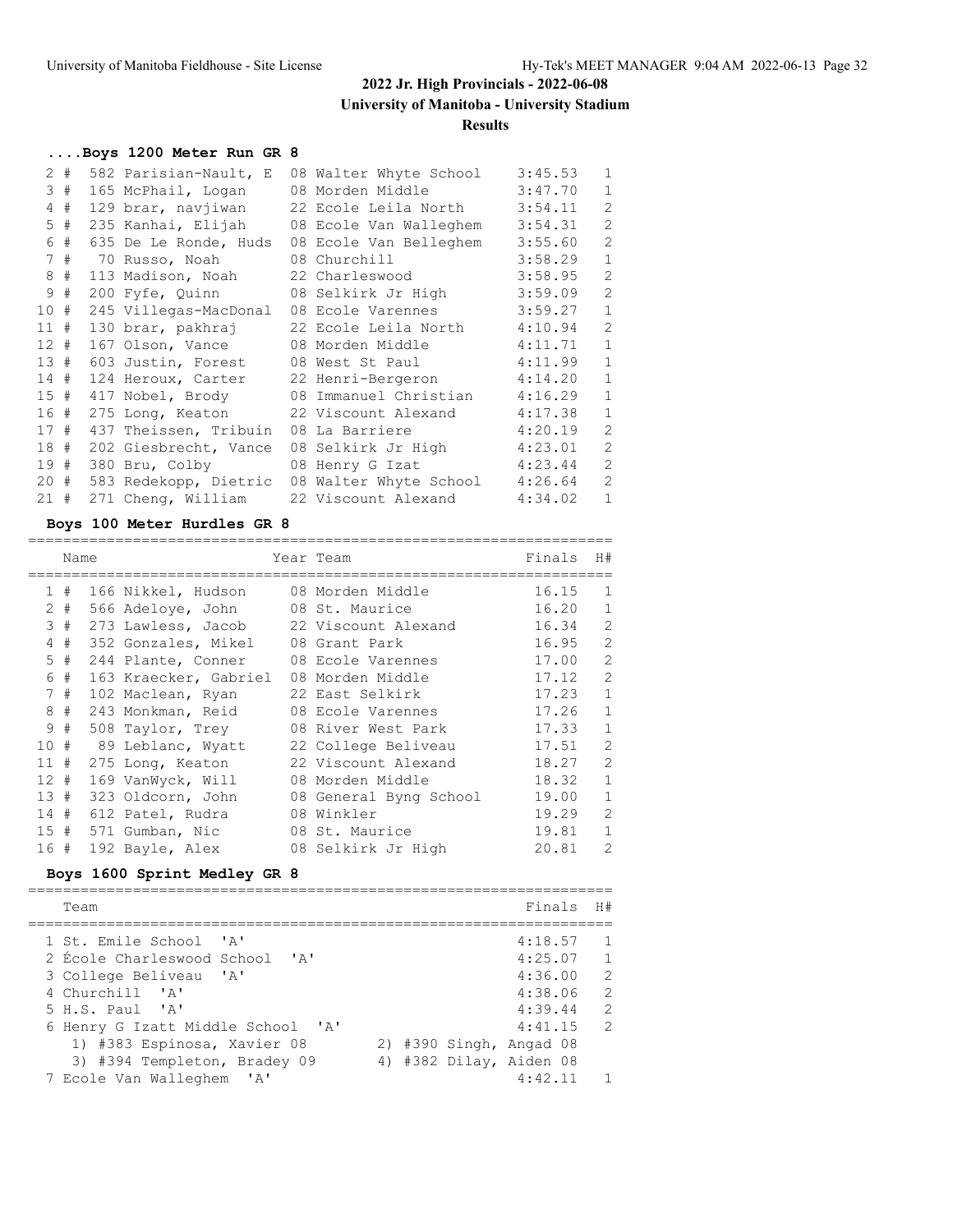### **Results**

# **....Boys 1600 Sprint Medley GR 8**

| 8 Ecole Varennes 'A'            | $4:42.43$ 2 |  |
|---------------------------------|-------------|--|
| 9 Ecole Selkirk Junior High 'A' | 4:52.90 1   |  |
| 10 Ecole Parkside School 'A'    | $4:55.58$ 1 |  |
| 11 Grant Park 'A'               | $4:56.11$ 1 |  |
| 12 Immanuel Christian 'A'       | $4:56.27$ 1 |  |
| 13 Ecole Viscount Alexander 'A' | $5:08.78$ 2 |  |

# **Boys High Jump GR 8**

| Name                                                         | ====================<br>Year Team <b>Finals</b>                            | H# |
|--------------------------------------------------------------|----------------------------------------------------------------------------|----|
| 1.40 1.45 1.50 1.55 1.60 1.63<br>0 0 XO 0 XO 0               | 1 # 539 Dnes, Ben 08 St. Emile School 1.63m 2                              |    |
| 1.25 1.30 1.35 1.40 1.45 1.50 1.55 1.60<br>0 0 0 0 0 0 0 XXX | 2 # 508 Taylor, Trey 08 River West Park 1.55m 2                            |    |
| 1.40 1.45 1.50 1.55 1.60<br>O O O XO XXX                     | 3 # 437 Theissen, Tribuin 08 La Barriere 51.55m 2                          |    |
| 1.30 1.35 1.40 1.45 1.50 1.55 1.60<br>XO O O O O XO XXX      | 4 # 245 Villegas-MacDonal 08 Ecole Varennes J1.55m 2                       |    |
| 1.25 1.30 1.35 1.40 1.45 1.50 1.55                           |                                                                            |    |
| 1.25 1.30 1.35 1.40 1.45 1.50 1.55                           | 0 0 0 XO 0 0 XXX<br>6 # 313 Reimer, Owen 08 Emerado Cent J1.50m 1          |    |
| 1.25 1.30 1.35 1.40 1.45 1.50 1.55<br>0 0 0 0 0 XO XXX       | 0 0 0 0 0 0 XO XXX<br>6 # 102 Maclean, Ryan 22 East Selkirk 51.50m 1       |    |
| 1.25 1.30 1.35 1.40 1.45 1.50 1.55                           | 8 # 418 Schriemer, Darius 08 Immanuel Christian J1.50m 1                   |    |
| 1.25 1.30 1.35 1.40 1.45 1.50 1.55                           | 0 0 0 0 XO 0 XO XXX<br>9 # 273 Lawless, Jacob 22 Viscount Alexand J1.50m 2 |    |
| 1.40 1.45 1.50<br>O O XXX                                    | 0 0 XO XO O XO XXX<br>10 # 89 Leblanc, Wyatt 22 College Beliveau 1.45m 2   |    |
| 1.25 1.30 1.35 1.40 1.45 1.50<br>O O XO XXO XXX<br>$\circ$   | 11 # 613 Tardeen, Rafaeel 08 Elwick Comm Sch J1.45m 1                      |    |
| 1.25 1.30 1.35 1.40 1.45<br>0 0 0 0 XXX                      | 12 # 504 Neufeld, Jonathan 08 Prairie Dale School 1.40m 2                  |    |
| 1.25 1.30 1.35 1.40 1.45                                     | 12 # 440 Zeid, Tamir 08 Laidlaw School 1.40m 2                             |    |
| 0 0 0 0 XXX<br>1.25 1.30 1.35 1.40 1.45<br>O O O O XXX       | 12 # 282 Sie, Theo 22 Viscount Alexand 1.40m 1                             |    |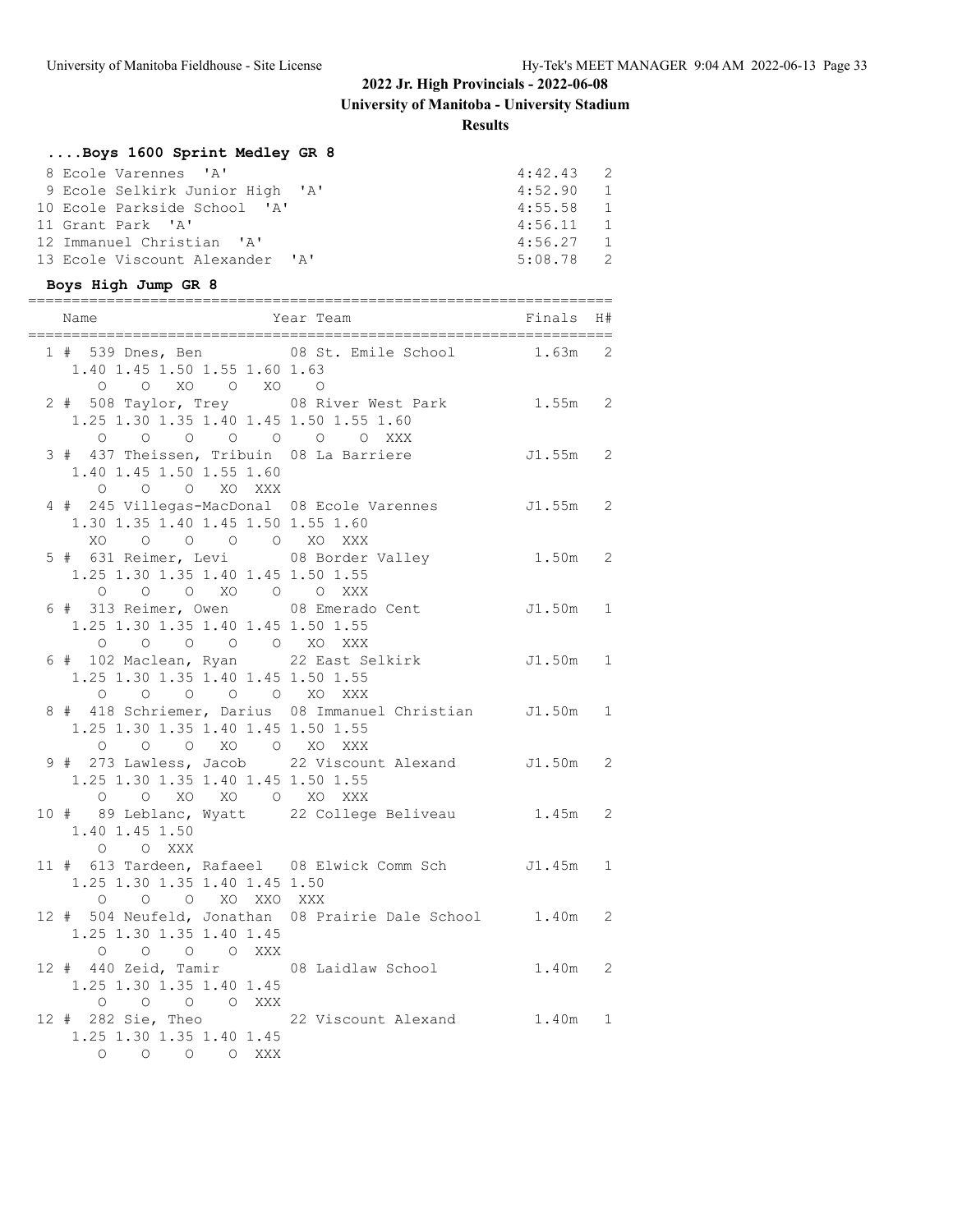# **University of Manitoba - University Stadium**

**Results**

| Boys High Jump GR 8                                                                   |  |           |               |
|---------------------------------------------------------------------------------------|--|-----------|---------------|
| 15 # 422 Vanderlinde, Cale 08 Immanuel Christian J1.40m 1<br>1.25 1.30 1.35 1.40 1.45 |  |           |               |
| O O XO O XXX                                                                          |  |           |               |
| 15 # 297 Pich, Hayden 08 Edmund Partridge J1.40m 1<br>1.25 1.30 1.35 1.40 1.45        |  |           |               |
| O XO O O XXX                                                                          |  |           |               |
| 17 # 424 Veenendaal, Rylan 08 Immanuel Christian J1.40m 1                             |  |           |               |
| 1.25 1.30 1.35 1.40 1.45<br>XO O XO XXO XXX                                           |  |           |               |
| 18 # 100 Liebrecht, Mason 22 East Selkirk                                             |  | $1.35m$ 1 |               |
| 1.25 1.30 1.35 1.40<br>O XO O XXX                                                     |  |           |               |
| 19 # 177 Abukhousha, Aziz 22 Parkside                                                 |  | $1.30m$ 2 |               |
| 1.30 1.35                                                                             |  |           |               |
| O XXX<br>20 # 202 Giesbrecht, Vance 08 Selkirk Jr High                                |  | $1.25m$ 1 |               |
| 1.25 1.30                                                                             |  |           |               |
| O XXX                                                                                 |  |           |               |
| -- # 573 Kark, Aidan 22 St. Maurice                                                   |  | NH        | 2             |
| 1.30<br>XXX                                                                           |  |           |               |
| -- # 110 Goetz, Carter 22 Charleswood                                                 |  | NH        | $\mathcal{L}$ |
| 1.30                                                                                  |  |           |               |
| XXX                                                                                   |  |           |               |

**Boys Long Jump GR 8**

|  | Name                                                                        | Year Team | Finals H# |               |
|--|-----------------------------------------------------------------------------|-----------|-----------|---------------|
|  | 1 # 539 Dnes, Ben 08 St. Emile School 4.92m 3<br>4.82m 4.92m                |           |           |               |
|  | 2 # 582 Parisian-Nault, E 08 Walter Whyte School 4.72m 2<br>$4.64m$ $4.72m$ |           |           |               |
|  | 3 # 566 Adeloye, John 08 St. Maurice<br>4.30m 4.67m                         |           | $4.67m$ 4 |               |
|  | 4 # 351 Amoyaw, Breion 08 Grant Park<br>$4.64m$ $4.04m$                     |           | $4.64m$ 3 |               |
|  | 5 # 22 Sarreal, Nathanie 08 Amber Trails<br>3.97m 4.59m                     |           | 4.59m     | $\mathbf{1}$  |
|  | 6 # 139 tahimic, paolo 22 Ecole Leila North<br>4.53m 4.34m                  |           | 4.53m     | $\mathcal{S}$ |
|  | 7 # 27 Alinoti, Amanda 08 Andrew Mynarski VC<br>$4.52m$ $4.45m$             |           | 4.52m     | $\mathbf{1}$  |
|  | 8 # 308 Bueneventura, Adr 08 Emerado Cent<br>4.46m 4.46m                    |           | 4.46m     | 3             |
|  | 9 # 547 Olumide, Tomiwa 08 St. Emile School 54.46m<br>$4.17m$ $4.46m$       |           |           | 3             |
|  | 10 # 44 Arnuco, Marco 08 Arthur E. Wright<br>$4.27m$ $4.42m$                |           | 4.42m     | $\mathbf{1}$  |
|  | 11 # 163 Kraecker, Gabriel 08 Morden Middle<br>4.41m FOUL                   |           | $4.41m$ 4 |               |
|  | 12 # 620 Cabungal, Anton 08 Ecole Van Walleghem 4.36m 2<br>4.18m 4.36m      |           |           |               |
|  | 13 # 608 Diaz Tsuzuki, Nic 08 Westdale<br>4.16m 4.36m                       |           | J4.36m 2  |               |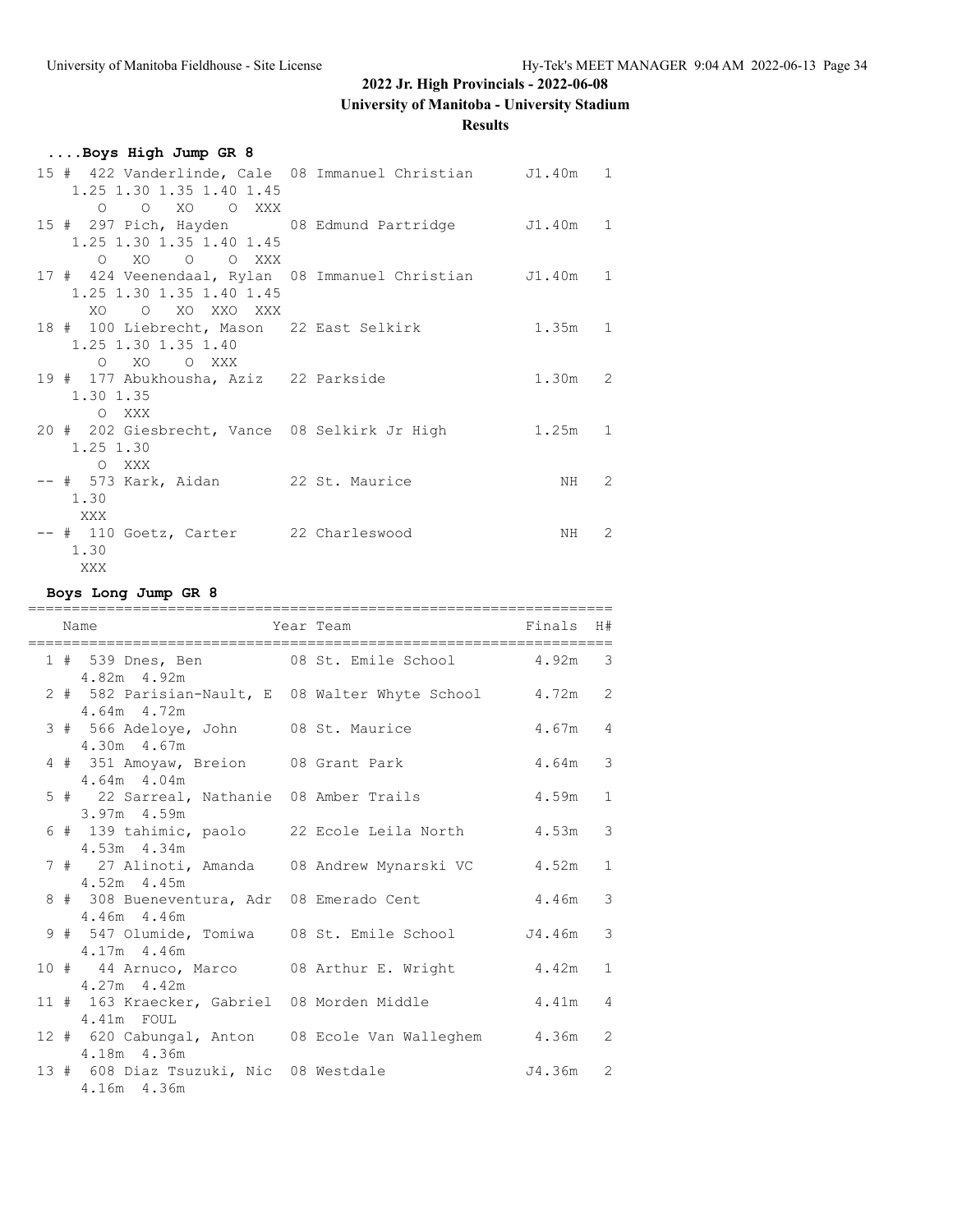**University of Manitoba - University Stadium**

**Results**

| Boys Long Jump GR 8                                           |               |       |                |
|---------------------------------------------------------------|---------------|-------|----------------|
| 14 # 618 Mendoza, Yacine 08 Ecole Van Walleghem 4.34m 2       |               |       |                |
| $3.96m$ 4.34m $x$                                             |               |       |                |
| 15 # 169 VanWyck, Will 08 Morden Middle                       |               | 4.29m | $\overline{4}$ |
| 4.29m FOUL                                                    |               |       |                |
| 16 # 134 mangalino, rhayne 22 Ecole Leila North 4.28m         |               |       | $\mathbf{1}$   |
| 4.17m 4.28m                                                   |               |       |                |
| 17 # 100 Liebrecht, Mason 22 East Selkirk 54.28m              |               |       | $\mathbf{1}$   |
| 3.87m 4.28m                                                   |               |       |                |
| 18 # 144 Jensen, Harrisen 08 Lorette Imm<br>3.81m 4.25m       |               | 4.25m | $\mathbf{1}$   |
| 19 # 111 Kilmister, Adam 22 Charleswood                       |               | 4.23m | 3              |
| 4.23m FOUL                                                    |               |       |                |
| 20 # 422 Vanderlinde, Cale 08 Immanuel Christian 4.12m        |               |       | $\mathbf{1}$   |
| 4.08m 4.12m                                                   |               |       |                |
| 21 # 612 Patel, Rudra 08 Winkler                              |               | 4.06m | 2              |
| 3.76m 4.06m                                                   |               |       |                |
| 22 # 235 Kanhai, Elijah 08 Ecole Van Walleghem                |               | 4.05m | 3              |
| 4.05m 3.98m                                                   |               |       |                |
| 23 # 368 Owoeye, Tami 22 H.S. Paul                            |               | 3.81m | $\overline{4}$ |
| FOUL 3.81m                                                    |               |       |                |
| 24 # 509 Troeller, Kyran 08 River West Park                   |               | 3.79m | 2              |
| 3.79m 3.63m<br>25 # 281 Sarmiento, Matthe 22 Viscount Alexand |               | 3.72m | 2              |
| 3.72m 3.56m                                                   |               |       |                |
| 26 # 466 Munroe-Sturgeon, 08 Lockport School                  |               | 3.68m | $\mathbf{1}$   |
| 3.68m 3.43m                                                   |               |       |                |
| 27 # 275 Long, Keaton 22 Viscount Alexand                     |               | 3.66m | 2              |
| 3.39m 3.66m                                                   |               |       |                |
| 28 # 583 Redekopp, Dietric 08 Walter Whyte School             |               | 3.32m | 2              |
| 3.15m 3.32m                                                   |               |       |                |
| 29 # 354 Ortega, Sam                                          | 07 Grant Park | 3.27m | 3              |
| $3.15m$ $3.27m$                                               |               |       |                |
| 30 # 353 Ming, Jordan 08 Grant Park<br>2.83m 3.18m            |               | 3.18m | 3              |
| 31 # 477 Taylor, Kevin 08 Lockport School                     |               | 3.12m | $\mathbf{1}$   |
| FOUL 3.12m                                                    |               |       |                |
| 32 # 271 Cheng, William 22 Viscount Alexand                   |               | 2.78m | 2              |
| FOUL 2.78m                                                    |               |       |                |
| 33 # 66 Hofeld, Carter 09 Churchill                           |               | 2.29m | $\mathbf{1}$   |
| 2.29m FOUL                                                    |               |       |                |
| -- # 352 Gonzales, Mikel 08 Grant Park                        |               | FOUL  | 3              |
| FOUL FOUL                                                     |               |       |                |

### **Boys Triple Jump GR 8**

| Name                                               | Year Team |                       | Finals |
|----------------------------------------------------|-----------|-----------------------|--------|
| 1 # 139 tahimic, paolo<br>10.63m 10.53m FOUL       |           | 22 Ecole Leila North  | 10.63m |
| 2 # 27 Alinoti, Amanda<br>$9.67m$ $9.80m$ $10.32m$ |           | 08 Andrew Mynarski VC | 10.32m |
| 3 # 308 Bueneventura, Adr<br>$9.99m$ 10.14m 9.94m  |           | 08 Emerado Cent       | 10.14m |
| 4 # 223 Vergara, Ben<br>9.91m 10.08m 9.85m         |           | 08 Seven Oaks         | 10.08m |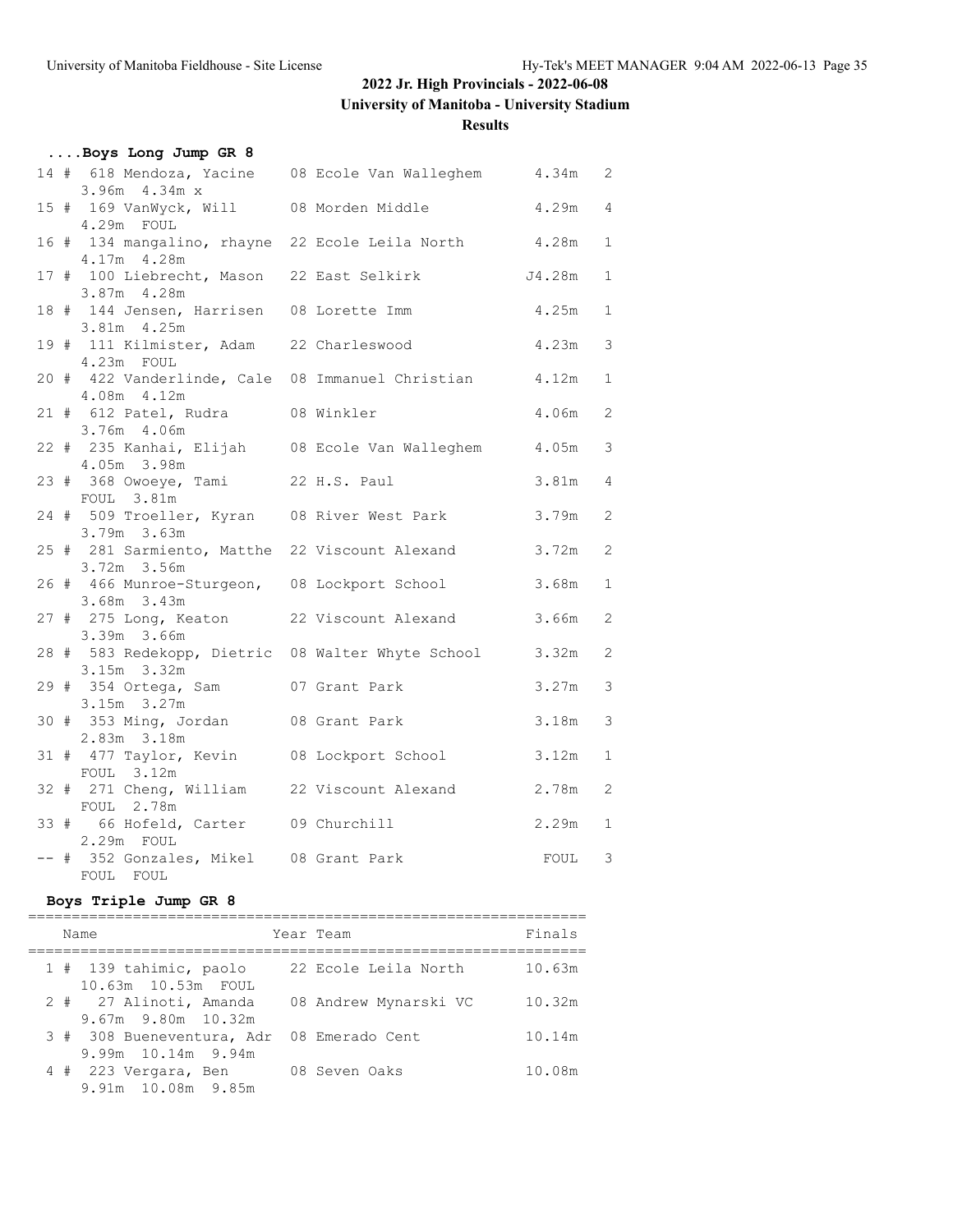# **University of Manitoba - University Stadium**

#### **Results**

|  | Boys Triple Jump GR 8                                              |                                        |       |
|--|--------------------------------------------------------------------|----------------------------------------|-------|
|  | 5 # 242 Heza, Gabin                                                | 08 Ecole Varennes 9.99m                |       |
|  | 9.98m 9.39m 9.99m                                                  |                                        |       |
|  | 6 # 567 Akinpelu, Josh                                             | 08 St. Maurice<br>ли и против и 19.99m |       |
|  | 9.99m FOUL 8.82m                                                   |                                        |       |
|  | 7 # 44 Arnuco, Marco 08 Arthur E. Wright                           |                                        | 9.89m |
|  | 9.89m 9.70m FOUL                                                   |                                        |       |
|  | 8 # 381 Byfield, Marco                                             | 08 Henry G Izat                        | 9.69m |
|  | 9.69m 9.36m 9.67m                                                  |                                        |       |
|  | 9 # 198 Dear, Nolan                                                | 08 Selkirk Jr High                     | 9.58m |
|  | 9.06m 9.37m 9.58m                                                  |                                        |       |
|  | 10 # 313 Reimer, Owen 08 Emerado Cent                              |                                        | 9.16m |
|  | FOUL 9.16m 9.05m                                                   |                                        |       |
|  | 11 # 145 Sundell, Keagan 08 Lorette Imm                            |                                        | 8.88m |
|  | FOUL 8.45m 8.88m                                                   |                                        |       |
|  | 12 # 215 Warren, Miles                                             | 08 Selkirk Jr High                     | 8.86m |
|  | 8.86m 8.78m 8.45m                                                  |                                        |       |
|  | 13 # 318 Vandersteen, Tayl 08 Fisher Branch                        |                                        | 8.58m |
|  | 8.58m 8.52m 8.50m                                                  |                                        |       |
|  | 14 # 323 Oldcorn, John       08 General Byng School                |                                        | 8.52m |
|  | 8.20m 8.17m 8.52m                                                  |                                        |       |
|  | 15 # 604 Zennon, Chernecki 09 West St Paul                         |                                        | 8.08m |
|  | 7.92m 7.88m 8.08m                                                  |                                        |       |
|  | 16 # 208 Michaleski, Matth 08 Selkirk Jr High<br>8.01m 7.58m 7.67m |                                        | 8.01m |
|  |                                                                    |                                        | 7.67m |
|  | 17 # 466 Munroe-Sturgeon, 08 Lockport School<br>FOUL 7.58m 7.67m   |                                        |       |
|  |                                                                    |                                        |       |

# **Boys Shot Put GR 8**

|  | =======<br>Name                                                                | Year Team             | Finals   | H#             |
|--|--------------------------------------------------------------------------------|-----------------------|----------|----------------|
|  | 1 # 418 Schriemer, Darius 08 Immanuel Christian 11.52m<br>11.26m 11.52m 11.11m |                       |          | 2              |
|  | 2 # 67 Hunter, Trystan 08 Churchill<br>9.61m 9.96m 10.38m                      |                       | 10.38m 2 |                |
|  | 3 # 268 Abass, Raheem 22 Viscount Alexand<br>9.60m 10.08m 9.78m                |                       | 10.08m   | 2              |
|  | 4 # 244 Plante, Conner 08 Ecole Varennes<br>8.55m 10.01m 8.72m                 |                       | 10.01m   | $\mathbf{1}$   |
|  | 5 # 609 Pistawka, Cooper<br>9.96m 9.85m 9.81m                                  | 08 Westdale           | 9.96m    | $\mathbf{1}$   |
|  | 6 # 157 Driedger, Brody 08 Morden Middle<br>FOUL 7.86m 9.52m                   |                       | 9.52m    | $\mathbf{1}$   |
|  | 7 # 160 Henderson, Parker 08 Morden Middle<br>FOUL FOUL 9.47m                  |                       | 9.47m    | $\mathbf{1}$   |
|  | 8 # 118 Hosein, Khaleel<br>9.25m 9.41m 9.06m                                   | 08 George McDowell    | 9.41m    | $\overline{2}$ |
|  | 9 # 508 Taylor, Trey<br>$8.62m$ $8.04m$ $9.27m$                                | 08 River West Park    | 9.27m    | $\overline{2}$ |
|  | 10 # 390 Singh, Angad<br>8.72m 9.03m 9.23m                                     | 08 Henry G Izat       | 9.23m    | $\mathbf{1}$   |
|  | 11 # 536 Agomuo, Eman<br>8.55m 9.14m 8.86m                                     | 08 St. Emile School   | 9.14m    | $\mathbf{1}$   |
|  | 12 # 27 Alinoti, Amanda<br>FOUL 9.06m FOUL                                     | 08 Andrew Mynarski VC | 9.06m    | $\mathbf{1}$   |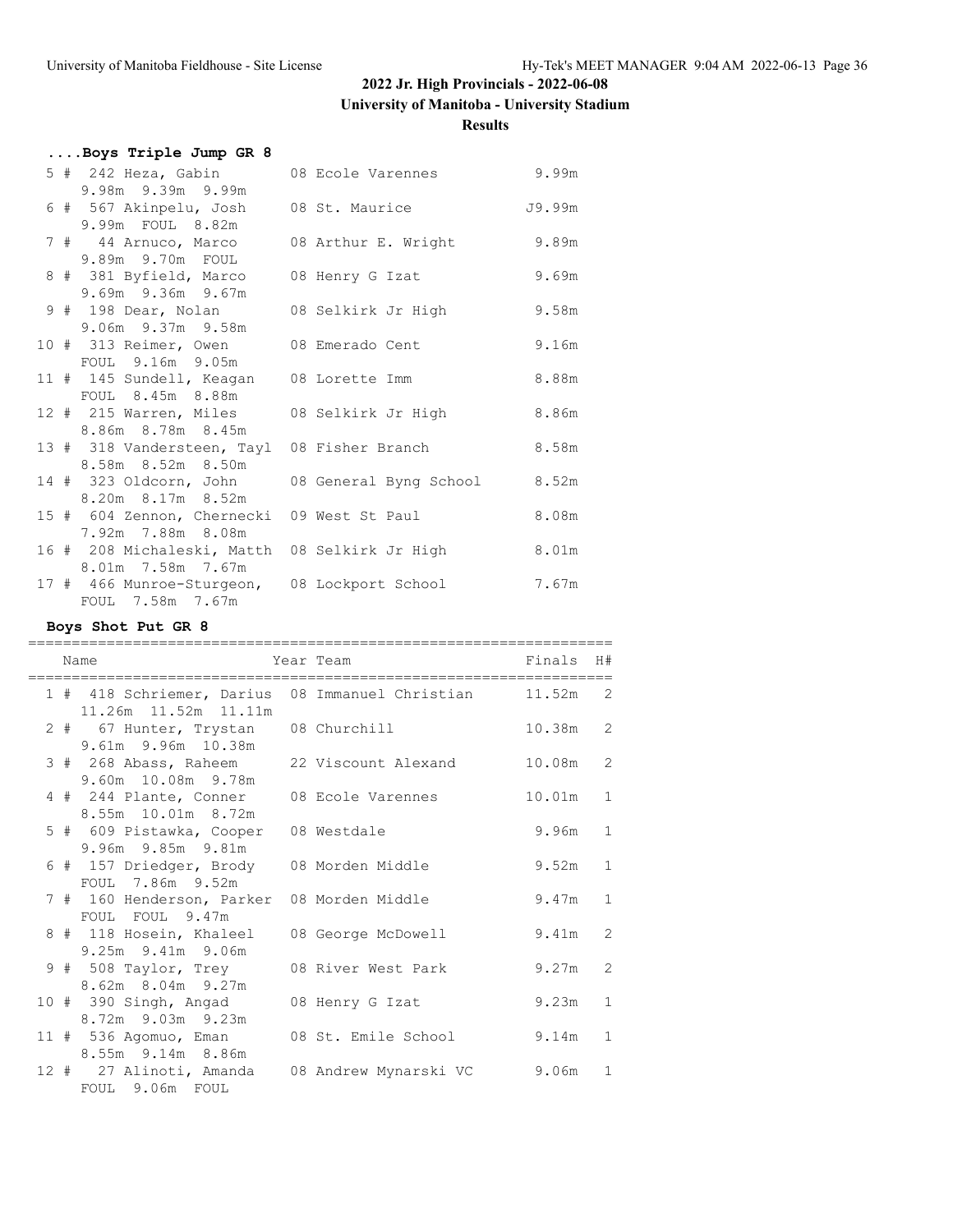**University of Manitoba - University Stadium**

**Results**

| Boys Shot Put GR 8                                            |                                                          |       |              |
|---------------------------------------------------------------|----------------------------------------------------------|-------|--------------|
| 9.01m  0.91m  8.75m                                           | 13 # 424 Veenendaal, Rylan 08 Immanuel Christian 9.01m 1 |       |              |
| 14 # 575 Schmall, Lance 08 St. Maurice<br>FOUL 8.94m 8.38m    |                                                          | 8.94m | 2            |
| 8.81m 8.84m 8.28m                                             | 15 # 241 Haddad, Lev 08 Ecole Varennes                   | 8.84m | $\mathbf{1}$ |
| 16 # 294 Griffith, Myles                                      | 08 Edmund Partridge 8.68m                                |       | $\mathbf{1}$ |
| 8.11m 8.68m 8.44m<br>FOUL 5.34m 8.41m                         | 17 # 637 Tapia, Malakai 01 Faith Academy 8.41m           |       | 2            |
| 18 # 180 Friesen, Dylan 22 Parkside<br>7.27m 8.39m 8.07m      | 8.39m                                                    |       | $\mathbf{1}$ |
| FOUL 6.71m 8.37m                                              | 19 # 285 Zhang, James 22 Viscount Alexand 8.37m          |       | $\mathbf{1}$ |
| 20 # 567 Akinpelu, Josh 08 St. Maurice<br>8.35m FOUL 7.65m    |                                                          | 8.35m | 2            |
| 8.13m 7.49m 7.94m                                             | 21 # 206 Khadayary, Sam 08 Selkirk Jr High               | 8.13m | $\mathbf{1}$ |
| 22 # 576 Timbang, Tristan 08 St. Maurice<br>7.52m 7.98m 7.67m |                                                          | 7.98m | $\mathbf{1}$ |
| 23 # 70 Russo, Noah 08 Churchill<br>7.25m 7.87m 7.56m         |                                                          | 7.87m | 2            |
| 24 # 60 Andre, Alexandre 08 Churchill<br>7.00m 7.57m 7.74m    |                                                          | 7.74m | 2            |
| 25 # 323 Oldcorn, John<br>7.70m 7.53m 7.58m                   | 08 General Byng School                                   | 7.70m | $\mathbf{1}$ |
| 26 # 440 Zeid, Tamir 08 Laidlaw School<br>FOUL 7.26m 7.62m    |                                                          | 7.62m | $\mathbf{1}$ |
| 7.21m 7.49m FOUL                                              | 27 # 22 Sarreal, Nathanie 08 Amber Trails                | 7.49m | $\mathbf{1}$ |
| 6.75m 7.13m 6.92m                                             | 28 # 195 Cromie, Kyle 08 Selkirk Jr High                 | 7.13m | $\mathbf{1}$ |
| FOUL 5.77m 5.87m                                              | 29 # 270 Byrd, Kalil 22 Viscount Alexand                 | 5.87m | 2            |

# **Boys Discus Throw GR 8**

|  | Name                                                                  | Year Team        | Finals     | H#             |
|--|-----------------------------------------------------------------------|------------------|------------|----------------|
|  | 1 # 118 Hosein, Khaleel 08 George McDowell<br>25.73m 33.12m 33.27m    |                  | $33.27m$ 3 |                |
|  | 2 # 539 Dnes, Ben 68 St. Emile School<br>30.02m FOUL 31.33m           |                  | $31.33m$ 3 |                |
|  | 3 # 180 Friesen, Dylan 22 Parkside<br>19.99m 23.06m 28.13m            |                  | 28.13m 2   |                |
|  | 4 # 418 Schriemer, Darius 08 Immanuel Christian<br>22.95m 27.70m FOUL |                  | 27.70m 2   |                |
|  | 5 # 126 Walsh, Jay 22 Henri-Bergeron<br>26.47m 27.20m 23.90m          |                  | 27.20m 3   |                |
|  | 6 # 313 Reimer, Owen<br>20.97m FOUL 26.34m                            | 08 Emerado Cent  | $26.34m$ 2 |                |
|  | 7 # 545 Meneer, Matthew 08 St. Emile School<br>20.20m 26.30m 25.46m   |                  | 26.30m 2   |                |
|  | 8 # 335 Kirk, Emmet<br>FOUL FOUL 25.58m                               | 08 General Wolfe | 25.58m     | $\overline{1}$ |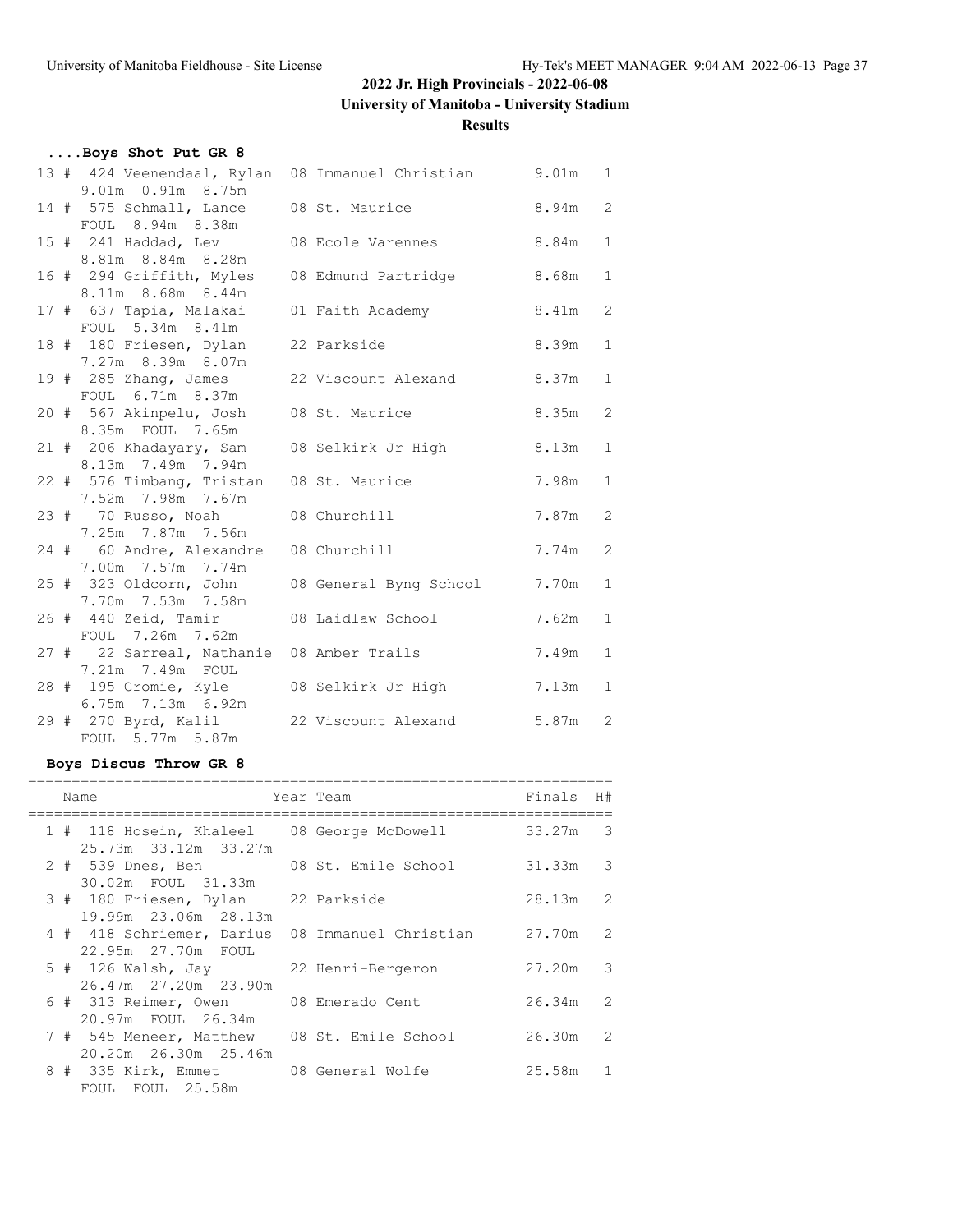**University of Manitoba - University Stadium**

#### **Results**

| Boys Discus Throw GR 8                                                     |                            |        |              |
|----------------------------------------------------------------------------|----------------------------|--------|--------------|
| 9 # 221 Carrier, Lincoln<br>18.75m 23.41m 25.02m                           | 25.02m 1<br>08 Seven Oaks  |        |              |
| 10 # 333 Al Hassan, Fawwaz<br>17.70m  18.96m  23.40m                       | 08 General Wolfe 23.40m    |        | $\mathbf{1}$ |
| 11 # 543 Joudrey, Triton 08 St. Emile School<br>23.00m  22.33m  13.30m     |                            | 23.00m | 3            |
| 12 # 157 Driedger, Brody 08 Morden Middle 22.86m<br>18.72m  19.85m  22.86m |                            |        | $\mathbf{1}$ |
| 13 # 170 Wieler, Alex 08 Morden Middle<br>FOUL FOUL 22.70m                 | 22.70m                     |        | 2            |
| 14 # 179 Franz, Nolan 22 Parkside<br>20.51m 20.29m 22.10m                  |                            | 22.10m | 2            |
| 15 # 382 Dilay, Aiden 08 Henry G Izat 21.91m                               |                            |        | $\mathbf{1}$ |
| 20.31m 21.91m 21.42m<br>16 # 198 Dear, Nolan                               | 08 Selkirk Jr High 20.80m  |        | 3            |
| FOUL 20.67m 20.80m<br>$17$ # 285 Zhang, James                              | 22 Viscount Alexand 20.63m |        | $\mathbf{1}$ |
| 17.01m  19.50m  20.63m<br>18 # 317 Hnatiuk, Sebastia                       | 08 Fisher Branch           | 20.44m | 2            |
| 19.07m 18.86m 20.44m<br>19 # 268 Abass, Raheem                             | 22 Viscount Alexand 20.00m |        | $\mathbf{1}$ |
| 18.60m  20.00m  FOUL<br>20 # 270 Byrd, Kalil                               | 22 Viscount Alexand        | 19.49m | $\mathbf{1}$ |
| 18.36m 19.49m 15.98m<br>21 # 206 Khadayary, Sam                            | 08 Selkirk Jr High 19.45m  |        | 3            |
| 19.45m 18.13m FOUL<br>22 # 86 Edmondson, Luke 22 College Beliveau          |                            | 19.31m | 3            |
| FOUL 19.31m FOUL<br>23 # 296 Martens, Dorian                               | 08 Edmund Partridge        | 18.75m | $\mathbf{1}$ |
| 16.45m 18.57m 18.75m<br>24 # 571 Gumban, Nic                               | 08 St. Maurice             | 17.95m | 2            |
| 14.80m FOUL 17.95m<br>25 # 573 Kark, Aidan 22 St. Maurice                  |                            | 16.61m | $\mathbf{1}$ |
| 14.35m 15.70m 16.61m<br>26 # 576 Timbang, Tristan 08 St. Maurice 13.30m    |                            |        | 2            |
| 12.13m  13.30m  FOUL<br>-- # 160 Henderson, Parker 08 Morden Middle        |                            | FOUL   | 2            |
| FOUL FOUL FOUL                                                             |                            |        |              |

# **Boys 100 Meter Dash GR 9**

|     | Name  |               |                      | Year Team              | Prelims            | H#            |
|-----|-------|---------------|----------------------|------------------------|--------------------|---------------|
|     |       |               |                      |                        |                    |               |
|     |       | Preliminaries |                      |                        |                    |               |
|     | 1#    |               | 12 Burchill, Terrick | 06 Acadia              | 11.85 <sub>q</sub> | - 1           |
|     | $2 +$ |               | 32 Chukwuka, Pharell | 07 Andrew Mynarski VC  | $12.38q$ 1         |               |
| 3#  |       |               | 203 Hamel, Oliver    | 07 Selkirk Jr High     | 12.44q             | 1             |
|     | 4#    |               | 38 Ayoola, Timmy     | 07 Arthur A Leach      | $12.45q$ 1         |               |
|     | 5#    |               | 99 Debiuk, Ethan     | 22 East Selkirk        | 12.47q             | -1            |
| 6   | #     |               | 341 Novoa, Daniel    | 22 Glenlawn            | 12.48a             | 1             |
|     | 7#    |               | 483 Ferreira, Elliot | 07 Lockport School     | 12.51q             | 2             |
| 8   | #     |               | 33 DeLeon, Jancel    | 07 Andrew Mynarski VC  | 12.79q             | 1             |
|     | 9#    |               | 34 Roldan, Red       | 07 Andrew Mynarski VC  | 12.95              | 2             |
| 10# |       |               | 324 Oni, Praise      | 07 General Byng School | 13.08              | 2             |
| 11  | #     |               | 488 Raimo, Ashton    | 07 Lockport School     | 13.15              | $\mathcal{D}$ |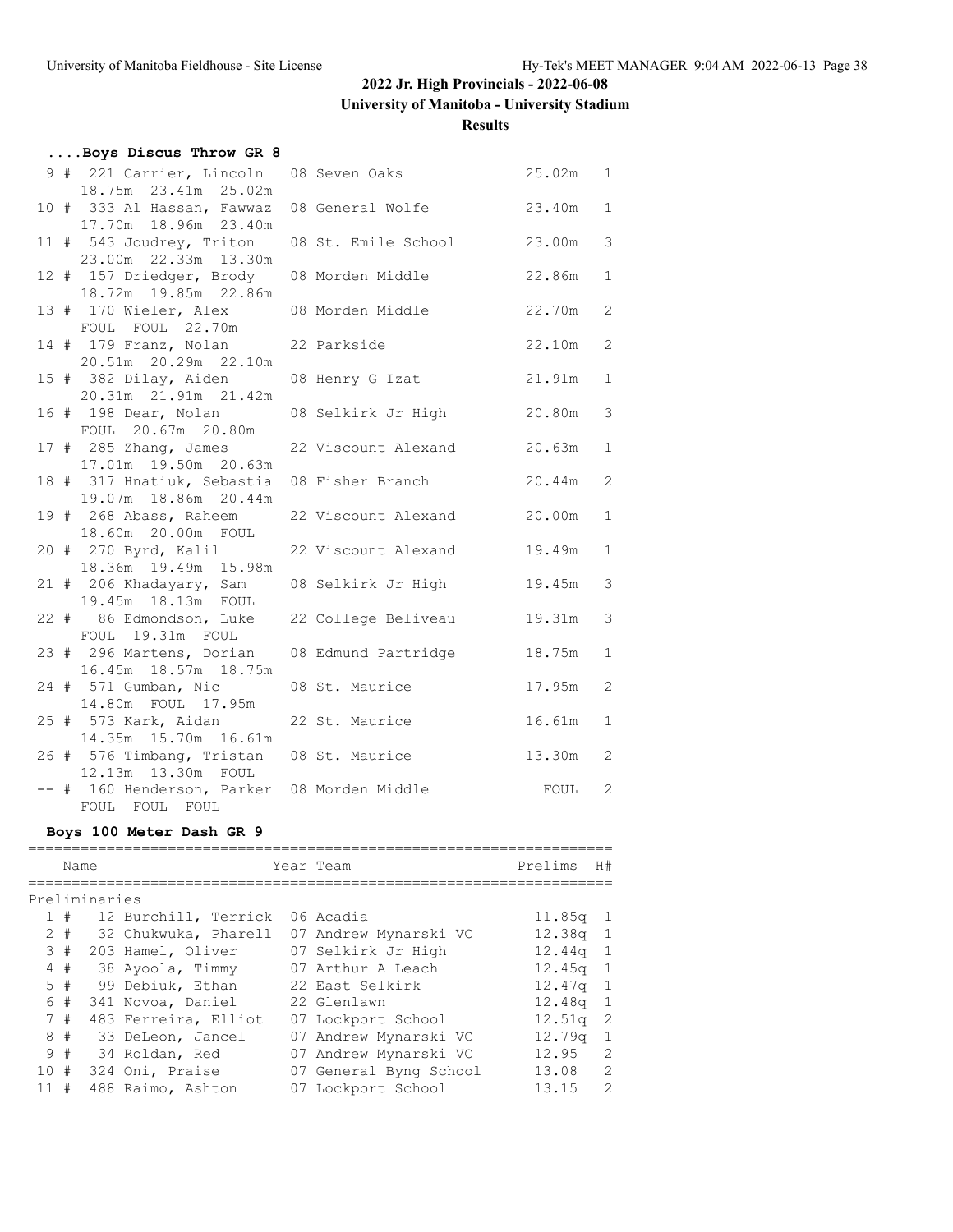**University of Manitoba - University Stadium**

**Results**

| Boys 100 Meter Dash GR 9                      |                                                  |         |     |
|-----------------------------------------------|--------------------------------------------------|---------|-----|
|                                               | 12 # 322 Norsworthy, Evan 07 General Byng School | 13.59   | - 2 |
| 13 # 342 Ramos, Kyros     22 Glenlawn         |                                                  | 13.73 1 |     |
| 14 # 489 Riesterer, Kaiden 07 Lockport School |                                                  | 14.55 2 |     |

#### **Boys 100 Meter Dash GR 9**

|        | Name  |  |                      | Year Team             | Finals |
|--------|-------|--|----------------------|-----------------------|--------|
| Finals |       |  |                      |                       |        |
|        | 1#    |  | 12 Burchill, Terrick | 06 Acadia             | 11.89  |
|        | $2 +$ |  | 483 Ferreira, Elliot | 07 Lockport School    | 12.37  |
|        | 3#    |  | 38 Ayoola, Timmy     | 07 Arthur A Leach     | 12.47  |
|        | 4#    |  | 203 Hamel, Oliver    | 07 Selkirk Jr High    | 12.53  |
|        | 5#    |  | 32 Chukwuka, Pharell | 07 Andrew Mynarski VC | 12.58  |
|        | 6 #   |  | 99 Debiuk, Ethan     | 22 East Selkirk       | 12.63  |
|        | 7#    |  | 341 Novoa, Daniel    | 22 Glenlawn           | 12.75  |
| 8      | #     |  | 33 DeLeon, Jancel    | 07 Andrew Mynarski VC | 12.78  |

#### **Boys 300 Meter Dash GR 9**

|       | Name |                               | Year Team              | Finals     |
|-------|------|-------------------------------|------------------------|------------|
|       | #    | 493 Wyryha, Tanner            | 07 Lockport School     | 40.77      |
| $2 +$ |      | 9 Ahmed Siraj, Ibsa 08 Acadia |                        | 42.32      |
|       | 3#   | 339 Dombosky, Karsten         | 22 Glenlawn            | 42.51      |
|       | 4#   | 392 Spencer, Lucas            | 07 Henry G Izat        | 42.67      |
|       | 5#   | 338 Soe, Dah                  | 07 General Wolfe       | 44.81      |
|       | 6#   | 342 Ramos, Kyros              | 22 Glenlawn            | 46.18      |
|       | 7#   | 340 Ferrel, Noah              | 22 Glenlawn            | 46.89      |
|       | 8#   | 581 Hayden Petrucka,          | 07 Walter Whyte School | 47.02      |
| -- #  |      | 11 Ayeni, Ay                  | 04 Acadia              | <b>DNF</b> |

### **Boys 800 Meter Run GR 9**

| Name  |                       | Year Team              | Finals  |
|-------|-----------------------|------------------------|---------|
| 1#    | 41 Fillion, Luc       | 07 Arthur A Leach      | 2:11.47 |
| $2 +$ | 9 Ahmed Siraj, Ibsa   | 08 Acadia              | 2:19.53 |
| 3#    | 341 Novoa, Daniel     | 22 Glenlawn            | 2:27.80 |
| 4#    | 61 Cunningham, Will   | 07 Churchill           | 2:29.96 |
| 5#    | 339 Dombosky, Karsten | 22 Glenlawn            | 2:32.86 |
| 6 #   | 340 Ferrel, Noah      | 22 Glenlawn            | 2:34.24 |
| 7#    | 322 Norsworthy, Evan  | 07 General Byng School | 2:34.33 |

### **Boys 1200 Meter Run GR 9**

| Name                    |                                                                                                                                          | Year Team                                                                                                   | Finals                                                         |
|-------------------------|------------------------------------------------------------------------------------------------------------------------------------------|-------------------------------------------------------------------------------------------------------------|----------------------------------------------------------------|
| 1#<br>$2 +$<br>3#<br>4# | 41 Fillion, Luc<br>61 Cunningham, Will<br>341 Novoa, Daniel<br>339 Dombosky, Karsten<br>5 # 204 Hiebert, Wesley<br>6 # 213 Thomas, Aiden | 07 Arthur A Leach<br>07 Churchill<br>22 Glenlawn<br>22 Glenlawn<br>06 Selkirk Jr High<br>07 Selkirk Jr High | 3:38.69<br>3:59.61<br>4:00.59<br>4:01.94<br>4:22.79<br>4:37.18 |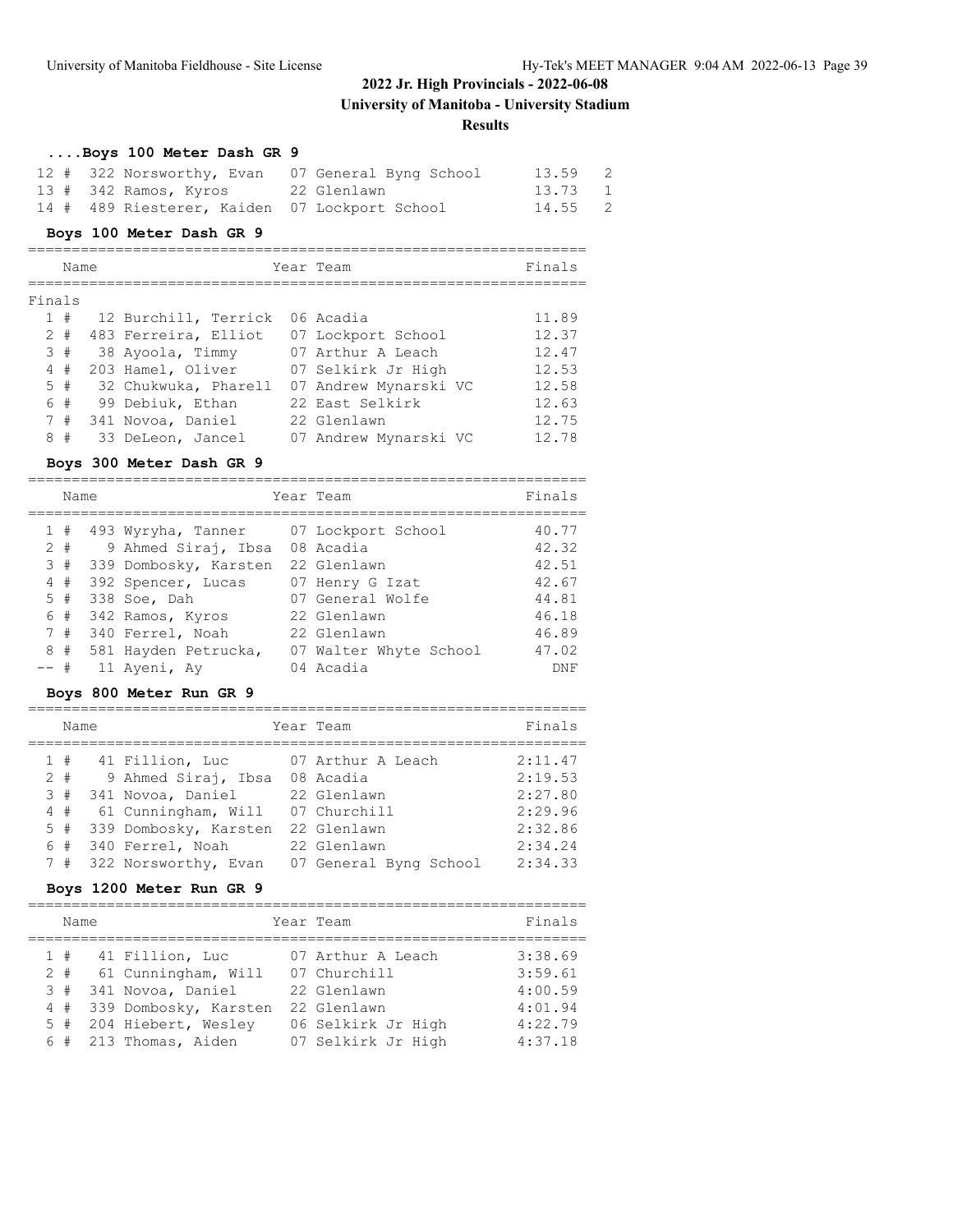#### **Results**

### **Boys 100 Meter Hurdles GR 9**

| Name  |                                | Year Team             | Finals |
|-------|--------------------------------|-----------------------|--------|
| 1#    | 12 Burchill, Terrick 06 Acadia |                       | 16.38  |
| $2 +$ | 395 Tsaiger, Ariel             | 07 Henry G Izat       | 16.49  |
| 3#    | 488 Raimo, Ashton              | 07 Lockport School    | 16.99  |
| 4#    | 32 Chukwuka, Pharell           | 07 Andrew Mynarski VC | 18.29  |
| 5#    | 93 Ronan, Wood                 | 22 College Beliveau   | 20.60  |
| 6#    | 36 Talay, Ken                  | 06 Andrew Mynarski VC | 22.87  |
|       | Boys 1600 Sprint Modley CP 9   |                       |        |

#### **Boys 1600 Sprint Medley GR 9**

| Team                              |  | Finals                             |  |
|-----------------------------------|--|------------------------------------|--|
| 1 Lockport School 'A'             |  | 4:17.42                            |  |
| 2 Arthur A Leach School 'A'       |  | 4:20.65                            |  |
| 3 Acadia 'A'                      |  | 4:22.67                            |  |
| 4 Henry G Izatt Middle School 'A' |  | 4:33.26                            |  |
| 1) #392 Spencer, Lucas 07         |  | 2) #386 Moffat, Matthew 07         |  |
| 3) #385 Kinnear, Sam 07           |  | 4) #388 Pizarro Soler, Sebastian 0 |  |
| 5 Ecole Selkirk Junior High 'A'   |  | 4:41.45                            |  |

#### **Boys High Jump GR 9**

| Name                                                                                                                               | Year Team in the Search State of the Search State of the Search State of the Search State of the Search State | Finals |
|------------------------------------------------------------------------------------------------------------------------------------|---------------------------------------------------------------------------------------------------------------|--------|
| 1 # 493 Wyryha, Tanner 07 Lockport School<br>1.30 1.35 1.40 1.45 1.50 1.55 1.60                                                    | 1.55m                                                                                                         |        |
| $\begin{matrix} 0 & 0 & 0 & 0 & 0 & 0 & \text{XXX} \end{matrix}$<br>2 # 10 Asaolu, Romo 02 Acadia<br>1.30 1.35 1.40 1.45 1.50 1.55 |                                                                                                               | 1.50m  |
| O O O O XO XXX<br>3 # 378 Batson Wamnes, Ka 07 Henry G Izat<br>1.30 1.35 1.40 1.45 1.50 1.55                                       |                                                                                                               | J1.50m |
| O OXXO OXOXXX<br>4 # 39 Carlos, Magnus 07 Arthur A Leach<br>1.30 1.35 1.40 1.45 1.50                                               |                                                                                                               | 1.45m  |
| $O$ $O$ $O$ $O$ $XXX$<br>1.30 1.35 1.40 1.45 1.50                                                                                  | 5 # 201 Giesbrecht, Owen 07 Selkirk Jr High 51.45m                                                            |        |
| $\circ$<br>XOOOXXX<br>6 # 491 Streich, Logan 07 Lockport School<br>1.30 1.35 1.40 1.45 1.50                                        | J1.45m                                                                                                        |        |
| O O XO XXX<br>$\Omega$<br>1.30 1.35 1.40                                                                                           | 7 # 581 Hayden Petrucka, 07 Walter Whyte School 1.35m                                                         |        |
| O XXO XXX                                                                                                                          |                                                                                                               |        |

#### **Boys Long Jump GR 9**

| Name                                   | Year Team          | Finals |
|----------------------------------------|--------------------|--------|
| 1 # 203 Hamel, Oliver<br>$4.21m$ 5.05m | 07 Selkirk Jr High | 5.05m  |
| 2 # 99 Debiuk, Ethan<br>4.73m 4.99m    | 22 East Selkirk    | 4.99m  |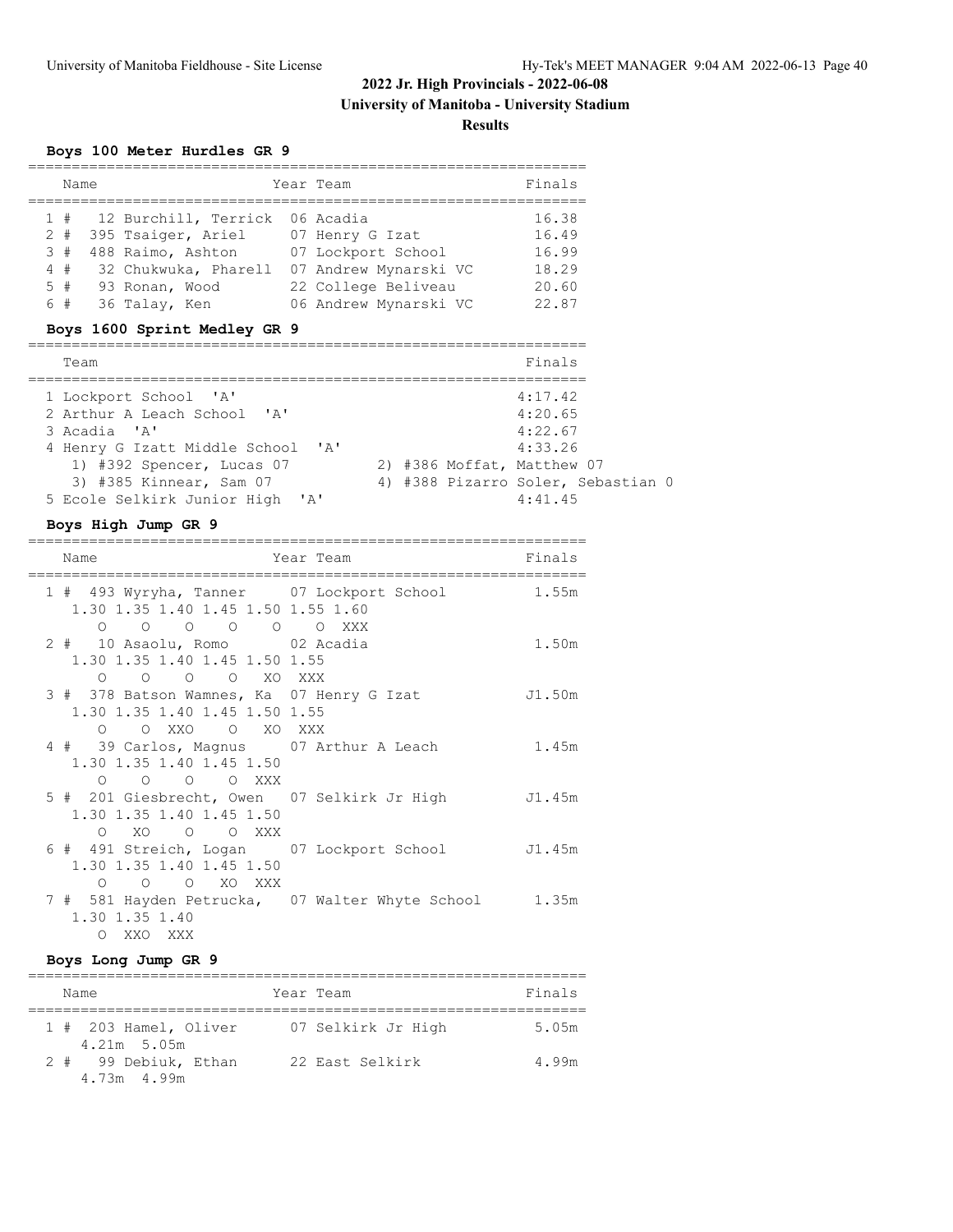# **University of Manitoba - University Stadium**

#### **Results**

|  | Boys Long Jump GR 9                                                    |  |       |
|--|------------------------------------------------------------------------|--|-------|
|  | 3 # 488 Raimo, Ashton 07 Lockport School 4.79m<br>$4.79m$ $4.62m$      |  |       |
|  | 4 # 338 Soe, Dah 67 General Wolfe 6 4.74m<br>4.74m 4.56m               |  |       |
|  | 5 # 33 DeLeon, Jancel 07 Andrew Mynarski VC J4.74m<br>4.35m 4.74m      |  |       |
|  | 6 # 12 Burchill, Terrick 06 Acadia<br>4.02m 4.73m x                    |  | 4.73m |
|  | 7 # 29 Bathan, Niccolo 07 Andrew Mynarski VC 4.72m<br>4.47m 4.72m      |  |       |
|  | 8 # 201 Giesbrecht, Owen 07 Selkirk Jr High<br>$4.42m$ $4.67m$         |  | 4.67m |
|  | 9 # 483 Ferreira, Elliot 07 Lockport School<br>4.11m 4.36m             |  | 4.36m |
|  | 10 # 389 Pizarro Soler, Se 07 Henry G Izat<br>4.15m 4.35m              |  | 4.35m |
|  | 11 # 386 Moffat, Matthew 07 Henry G Izat 54.35m<br>3.80m 4.35m         |  |       |
|  | 12 # 39 Carlos, Magnus 07 Arthur A Leach 4.31m<br>3.75m 4.31m          |  |       |
|  | 13 # 581 Hayden Petrucka, 07 Walter Whyte School J4.31m<br>2.95m 4.31m |  |       |
|  | 14 # 393 Talab, Abdullah 07 Henry G Izat<br>4.08m 4.09m                |  | 4.09m |
|  | 15 # 10 Asaolu, Romo 02 Acadia<br>3.36m 3.98m x                        |  | 3.98m |
|  | 16 # 491 Streich, Logan 07 Lockport School<br>3.87m 3.86m              |  | 3.87m |
|  | 17 # 489 Riesterer, Kaiden 07 Lockport School<br>3.48m 3.61m           |  | 3.61m |

### **Boys Triple Jump GR 9**

|  | Name                                                | Year Team              | Finals |
|--|-----------------------------------------------------|------------------------|--------|
|  | 1 # 324 Oni, Praise<br>FOUL 10.55m 10.73m           | 07 General Byng School | 10.73m |
|  | 2 # 201 Giesbrecht, Owen<br>10.33m 9.81m 10.20m     | 07 Selkirk Jr High     | 10.33m |
|  | 3 # 99 Debiuk, Ethan<br>10.10m 10.00m FOUL          | – 22 East Selkirk      | 10.10m |
|  | 4 # 33 DeLeon, Jancel<br>FOUL 9.77m 10.07m          | 07 Andrew Mynarski VC  | 10.07m |
|  | 5 # 32 Chukwuka, Pharell<br>$9.30m$ $9.92m$ $9.19m$ | 07 Andrew Mynarski VC  | 9.92m  |
|  | 6 # 393 Talab, Abdullah<br>9.33m FOUL 9.54m         | 07 Henry G Izat        | 9.54m  |
|  | 7 # 322 Norsworthy, Evan<br>7.86m 8.65m 8.34m       | 07 General Byng School | 8.65m  |

### **Boys Shot Put GR 9**

| Name |           | Year Team | Finals |
|------|-----------|-----------|--------|
|      | _________ |           |        |